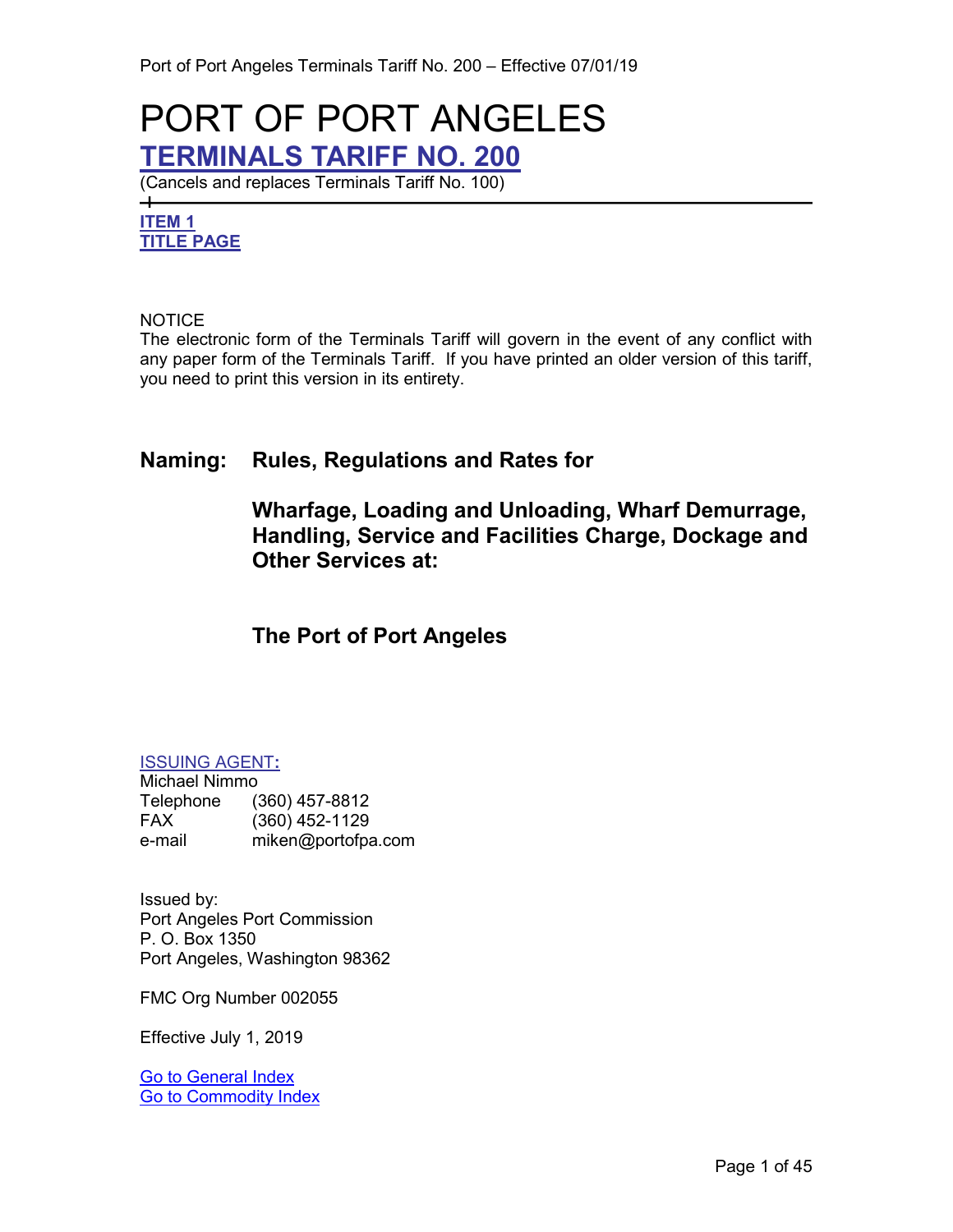#### <span id="page-1-1"></span><span id="page-1-0"></span>**ITEM 2 TABLE OF CONTENTS**

# **SUBJECT**

|                                                            | Item <sub>2</sub> |
|------------------------------------------------------------|-------------------|
|                                                            | Item 15           |
|                                                            | Item 18           |
|                                                            | Item 20           |
|                                                            | Item 25           |
| General Rules and Regulations and Vessel Berth Reservation | Section 1         |
|                                                            | Section 2         |
|                                                            | <b>Section 3</b>  |
|                                                            | Section 4         |
|                                                            |                   |

# <span id="page-1-3"></span>**ITEM 15**

<span id="page-1-2"></span>

| <b>ABBREVIATIONS</b> |                                          |
|----------------------|------------------------------------------|
| \$                   | -Dollars                                 |
| %                    | -Per Centum                              |
| <b>BBL</b>           | -Barrel                                  |
| ВM                   | -Board Measure                           |
|                      | Cu. Ft. - Cubic Foot or Feet             |
|                      | Cu. T. -Cubic Ton (40 Cu. Ft.)           |
|                      | <b>FMC</b> - Federal Maritime Commission |
| ft.                  | -Foot                                    |
|                      | Hdlg. - Handling                         |
| KD                   | -Knock Down                              |
| Lbs.                 | -Pounds                                  |
| Ldg.                 | -Loading                                 |
| LOA                  | -Length-over-all                         |
| м                    | -Thousand                                |
|                      | Meas. - Measurement                      |
|                      | Misc. - Miscellaneous                    |
| NOS                  | -Not Otherwise Specified                 |
| Sec.                 | -Section                                 |
| Stor. - Storage      |                                          |
| SU                   | -Set Up                                  |
|                      | Sq. Ft. - Square Foot                    |
| Unl.                 | -Unloading                               |
| Viz.                 | -Specifically                            |
| Wfg.                 | -Wharfage                                |
| Wt.                  | -Weight                                  |
|                      |                                          |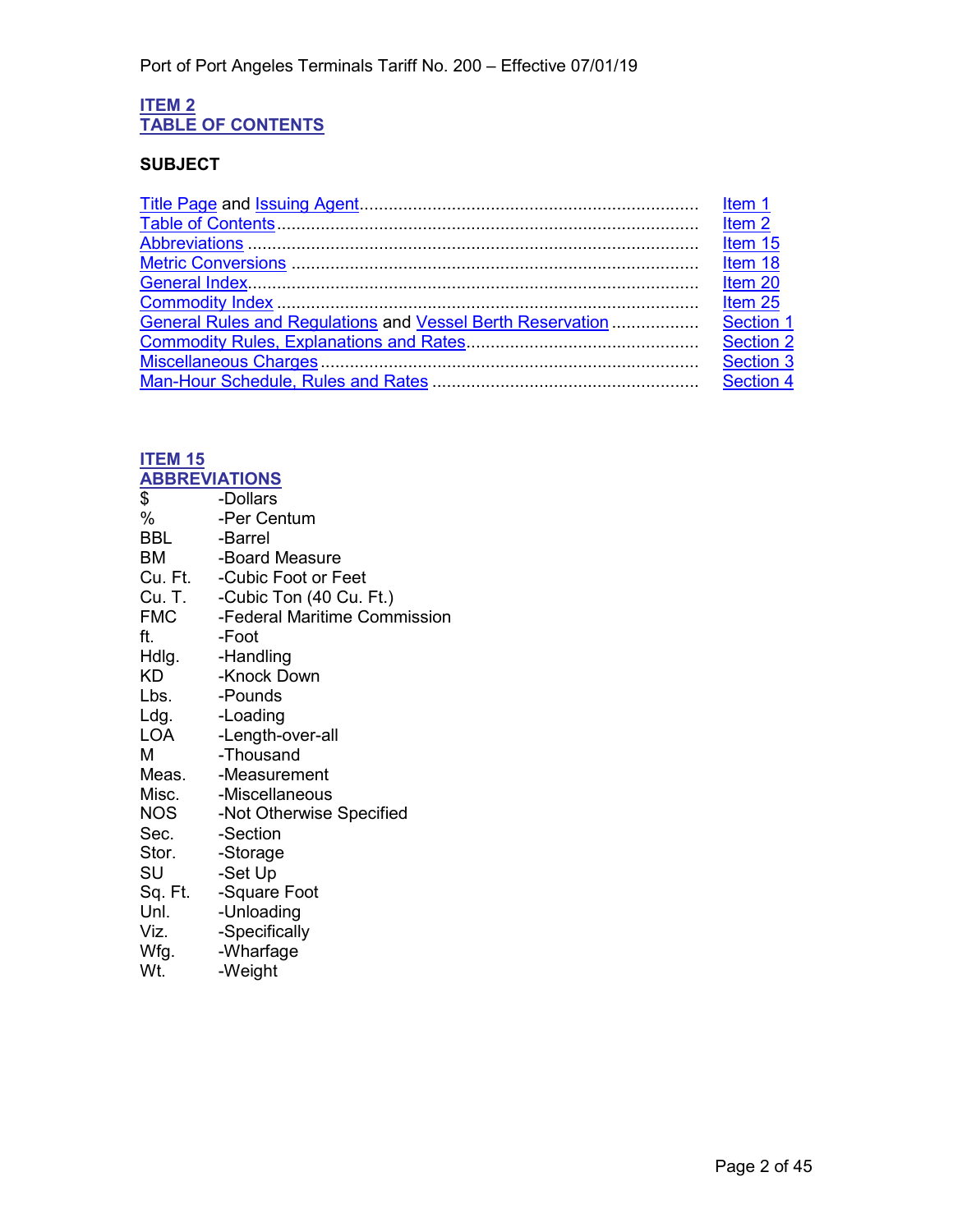#### <span id="page-2-1"></span><span id="page-2-0"></span>**ITEM 18 METRIC CONVERSIONS**

Metric Conversion factors to be employed in determination of charges assessed under this tariff are as follows:

1 lb. .4536 Kilogram 1 Ton of 2000 lbs. 1 Inch 2.54 Centimeter<br>1 Foot 3048 Meters 1 Yard .9144 Meters

1 Kilogram 1 Centimeter .3937 inches 1 Meter 1 2008 1 Meter 1 2008 1 2010 1 2010 1 39.37 inches<br>1 Cubic Meter 1 2009 1 35.314 Cubic

# Measure **Measure** Metric Equivalent .3048 Meters .02272 Cubic Meters 40 Cubic Feet 113.27 Cubic Meters

Measure English Equivalent 1000 Kilograms 2204.6 lbs. or 1.1023 Short Tons 35.314 Cubic Feet

### Metric Conversion Table

Measurement Tons (40 cubic feet) Cubic Meters MFBMs (ft. BM

MFBMs (ft. BM in thousands)

To Find Given **Given** Given **Multiply** Cubic Meters Measurement Tons (40 cubic feet)

in thousands)<br>Cubic Meters

Metric Tons **Short Tons** Short Tons Short Tons by 0.907 Short Tons **Metric Tons** Metric Tons Metric Tons by 1.102 Metric Tons Long Tons Long Tons by 1.016 Long Tons Metric Tons Metric Tons by 0.984 Pounds by 0.4536 Pounds **Example 2.2046** Kilograms **Kilograms** Kilograms by 2.2046 Measurement Tons by 1.133 Cubic Meters by 0.883

MFBMs by 2.36

Cubic Meters by 0.424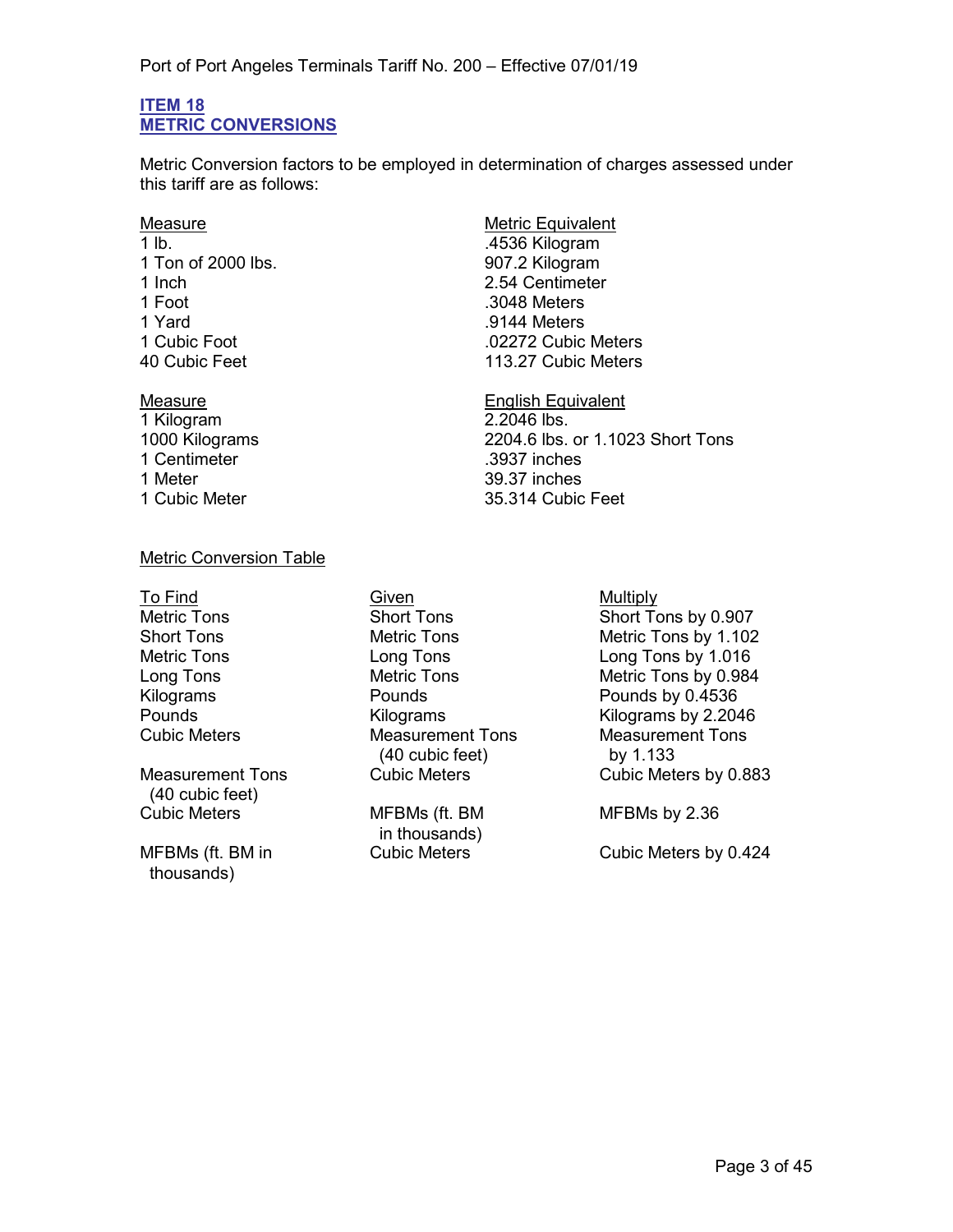#### <span id="page-3-1"></span><span id="page-3-0"></span>**ITEM 20 GENERAL INDEX**

### **SECTION ONE – GENERAL RULES AND REGULATIONS**

# **ITEM**

|                                                        | 100                   |
|--------------------------------------------------------|-----------------------|
|                                                        | 101                   |
|                                                        | 101(A)                |
|                                                        | 101(B)                |
|                                                        | 101(C)                |
|                                                        | 101(D)                |
|                                                        | 101(E)                |
| RIGHTS OF OPERATION AND AGREEMENT RESERVED             | 102                   |
|                                                        | 102(A)                |
|                                                        | 102(B)                |
|                                                        | 102(C)                |
|                                                        | 103                   |
| RESPONSIBILITY FOR LOSS, DAMAGE OR DELAYS              | 103(A)                |
|                                                        | 103(B)                |
| DUE DILIGENCE                                          | 103(C)                |
|                                                        | 104                   |
|                                                        | 105                   |
|                                                        | 105(A)                |
| RIGHT TO REMOVE, REPILE, TRANSFER OR WAREHOUSE FREIGHT | 105(B)                |
|                                                        | 105(C)                |
|                                                        | 105(D)                |
|                                                        | 105(E)                |
|                                                        | 105(F)                |
| RECEIPT OR DELIVERY OF FREIGHT DURING OTHER THAN       |                       |
|                                                        | 106                   |
|                                                        | 107                   |
|                                                        | 107(A)                |
|                                                        | 107(B)                |
|                                                        | 108                   |
| APPLICATION FOR VESSEL BERTH RESERVATION               | 108(A)                |
| SUPPLEMENT TO APPLICATION FOR VESSEL BERTH RESERVATION | 108(B)                |
|                                                        | 108(C)                |
| DEMURRAGE, DELAYS AND WAIVER OF CHARGES                | <u>109</u>            |
|                                                        | 109(A)                |
|                                                        | 109(B)                |
| VESSELS REQUIRED TO OBTAIN ASSIGNEMENTS                | <u> 110</u><br>110(A) |
|                                                        | 110(B)                |
|                                                        | 111                   |
| <b>ORDERS TO VACATE BERTH.</b>                         | 111(A)                |
|                                                        | 111(B)                |
|                                                        | 112                   |
| <b>APPLICATION OF RATES</b>                            | 113                   |
|                                                        | 113(A)                |
|                                                        | 113(B)                |
|                                                        | <u>114</u>            |
|                                                        | 114(A)                |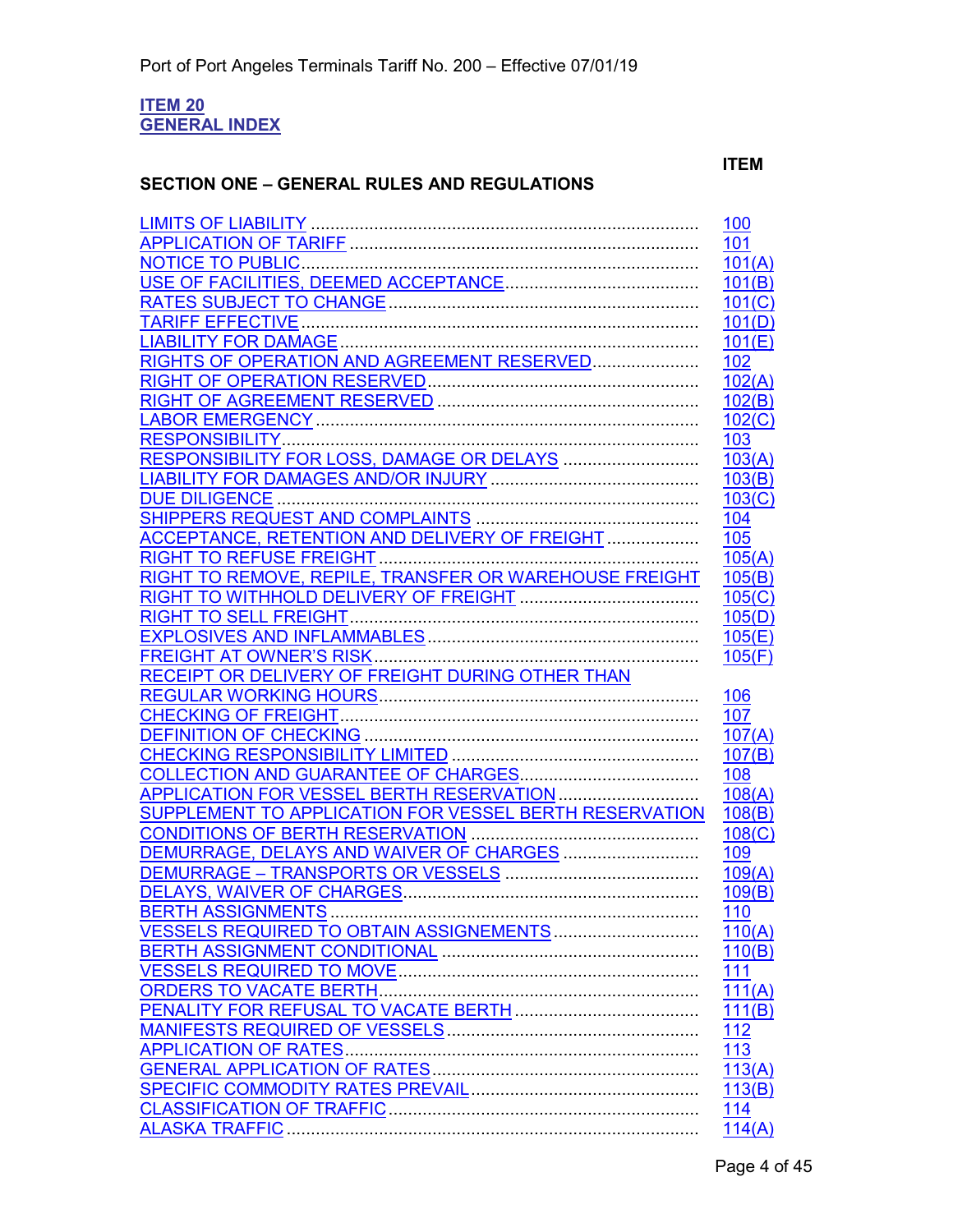| <b>COASTWISE TRAFFIC.</b>                               | 114(B)     |
|---------------------------------------------------------|------------|
|                                                         | 114(C)     |
|                                                         | 114(D)     |
|                                                         | 114(E)     |
| <b>INSURANCE</b>                                        | 115        |
| STEVEDORE ACCESS TO AND OPERTIONS ON PROPERTY OF THE    |            |
| <b>PORT</b>                                             | 116        |
| CARE IN THE PERFORMANCE OF OPERATIONS                   | 116(A)     |
| COMPLIANCE WITH FIRE AND SAFETY PRECAUTIONS             | 116(B)     |
| STEVEDORE AND PORT INDEPENDENT CONTRACTORS              | 116(C)     |
| STEVEDORE SHALL INSURE EFFICIENT AND EXPEDITIOUS VESSEL |            |
| <b>WORK</b>                                             | 116(D)     |
| PORT SHALL SUPPLY EQUIPMENT, FACILITIES AND SERVICE     | 116(E)     |
|                                                         | 116(F)     |
| INDEMNITY.                                              | 116(G)     |
| <b>INSURANCE</b>                                        | 116(H)     |
|                                                         | 116(1)     |
|                                                         | <u>120</u> |
| <b>VESSEL OILY WASTE OR GARBAGE DISPOSAL </b>           | 125        |
| STORAGE, STAGING AND ASSEMBLING OF NON-CARGO            |            |
| <b>EQUIPMENT AND MATERIALS</b>                          | 126        |

# **SECTION TWO – COMMODITY RULES, EXPLANATIONS AND RATES**

|                                                        | <u>201</u> |
|--------------------------------------------------------|------------|
|                                                        | 201(A)     |
|                                                        | 201(B)     |
|                                                        | 201(C)     |
|                                                        | 201(D)     |
|                                                        | 201(E)     |
|                                                        | 202        |
|                                                        | 202(A)     |
| BLOCKING, UNBLOCKING, CLEANING TRANSPORTS              | 202(B)     |
| RATES PREDICATED ON STRAIGHT TIME LABOR                | 202(C)     |
| EXCEPTION-APPLICATION OF MAN-HOUR RATES ON LOADING AND |            |
| <b>UNLOADING.</b>                                      | 202(D)     |
| MINIMUM CHARGE FOR LOADING AND UNLOADING               | 202(E)     |
| <b>HANDLING</b>                                        | 203        |
|                                                        | 203(A)     |
|                                                        | 203(B)     |
| DIRECT TRANSFER - BETWEEN TRANSPORTS AND VESSELS       | 203(C)     |
| EXCEPTION-APPLICATION OF MAN-HOUR RATES ON HANDLING    | 203(D)     |
|                                                        | 203(E)     |
|                                                        | 204        |
|                                                        | 204(A)     |
|                                                        | 204(B)     |
|                                                        | 204(C)     |
|                                                        | 205        |
| <b>FREE TIME</b>                                       | 206        |
|                                                        | 206(A)     |
|                                                        | 206(B)     |
| EXTENT OF FREE TIME BY TRAFFIC CLASSIFICATIONS         | 206(C)     |
| <b>COMMODITIES ALLOWED NO FREE TIME</b>                | 206(D)     |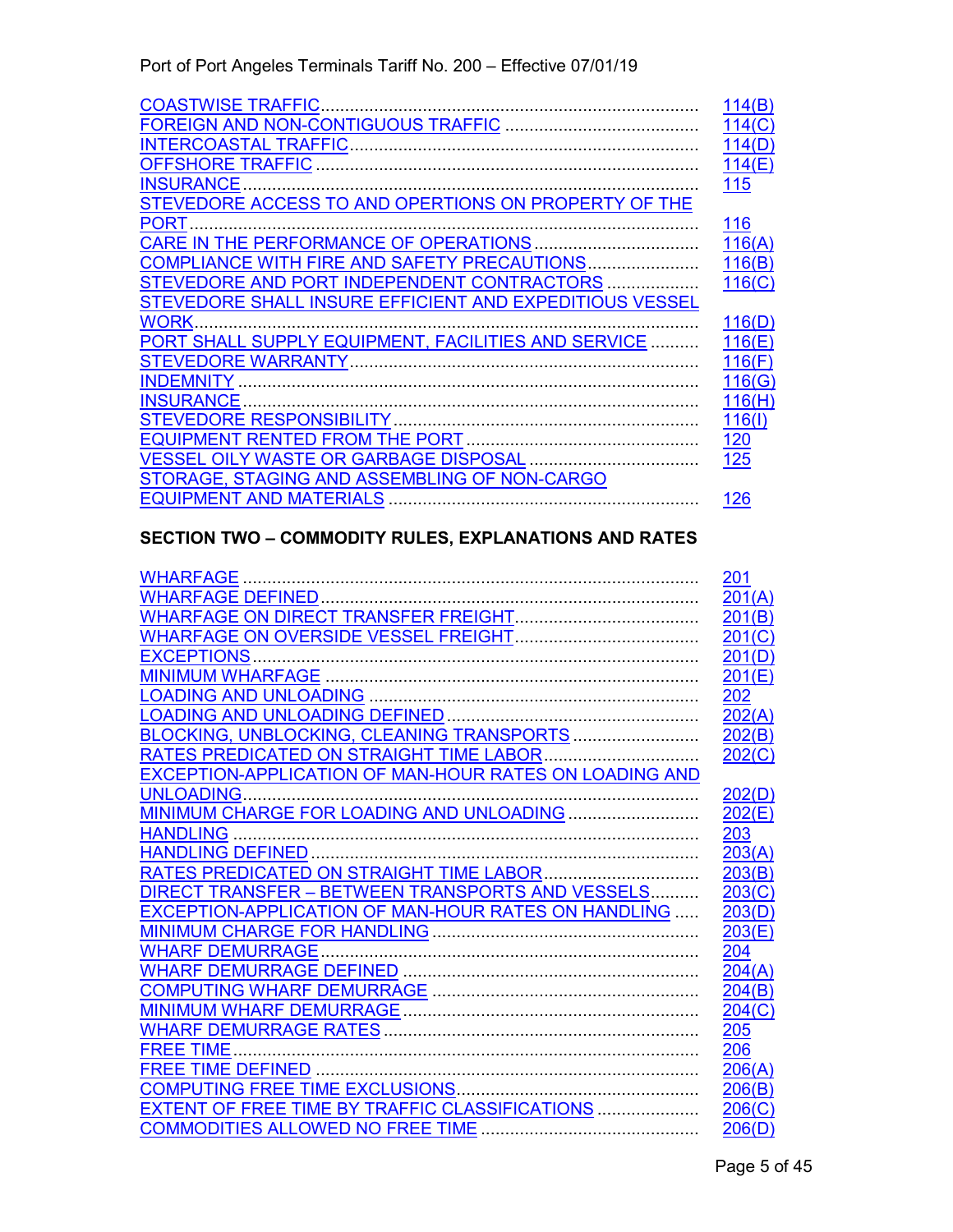### **SECTION THREE – MISCELLANEOUS CHARGES**

| <b>DOCKAGE RULES </b>                         | <u>301</u> |
|-----------------------------------------------|------------|
|                                               | 301(A)     |
|                                               | 301(B)     |
| <b>BASIS FOR COMPUTING CHARGES.</b>           | 301(C)     |
| CONTROL OF VESSELS NOT LOADING OR DISCHARGING | 301(D)     |
|                                               | 301(E)     |
|                                               | 301(F)     |
| <b>FREE DOCKAGE</b>                           | 301(G)     |
|                                               | 302        |
| <b>DOCKAGE RATES</b>                          | 302(A)     |
|                                               | 302(B)     |
|                                               | 303        |
|                                               | 304        |
|                                               | <u>305</u> |
|                                               | 308        |
| <b>ELECTRICAL POWER</b>                       | 309        |
|                                               | 310        |
|                                               | <u>311</u> |
| <b>TELEPHONE SERVICE</b>                      | 313        |
|                                               | 317        |
| PASSENGER TRAFFIC FEE                         | 320        |
| <b>SECURITY FEE</b>                           | 325        |

# **SECTION FOUR – MAN-HOUR SCHEDULE, RULES AND RATES**

| SERVICES REQUIRING LABOR FOR A MINIMUM NUMBER OF HOURS | 401(C) |
|--------------------------------------------------------|--------|
|                                                        | 401(D) |
|                                                        |        |
|                                                        |        |
| SCHEDULE OF MAN-HOUR RATES FOR DIRECT TRANSFER LOG     |        |
|                                                        |        |
|                                                        |        |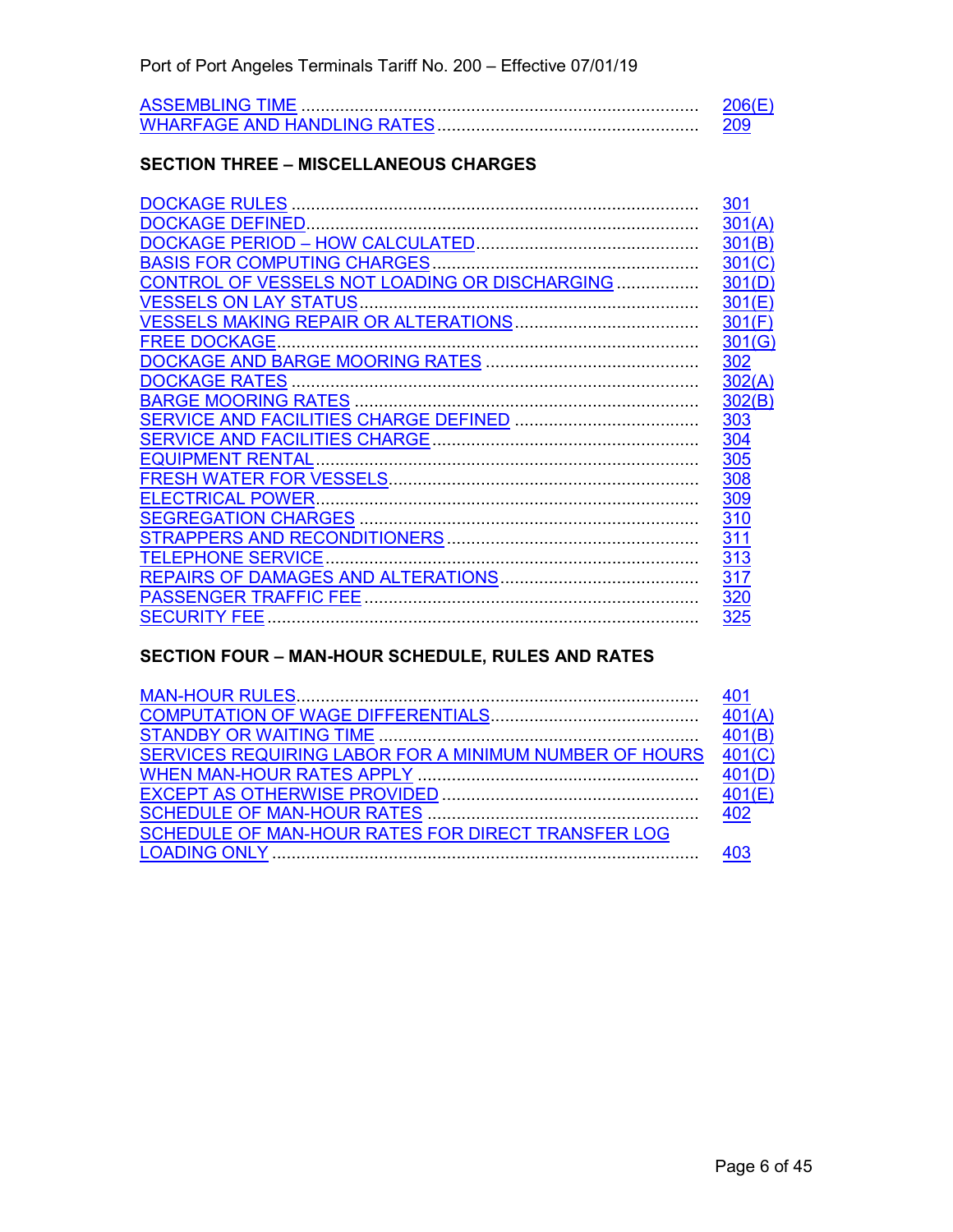#### <span id="page-6-1"></span><span id="page-6-0"></span>**ITEM 25 COMMODITY INDEX**

# <span id="page-6-6"></span><span id="page-6-5"></span><span id="page-6-4"></span><span id="page-6-3"></span><span id="page-6-2"></span>[A](#page-6-2) [B](#page-6-3) [C](#page-6-4) [D](#page-6-5) [E](#page-6-6) [F](#page-6-7) [G](#page-6-8) [H](#page-6-9) [I](#page-6-10) [J](#page-6-11) [K](#page-6-12) [L](#page-6-13) [M](#page-6-14) [N](#page-7-0) [O](#page-7-1) [P](#page-7-2) [Q](#page-7-3) [R](#page-7-4) [S](#page-7-5) [T](#page-7-6) [U](#page-7-7) [V](#page-7-8) [W](#page-7-9) [X](#page-7-10) [Y](#page-7-11) [Z](#page-7-12) **ITEM A** ALL FREIGHT, NOS – [SERVICE AND FACILITIES CHARGE.](#page-37-0).................. [304](#page-37-1) ALL FREIGHT, NOS - [WHARFAGE AND HANDLING](#page-31-0) .................................. **B** BARK - [WHARFAGE AND HANDLING.](#page-31-1)..................................................... [216](#page-31-2) BARK REMOVAL – [SERVICE AND FACILITIES CHARGE](#page-37-2) ....................... [304](#page-37-1) **C** No commodities listed **D** No commodities listed **E** [EXPLOSIVES, INFLAMMABLES](#page-31-3) - WHARFAGE AND HANDLING ............ [230](#page-31-4) **F** FISH AND SEAFOODS - [WHARFAGE AND HANDLING.](#page-31-5).......................... [235](#page-31-6) **G** No commodities listed **H** No commodities listed **I** No commodities listed **J** No commodities listed **K** No commodities listed **L**

<span id="page-6-14"></span><span id="page-6-13"></span><span id="page-6-12"></span><span id="page-6-11"></span><span id="page-6-10"></span><span id="page-6-9"></span><span id="page-6-8"></span><span id="page-6-7"></span>

| LIGHTWEIGHT PAPER PRODUCTS - WHARFAGE AND HANDLING  266 |     |
|---------------------------------------------------------|-----|
| LOGS, BOLTS, CANTS, PEELERS, SOFTWOOD - WHARFAGE AND    |     |
|                                                         | 240 |
| LUMBER AND LUMBER PRODUCTS - SERVICE AND FACILITIES     |     |
|                                                         | 304 |
| LUMBER, SOFTWOOD, ROUGH OR SURFACED NOS - WHARFAGE      |     |
|                                                         | 245 |
|                                                         |     |
| $\mathbf M$                                             |     |
| METAL SCRAPS, NOS - WHARFAGE AND HANDLING               | 250 |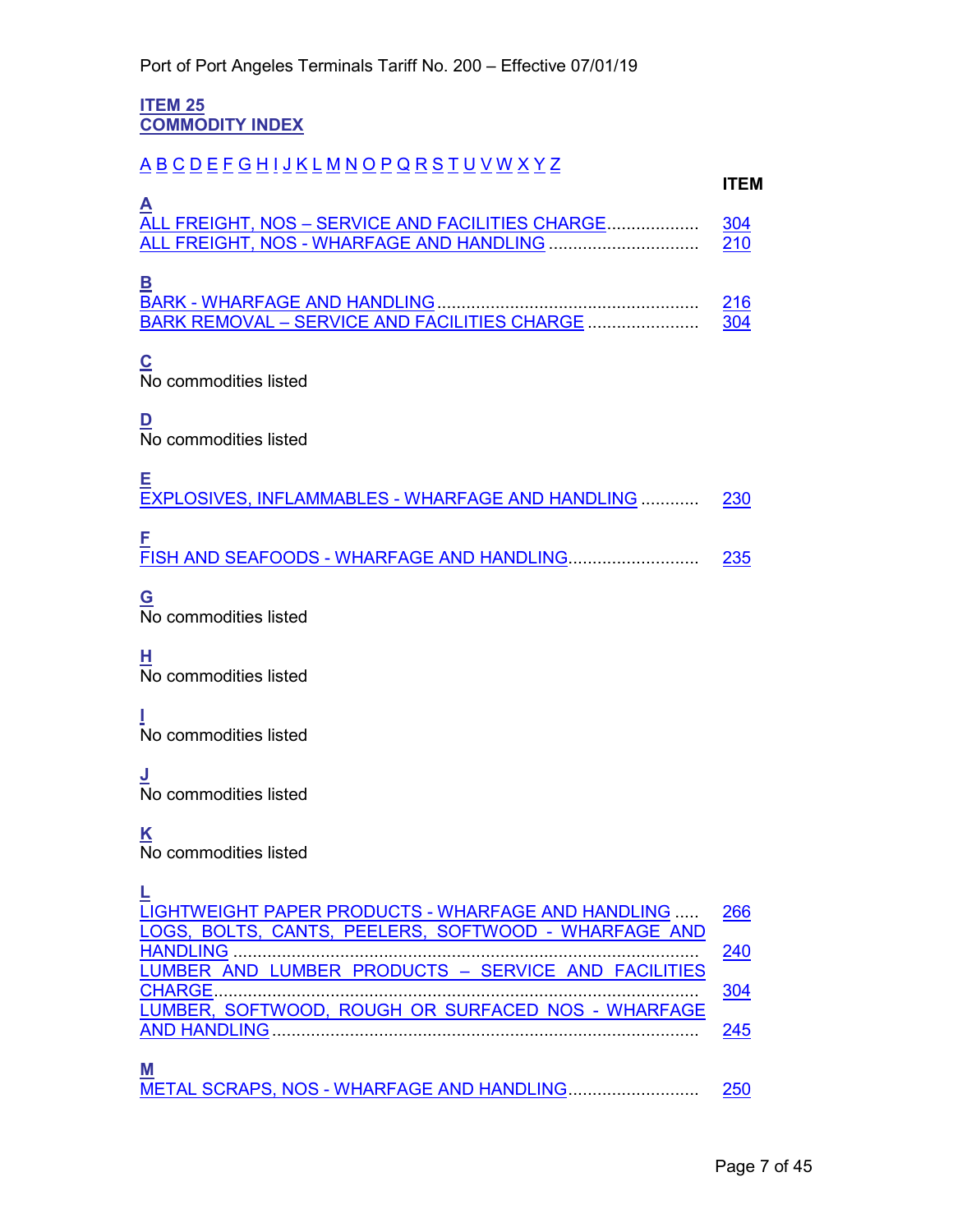# <span id="page-7-0"></span>**N**

No commodities listed

<span id="page-7-2"></span><span id="page-7-1"></span>

|                                             | 255         |
|---------------------------------------------|-------------|
|                                             | 270         |
|                                             | <u> 275</u> |
|                                             | <u>304</u>  |
| PULP, PAPER OR WOOD - WHARFAGE AND HANDLING | 280         |

# <span id="page-7-3"></span>**Q**

No commodities listed

# <span id="page-7-4"></span>**R**

No commodities listed

<span id="page-7-5"></span>

| $\mathbf S$                                              |     |
|----------------------------------------------------------|-----|
|                                                          | 285 |
| SOFTWOOD LOGS. PILING AND POLES - SERVICE AND FACILITIES |     |
|                                                          | 304 |
|                                                          |     |

# <span id="page-7-6"></span>**T**

No commodities listed

- <span id="page-7-7"></span>**U** No commodities listed
- <span id="page-7-8"></span>**V** No commodities listed

### <span id="page-7-9"></span>**W** No commodities listed

<span id="page-7-10"></span>**X** No commodities listed

<span id="page-7-11"></span>**Y** No commodities listed

<span id="page-7-12"></span>**Z** No commodities listed

[Return to Top of Commodity Index](#page-6-0)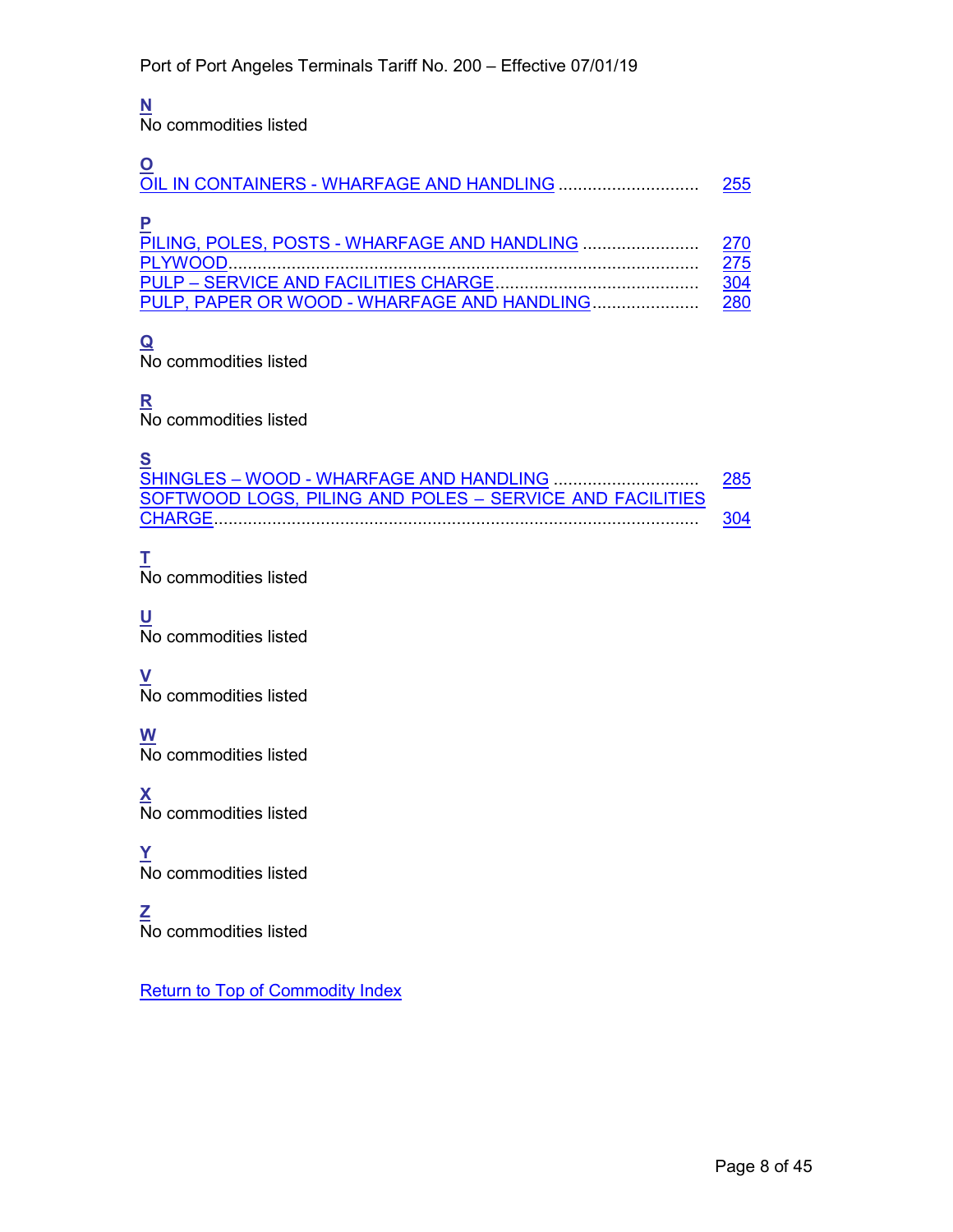#### <span id="page-8-0"></span>**SECTION ONE – GENERAL RULES AND REGULATIONS**

#### <span id="page-8-2"></span><span id="page-8-1"></span>**ITEM 100 LIMITS OF LIABILITY**

┿

No provision contained in this tariff shall limit or relieve the Port of Port Angeles from liability for its own negligence nor require any person, vessel, or lessee to indemnify or hold harmless the Port of Port Angeles from liability for its own negligence.

#### <span id="page-8-4"></span><span id="page-8-3"></span>**ITEM 101 APPLICATION OF TARIFF**

#### <span id="page-8-5"></span>**(A) NOTICE TO PUBLIC**

This tariff is published and filed as required by law and is, therefore, notice that the rates, rules and charges apply to all traffic without specific notice, quotation or arrangement.

#### <span id="page-8-6"></span>**(B) USE OF FACILITIES, DEEMED ACCEPTANCE**

Use of wharves or facilities shall be deemed an acceptance of this tariff and the terms and conditions named herein.

#### <span id="page-8-7"></span>**(C) RATES SUBJECT TO CHANGE**

The rates named in this tariff are based upon ordinary traffic and labor conditions. If and when these conditions change because of demand of labor for increased wages, strikes, congestion, or other causes not reasonably within the control of the Port of Port Angeles resulting in an increase cost of service, the rates are subject to change, on or after effective date filed with the F.M.C. or the charge for service may be assessed on the Man-Hour basis as provided in [Item 402.](#page-43-2)

#### <span id="page-8-8"></span>**(D) TARIFF EFFECTIVE**

The rates, charges, rules and regulations named in this tariff additions, revisions or supplements thereto, shall apply on all freight received at terminal on or after effective date of this tariff or effective dates of additions, revisions or supplements thereto, provided, however, that when terminal charges have been prepaid at point of origin, at the terminal tariff rates in effect on date of shipping, such rates prevail even though the shipment is received at destination after effective date of the new tariff, revisions or supplements. Unless otherwise specified, all transit freight received at the terminal and undelivered prior to effective dates of tariff, revisions or supplements thereto, shall be charged the rates in effect on the date such freight was received until entire lot or shipment has been withdrawn.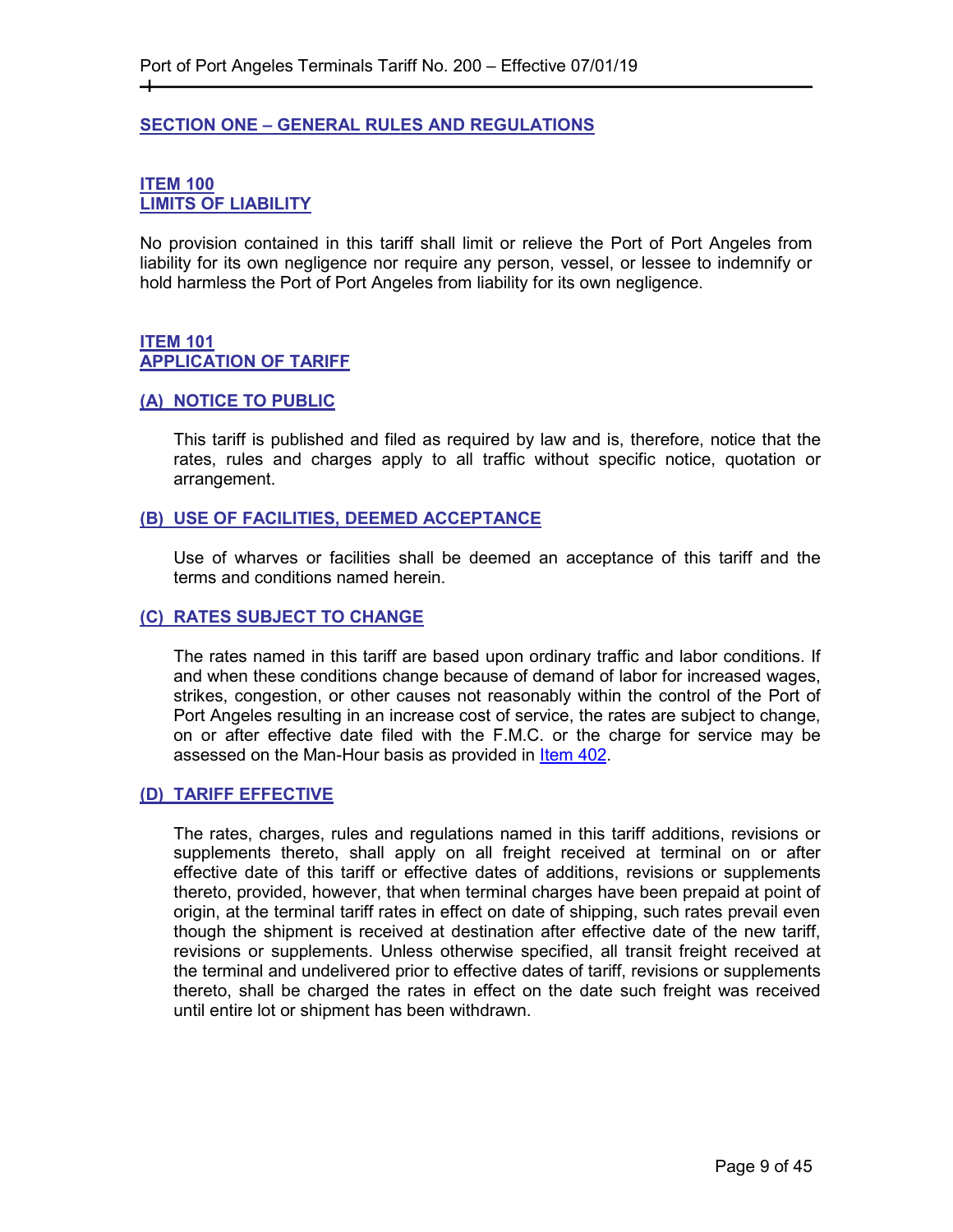#### <span id="page-9-0"></span>**(E) LIABILITY FOR DAMAGE**

The vessel assumes liability for damage caused to port facilities by the vessel. Should unusual structures exist, it is the vessel's responsibility to make the necessary arrangements to protect the dock against damage by them.

#### <span id="page-9-2"></span><span id="page-9-1"></span>**ITEM 102 RIGHTS OF OPERATION AND AGREEMENT RESERVED**

#### <span id="page-9-3"></span>**(A) RIGHT OF OPERATION RESERVED**

Right is reserved by the Port of Port Angeles to furnish all equipment, supplies and materials and to perform all services in connection with the operation of their facilities under rates and conditions named herein.

#### <span id="page-9-4"></span>**(B) RIGHT OF AGREEMENT RESERVED**

Right is reserved by the Port of Port Angeles to enter into agreements with carriers, shippers, consignees and/or their agents concerning rates and services providing such agreements are consistent with existing local, state and national law governing the civil and business relation of all parties concerned.

#### <span id="page-9-5"></span>**(C) LABOR EMERGENCY**

When by reason of strike, boycott, walkout or other condition affecting longshore labor supply or port ability to provide, or permit, necessary functions of labor in connection with the receipt and delivery of cargo on a port wide basis, the Executive Director may declare a period of "Labor Emergency" to exist.

During the period of Labor Emergency, the duration of which shall be fixed by the Executive Director in recognition of the nature of the emergency encountered, the congestion of facilities, duration of labor disruption, accumulation of cargo involved and other similar factors, Free Time (See [Item 206\)](#page-29-2) may be extended, Demurrage Charges (See [Item 109\)](#page-17-1) may be waived. Subject to Notes 1, 2 and 3.

- Note 1: The duration of the Labor Emergency in no case may exceed a period concurrent with the period of actual work stoppage and five work days after.
- Note 2: Cargo of Free Time shall obtain an extension of that Free Time period equal to the duration of the Labor Emergency.
- Note 3: Cargo on Demurrage at the onset of the period of Labor Emergency shall be relieved of the payment of demurrage charges during the period of Labor Emergency and shall instead be assessed Storage Charges for that period. Demurrage status shall be restored with the expiration of the Labor Emergency.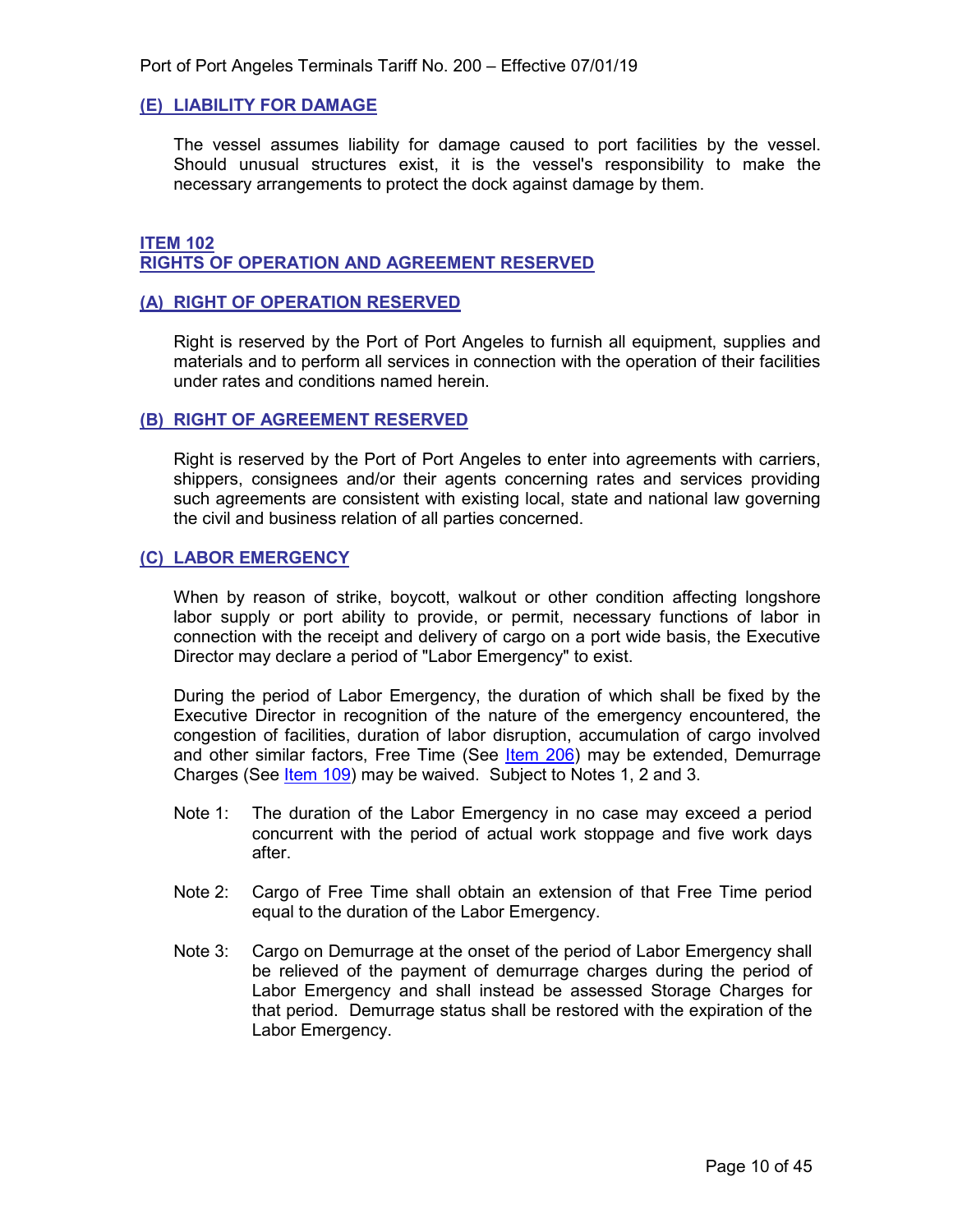#### <span id="page-10-1"></span><span id="page-10-0"></span>**ITEM 103 RESPONSIBILITY**

#### <span id="page-10-2"></span>**(A) RESPONSIBILITY FOR LOSS, DAMAGE OR DELAYS**

The Port of Port Angeles will not be responsible for any loss or damage, caused by fire, frost, heating, dampness, leakage, the elements, evaporation, natural shrinkage, wastage or decay, animals, rats, mice or other rodents, moths, weevils, or other insects, leakage or discharge from sprinkler fire protection systems, collapse of building or equipment, or by floats, logs or piling required in breasting vessels away from wharf; nor will it be answerable for any loss, damage or delay arising from insufficient notification or from war, insurrection, shortage of labor, combination, riots, or strikes or any persons in its employ or in the service of others or for any consequences arising therefrom, except to the extent that any of the aforesaid loss or damage results from negligent acts or omission of the Port, its employees or agents, (Subject to [Item 100](#page-17-5) herein.)

#### <span id="page-10-3"></span>**(B) LIABILITY FOR DAMAGES AND/OR INJURY**

If and when others than the Port of Port Angeles are permitted to perform services on the wharves or premises of the terminal company, they shall be liable for the injury of persons in their employ and shall also be held accountable for malicious acts or thefts by themselves or persons in their employ.

The provisions of this item are applicable to all persons, corporations, associations and the like who in any manner come upon or use the terminal facilities, except to agents or employees of the Port. All such person, corporations, associations and the like shall be strictly liable and responsible for damage to property or for damage or injury to, or for the death of, any person or persons, which may be caused or occasioned by any act or omission of such persons or the acts or omissions of their agents or employees. All such persons who come upon or use the terminal facilities shall be deemed to have irrevocably agreed to indemnify Port of Port Angeles for any such loss or damage to persons or property for which a claim is or may be made against the Port, and all such persons shall save and hold the Port harmless from any and all such liability, together with all costs and expenses incurred by the Port in investigating or defending claims therefore, including, but not limited to, court costs, experts fees and attorneys fees.

The indemnification, hold harmless, and non-liability provisions of this section do not apply to losses, damages, or injuries to the extent such losses, damages, or injuries are occasioned by any acts or omission of the Port, its employees or agents.

#### <span id="page-10-4"></span>**(C) DUE DILIGENCE**

The Port will not be responsible for any loss damage or delay of merchandise which may arise from any cause beyond its direct authority and control, nor for any cause except for want of due diligence of the Port. (Subject to [Item 100](#page-8-2) herein.)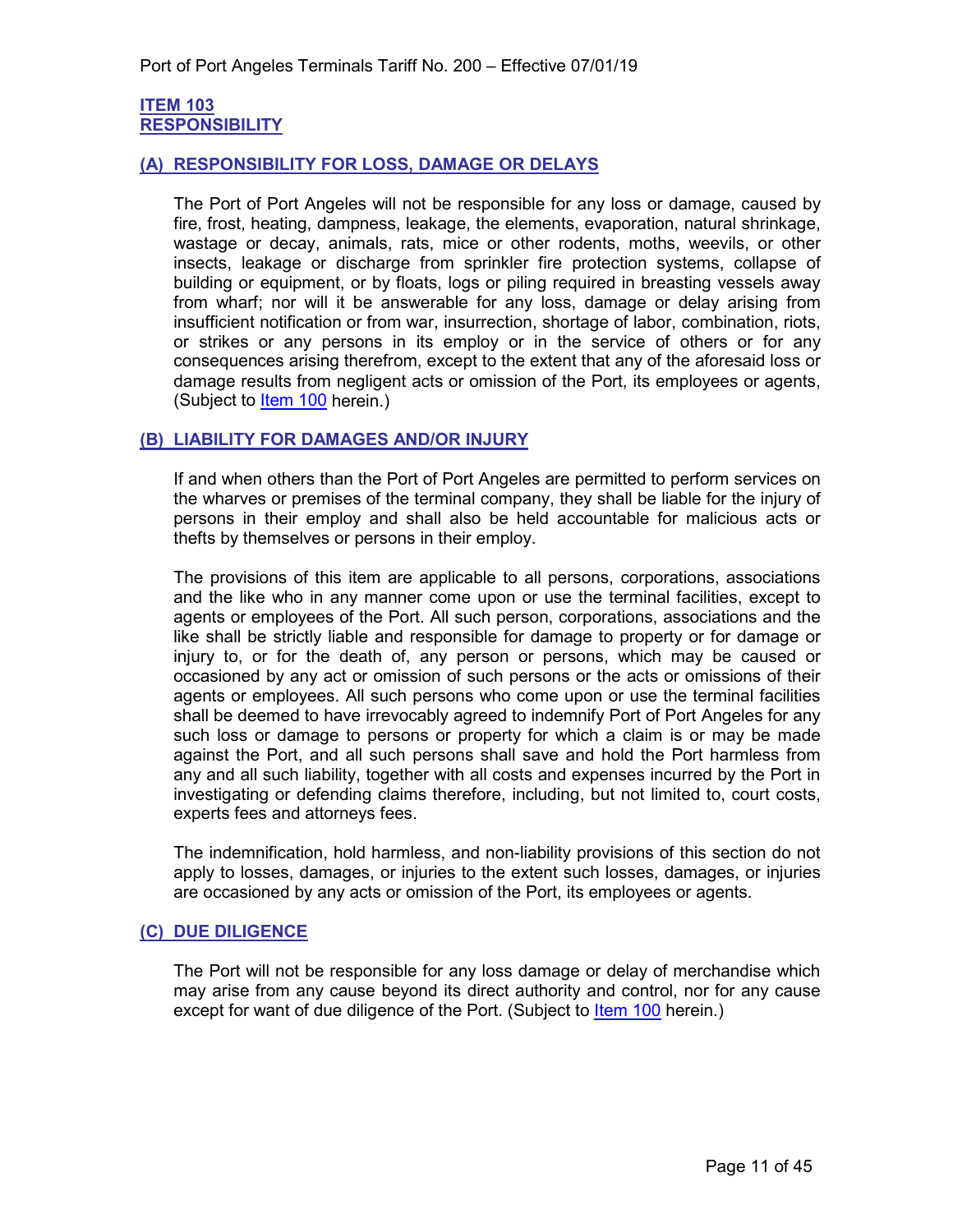<span id="page-11-1"></span><span id="page-11-0"></span>**ITEM 104 SHIPPERS REQUESTS AND COMPLAINTS**

Any interested party may initiate requests or complaints on matters relating to rates, charges, rules and regulations contained in this tariff by filing a statement fully documenting the request or complaint with the Executive Officer, Northwest Marine Terminal Association, Inc., P. O. Box 1970, Shelton, Washington, 98584.

#### <span id="page-11-3"></span><span id="page-11-2"></span>**ITEM 105 ACCEPTANCE, RETENTION AND DELIVERY OF FREIGHT**

#### <span id="page-11-4"></span>**(A) RIGHT TO REFUSE FREIGHT**

Right is reserved by the Port of Port Angeles, without responsibility for demurrage, loss or damage attaching, to refuse to accept, receive or unload or to permit vessels to discharge freight for which previous arrangement for space, receiving, unloading, or handling have not been made by shipper, consignee or carrier. Freight deemed offensive, perishable, or hazardous, or freight not packed in containers suitable to standing ordinary handling incident to its transportation can also be refused under these provisions.

#### <span id="page-11-5"></span>**(B) RIGHT TO REMOVE, REPILE, TRANSFER OR WAREHOUSE FREIGHT**

Hazardous or offensive freight which, by its nature, is liable to damage other freight, is subject to immediate removal either from the wharf or wharf premises with all expense and risk of loss or damage for the account of owner, shipper or consignee.

Freight remaining on wharf or wharf premises after expiration of free time, as defined herein, and freight shut out at clearance of vessel may be piled or repiled to make space, transferred to other locations or receptacles within the wharf premises, or removed to public or private warehouse with all expense and risk of loss or damage for account of owner, shipper, consignee, or carrier as responsibility may appear. (Subject to [Item](#page-8-2) 100 herein.)

#### <span id="page-11-6"></span>**(C) RIGHT TO WITHHOLD DELIVERY OF FREIGHT**

Right is reserved to withhold delivery of freight until all accrued charges and advances against said freight have been paid in full.

#### <span id="page-11-7"></span>**(D) RIGHT TO SELL FREIGHT**

Freight on which unpaid terminal charges have been accrued may be sold to satisfy such charges and costs. Freight of a perishable nature or of a nature liable to damage other freight may be sold at public or private sale without advertising, provided owner has been given reasonable notice to pay charges and to remove said freight and has neglected or failed to comply.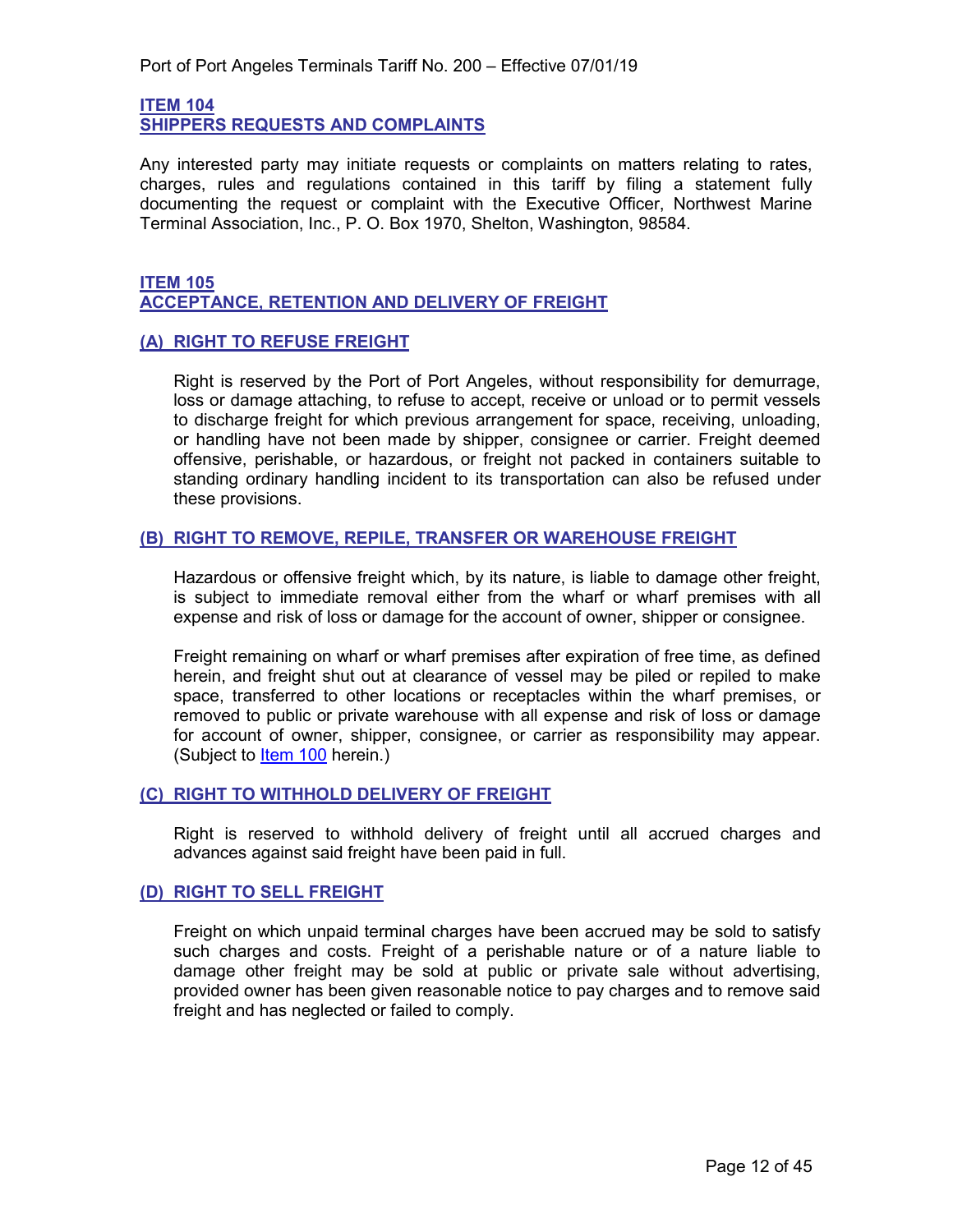#### <span id="page-12-0"></span>**(E) EXPLOSIVES AND INFLAMMABLES**

Explosives and hazardous or highly inflammable commodities or material may only be handled over, or received on, the facilities of the Port of Port Angeles by special arrangement with, and at the option of the Port of Port Angeles and subject to Federal, State and City rules and regulations.

#### <span id="page-12-1"></span>**(F) FREIGHT AT OWNER'S RISK**

Owner, shipper, consignee, or carrier as responsibility may appear shall assume all risk of loss or damage to glass, liquids and fragile articles, freight on open ground or open wharf, log or lumber rafts, and all water craft, if and when permitted by terminal operator to be moored in slips, at moorage dolphins, at wharves, or alongside vessels except to extent such losses or damages are occasioned by any acts or omission of the Port, its employees or agents. (Subject to [Item 100](#page-17-5) herein.)

#### <span id="page-12-3"></span><span id="page-12-2"></span>**ITEM 106 RECEIPT OR DELIVERY OF FREIGHT DURING OTHER THAN REGULAR WORKING HOURS**

Unless otherwise excepted, prior arrangements must be made with the Port of Port Angeles when freight is to be received from, or delivered to, trucks, drays or water carriers on Saturdays, Sundays, holidays or during hours when, under working rules governing labor, the payment of overtime to checkers is necessitated.

Checking from trucks during overtime hours when freight is received from or delivered to trucks during hours when the payment of overtime is necessitated and the terminal is required to check same or to furnish receipts for the freight, the full time, including standby time, of checker employed to receive or deliver such freight, shall be charged against the truck company, its owners or operators. This rate will be charged in accordance with the rates provided for under Man-Hour Schedule, [Item 402](#page-43-2) and [403.](#page-44-1)

#### <span id="page-12-5"></span><span id="page-12-4"></span>**ITEM 107 CHECKING OF FREIGHT**

#### <span id="page-12-6"></span>**(A) DEFINITION OF CHECKING**

Checking means the service of counting and checking cargo against appropriate documents for the account of the cargo or the vessel, or other person requesting same.

#### <span id="page-12-7"></span>**(B) CHECKING RESPONSIBILITY LIMITED**

- 1. In performing the service of checking, the Port of Port Angeles will accept no responsibility for concealed damage nor for the condition of contents of containers, whether or not receipts so state.
- 2. Except when freight is accepted for storage and is transferred to designated storage locations, freight from vessels will only be accepted for delivery, and receipts for such freight will only be issued, subject to outturn at delivery.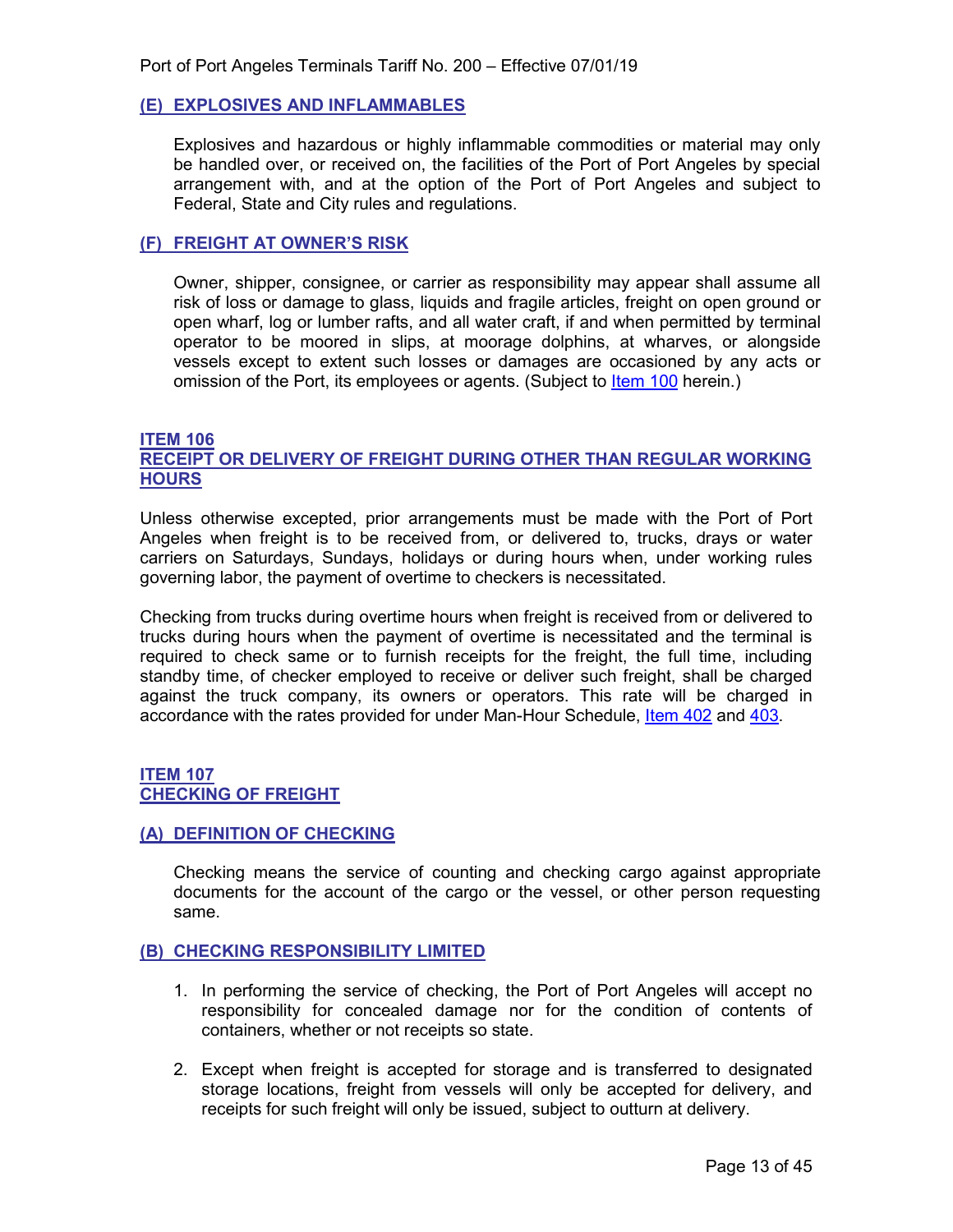#### <span id="page-13-2"></span><span id="page-13-1"></span>**ITEM 108 COLLECTION AND GUARANTEE OF CHARGES AND VESSEL BERTH RESERVATION**

Use of Port facilities or service is conditioned upon satisfactory assurance to the Port by the customer that applicable charges will be paid when due. All charges are due and payable as they accrue or on completion of service or use.

Payment terms are cash unless the Port customer, prior to the use of Port facilities or service, has established credit worthiness acceptable to the Port, and has been relieved of cash payment requirement by the Port.

The Port may require payment of charges in advance, as follows:

- 1. By the vessel, its owners or agents before vessel is assigned a berth and commences its loading or unloading operations. (Conditions, imposed by the Port, for waiver of cash in advance requirements, are specified in "Conditions of Berth Reservation" - which is incorporated into this tariff under [Item 108\(C\).](#page-16-0)
- 2. By the owner, shipper, or consignee before cargo leaves the custody of the terminal.
- 3. For all charges on perishable cargo or cargo of doubtful value and household goods.

<span id="page-13-0"></span>All estimates of Port charges are subject to approval and/or adjustment by the Port.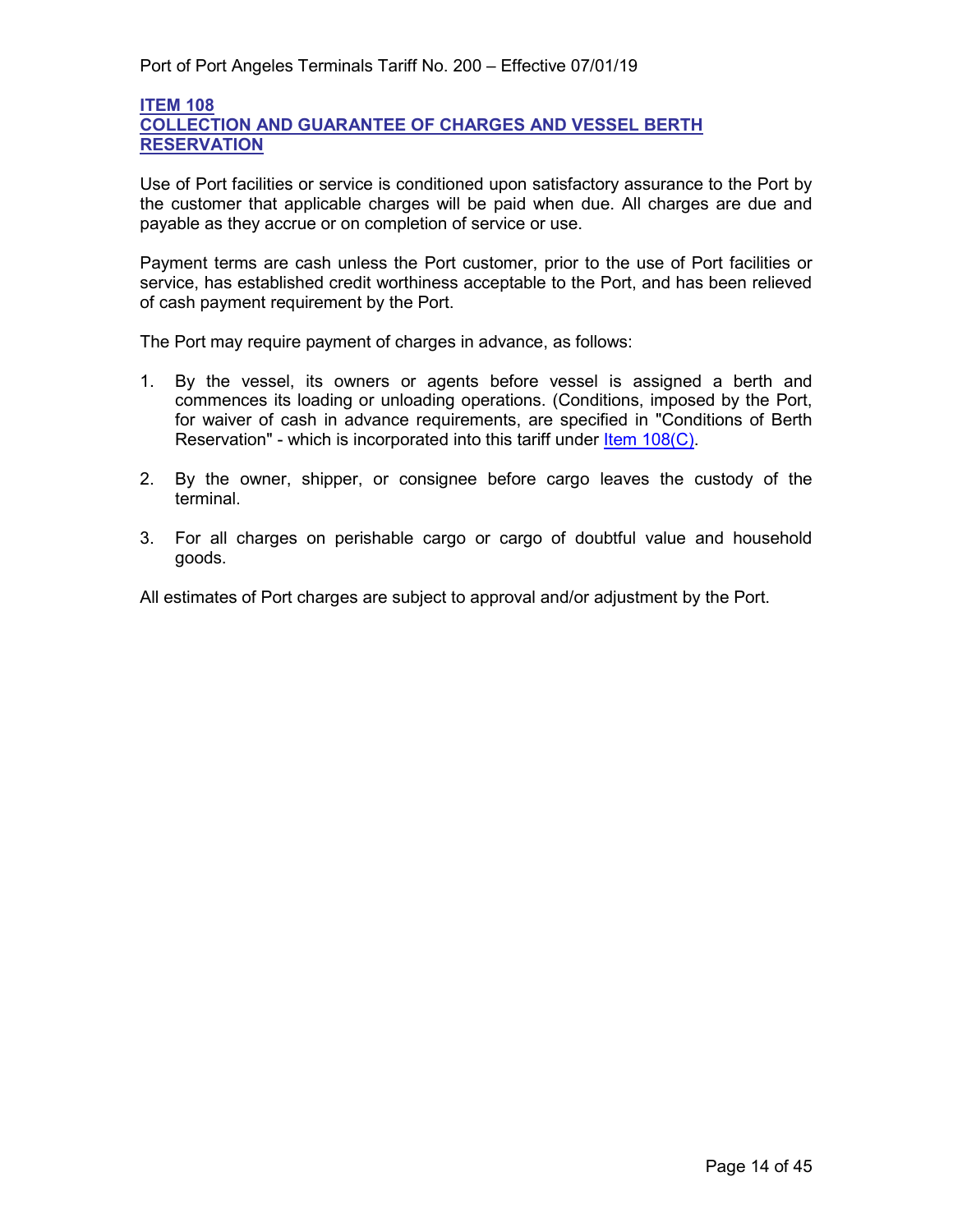# <span id="page-14-0"></span>**ITEM 108(A)**

| <b>PORT OF PORT ANGELES</b><br><b>APPLICATION FOR VESSEL BERTH RESERVATION</b> (See Notes and Conditions)<br>Reservation of a Berth is Requested at the Port of Port Angeles                                                                                                                                           |                      |             |                               |                                          |            |
|------------------------------------------------------------------------------------------------------------------------------------------------------------------------------------------------------------------------------------------------------------------------------------------------------------------------|----------------------|-------------|-------------------------------|------------------------------------------|------------|
|                                                                                                                                                                                                                                                                                                                        |                      |             |                               |                                          | Date       |
| Vessel                                                                                                                                                                                                                                                                                                                 | Voyage No.           |             | <b>LOA</b>                    | <b>ETA</b>                               | <b>ETD</b> |
| <b>Vessel Owner/Line</b>                                                                                                                                                                                                                                                                                               | <b>Berth Desired</b> |             |                               |                                          |            |
| <b>Vessel Charterer</b>                                                                                                                                                                                                                                                                                                |                      |             |                               |                                          |            |
| To Load (Commodity Type and Amount)                                                                                                                                                                                                                                                                                    |                      |             |                               | To Discharge (Commodity Type and Amount) |            |
| <b>Terms of Affreightment</b>                                                                                                                                                                                                                                                                                          |                      |             | <b>Terms of Affreightment</b> |                                          |            |
| Agency Firm                                                                                                                                                                                                                                                                                                            |                      |             | Authorized Individual         |                                          |            |
| Application for reservation of vessel berth and vessel berthing is subject to Regulations,<br>Rules and Terms of the Port tariff and to the timely filing of the Statement of Financial<br>Responsibility provided and incorporated herewith as Supplement to this Application for<br><b>Vessel Berth Reservation.</b> | FOR PORT USE ONLY    |             |                               |                                          |            |
| Application Received By:                                                                                                                                                                                                                                                                                               |                      | Time/Date:  |                               |                                          |            |
| Application Approved By:                                                                                                                                                                                                                                                                                               |                      | Time/Date:  |                               |                                          |            |
| Berth Assigned:                                                                                                                                                                                                                                                                                                        |                      | Vessel ETA: |                               |                                          |            |
| Special Crane or Cargo Handling Equipment Required:                                                                                                                                                                                                                                                                    |                      |             |                               |                                          |            |
|                                                                                                                                                                                                                                                                                                                        |                      |             |                               |                                          |            |
|                                                                                                                                                                                                                                                                                                                        |                      |             |                               |                                          |            |
|                                                                                                                                                                                                                                                                                                                        |                      |             |                               |                                          |            |
|                                                                                                                                                                                                                                                                                                                        |                      |             |                               |                                          |            |
|                                                                                                                                                                                                                                                                                                                        |                      |             |                               |                                          |            |
|                                                                                                                                                                                                                                                                                                                        |                      |             |                               |                                          |            |
|                                                                                                                                                                                                                                                                                                                        |                      |             |                               |                                          |            |
|                                                                                                                                                                                                                                                                                                                        |                      |             |                               |                                          |            |
|                                                                                                                                                                                                                                                                                                                        |                      |             |                               |                                          |            |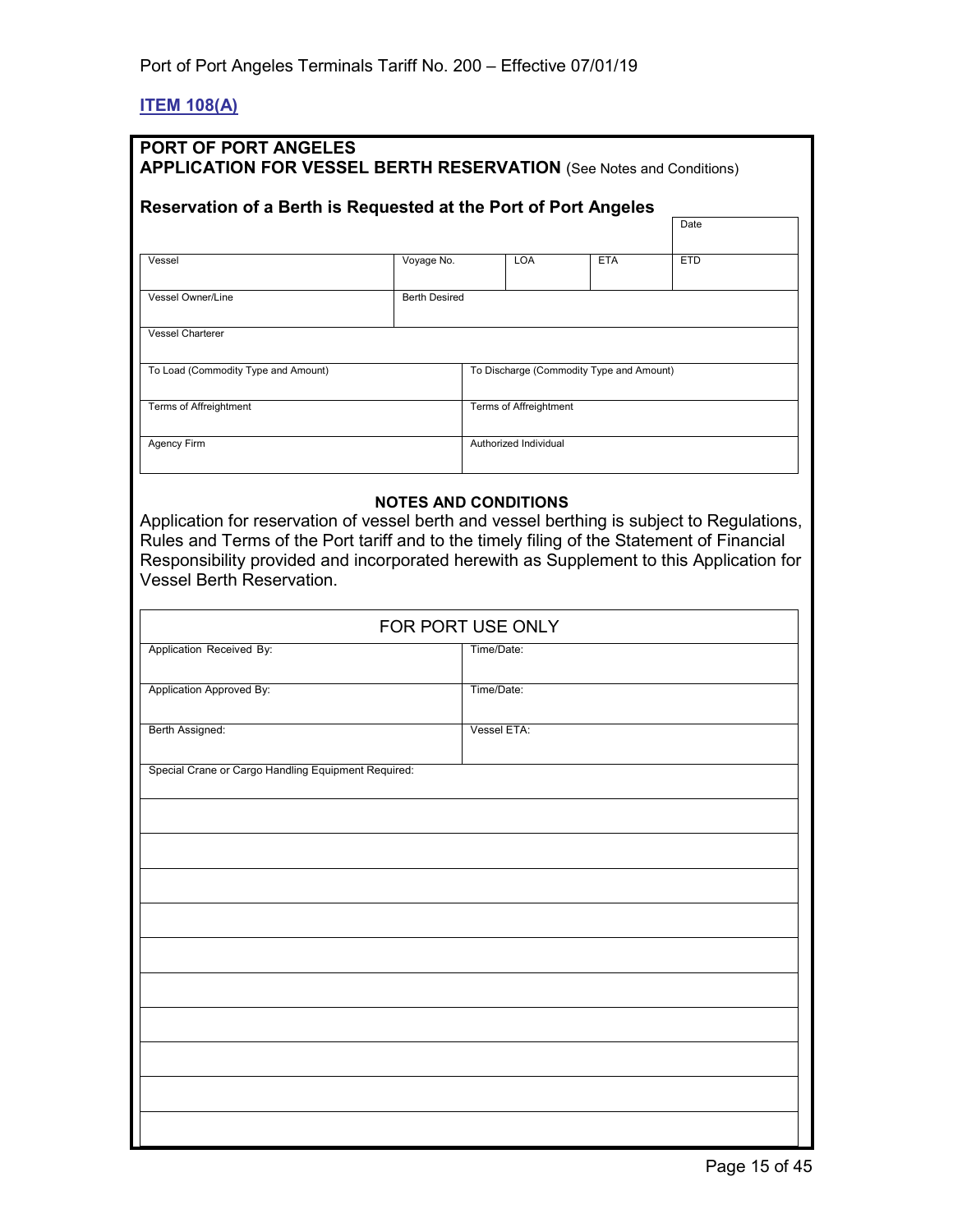# <span id="page-15-0"></span>**ITEM 108(B)**

|                                                                                                                                                                                                                                                                                                                                                                                                                                                                                                                                                                                                                                                                                                                                                                                |                        |                       |            |                               |                 |                                          | Date                       |  |
|--------------------------------------------------------------------------------------------------------------------------------------------------------------------------------------------------------------------------------------------------------------------------------------------------------------------------------------------------------------------------------------------------------------------------------------------------------------------------------------------------------------------------------------------------------------------------------------------------------------------------------------------------------------------------------------------------------------------------------------------------------------------------------|------------------------|-----------------------|------------|-------------------------------|-----------------|------------------------------------------|----------------------------|--|
| Vessel                                                                                                                                                                                                                                                                                                                                                                                                                                                                                                                                                                                                                                                                                                                                                                         | Voyage No.             |                       | <b>LOA</b> |                               | <b>ETA</b>      |                                          | <b>ETD</b>                 |  |
| <b>Vessel Owner/Line</b>                                                                                                                                                                                                                                                                                                                                                                                                                                                                                                                                                                                                                                                                                                                                                       | <b>Berth Desired</b>   |                       |            |                               |                 |                                          |                            |  |
| <b>Vessel Charterer</b>                                                                                                                                                                                                                                                                                                                                                                                                                                                                                                                                                                                                                                                                                                                                                        |                        |                       |            |                               |                 |                                          |                            |  |
|                                                                                                                                                                                                                                                                                                                                                                                                                                                                                                                                                                                                                                                                                                                                                                                |                        |                       |            |                               |                 |                                          |                            |  |
| To Load (Commodity Type and Amount)                                                                                                                                                                                                                                                                                                                                                                                                                                                                                                                                                                                                                                                                                                                                            |                        |                       |            |                               |                 | To Discharge (Commodity Type and Amount) |                            |  |
| <b>Terms of Affreightment</b>                                                                                                                                                                                                                                                                                                                                                                                                                                                                                                                                                                                                                                                                                                                                                  |                        |                       |            | <b>Terms of Affreightment</b> |                 |                                          |                            |  |
| Agency Firm                                                                                                                                                                                                                                                                                                                                                                                                                                                                                                                                                                                                                                                                                                                                                                    |                        | Authorized Individual |            |                               |                 |                                          |                            |  |
| Note: Separate submissions of this document are required when the vessel affreightment for part of the<br>cargo differs from the terms of the affreightment for any other part of the cargo.<br><b>Category of Port Changes</b>                                                                                                                                                                                                                                                                                                                                                                                                                                                                                                                                                |                        | Party Responsible     |            | <b>Estimated</b>              |                 |                                          | For Port/Dock Operator Use |  |
|                                                                                                                                                                                                                                                                                                                                                                                                                                                                                                                                                                                                                                                                                                                                                                                |                        | for Payment           |            | <b>Dollar Amount</b>          |                 |                                          |                            |  |
| 1.<br>Dockage                                                                                                                                                                                                                                                                                                                                                                                                                                                                                                                                                                                                                                                                                                                                                                  |                        |                       |            |                               |                 |                                          |                            |  |
| Wharfage<br>2.<br>3.<br>Service and Facility Charge                                                                                                                                                                                                                                                                                                                                                                                                                                                                                                                                                                                                                                                                                                                            |                        |                       |            |                               |                 |                                          |                            |  |
| Handling<br>4.                                                                                                                                                                                                                                                                                                                                                                                                                                                                                                                                                                                                                                                                                                                                                                 |                        |                       |            |                               |                 |                                          |                            |  |
| 5.<br>Misc. (Water, Electricity, Etc.)                                                                                                                                                                                                                                                                                                                                                                                                                                                                                                                                                                                                                                                                                                                                         |                        |                       |            |                               |                 |                                          |                            |  |
| 6.<br><b>Security Fee</b>                                                                                                                                                                                                                                                                                                                                                                                                                                                                                                                                                                                                                                                                                                                                                      |                        |                       |            |                               |                 |                                          |                            |  |
| Total Estimated Charges: \$                                                                                                                                                                                                                                                                                                                                                                                                                                                                                                                                                                                                                                                                                                                                                    |                        |                       |            |                               |                 |                                          |                            |  |
| arrangement of berthing facilities on behalf of the above-named vessels, and attests to the accuracy of the<br>information provided to the extent set forth in Paragraph C.<br>Date:<br>(Berth Agent)                                                                                                                                                                                                                                                                                                                                                                                                                                                                                                                                                                          |                        |                       |            |                               | (As Agent Only) |                                          |                            |  |
| Acceptance of Financially Responsibility for Payment<br>In connection with the Application for Vessel Berth Reservations dated<br>the undersigned hereby accepts responsibility, on its own behalf, for payment of the port charges listed<br>under the line items as designated below which correspond with those designated in the above<br>Supplement to Application for Vessel Berth Reservation, in a maximum amount not to exceed 125 percent<br>(125%) of the aggregate estimated dollar amount shown above for the relevant line items, or 125 percent<br>(125%) of such other sum as the Port, after review and revision of such estimates, has provided to the<br>undersigned in writing, in which latter case a copy of such writing is physically attached hereto. |                        |                       |            |                               |                 |                                          | 20                         |  |
| Category of Port Charges Line item(s) No.                                                                                                                                                                                                                                                                                                                                                                                                                                                                                                                                                                                                                                                                                                                                      |                        |                       |            |                               |                 |                                          | For Port/Dock Operator Use |  |
| (Name of Company)                                                                                                                                                                                                                                                                                                                                                                                                                                                                                                                                                                                                                                                                                                                                                              | (Authorized Signature) |                       |            |                               |                 |                                          |                            |  |
| Category of Port Charges Line item(s) No.                                                                                                                                                                                                                                                                                                                                                                                                                                                                                                                                                                                                                                                                                                                                      |                        |                       |            |                               |                 |                                          |                            |  |
| (Name of Company)                                                                                                                                                                                                                                                                                                                                                                                                                                                                                                                                                                                                                                                                                                                                                              | (Authorized Signature) |                       |            |                               |                 |                                          |                            |  |
| Category of Port Charges Line item(s) No.                                                                                                                                                                                                                                                                                                                                                                                                                                                                                                                                                                                                                                                                                                                                      |                        |                       |            |                               |                 |                                          |                            |  |
| (Name of Company)                                                                                                                                                                                                                                                                                                                                                                                                                                                                                                                                                                                                                                                                                                                                                              | (Authorized Signature) |                       |            |                               |                 |                                          |                            |  |
| Note: Pursuant to Port of Port Angeles Tariff Rule No. 108, in all instances where the "Party Responsible<br>for Payment" listed above has not established credit worthiness with the Port and where responsibility for<br>port charges has not been accepted by another credit worthy entity, the Port shall require payment of cash                                                                                                                                                                                                                                                                                                                                                                                                                                          |                        |                       |            |                               |                 |                                          |                            |  |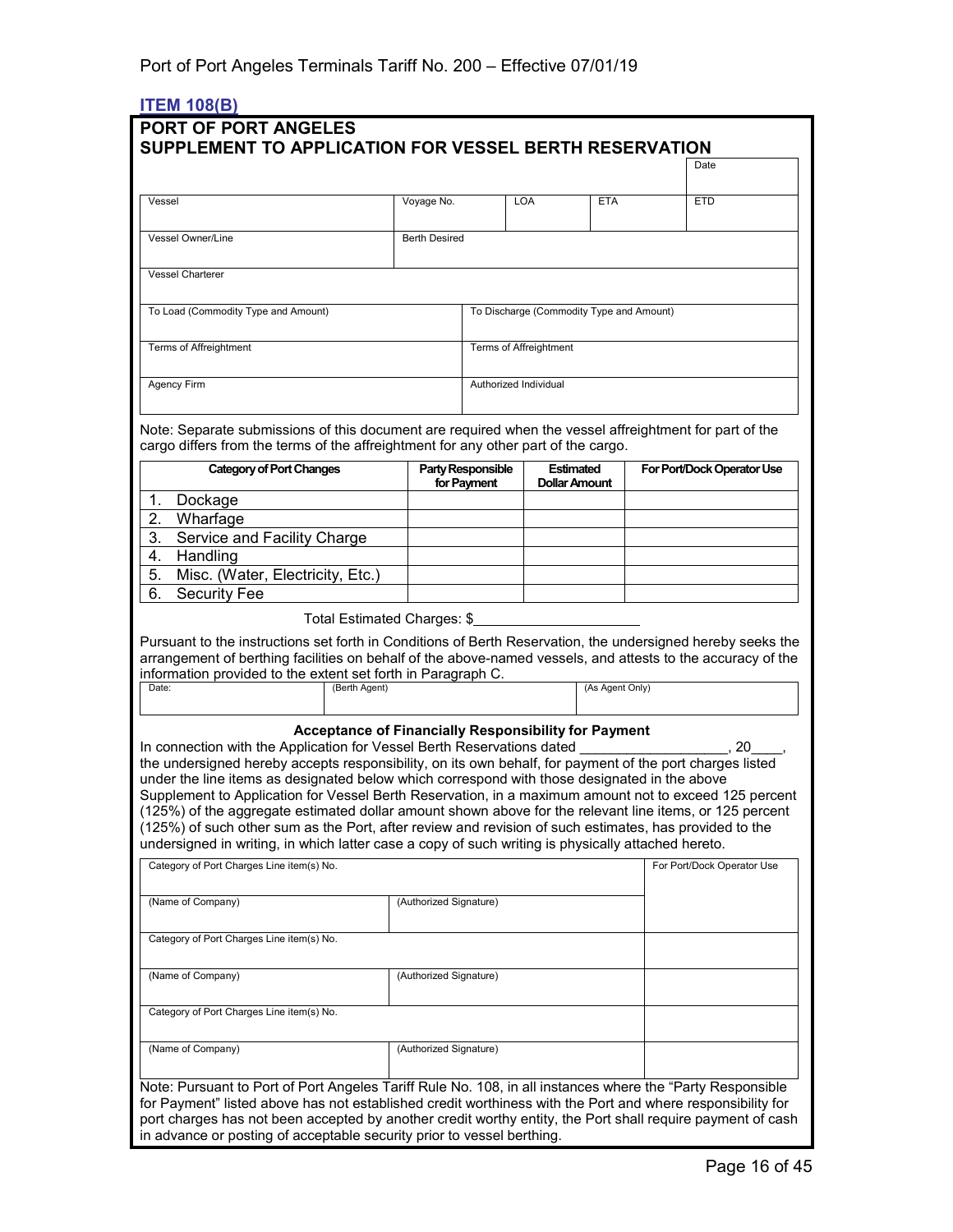# <span id="page-16-0"></span>**ITEM 108(C)**

#### **PORT OF PORT ANGELES CONDITIONS OF VESSEL BERTH RESERVATION**

In accordance with Federal Maritime Commission Docket 83-48, Alaska Maritime Agencies, Inc., et al v. Port of Anacortes, et al, and Tariff Rule 108 in the Port of Port Angeles Terminals Tariff No. 200, all applications for vessel berth reservation shall be made in the form specified by the Port, and will require the timely filing of the financial responsibility information shown on the Supplement To Application for Vessel Berth Reservation, completed in accordance with and otherwise governed by, the terms and conditions set forth below:

- A. Except where and to the extent waived pursuant to paragraph B below, terms of payment for all acceptable Port charges shall be cash in advance. A cash deposit or acceptable security in an amount equal to 125% of the estimated applicable charges will be required to be posted with the Port, six days prior to the vessel's scheduled arrival, or at such other time as may be authorized or directed by the Port, but in all cases in advance of actual services rendered. In any case in which a cash deposit has been posted, any excess thereof, after satisfaction of all applicable port charges, shall be promptly refunded by the Port to the party posting same.
- B. The Port may waive the requirement of cash in advance as to all or any category or categories of its anticipated port charges when the party responsible for such charges has been identified by the berthing agent to the satisfaction of the Port, and:
	- 1. That party responsible has established credit worthiness acceptable to the Port; or
	- 2. Adequate security, acceptable to the Port, in an amount equal to 125% of the applicable estimated port charges, has been posted; or
	- 3. The agent requesting the berth, or another entity, in each case acceptable to the Port as credit worthy, has personally accepted financial responsibility for the applicable charges.
- C. The vessel agent or other person requesting reservation of a berth ("berthing agent") shall, as part of the berth reservation process, provide to the extent of his knowledge all information called for on the Supplement to Application for Vessel Berth Reservation respecting the vessel, its estimated arrival and departure, amount(s) and type(s) of cargo to be loaded/discharged, and estimate of amount of each category of port charges, as enumerated, and party responsible for thereof. The submission of this form, signed by the berthing agent, shall constitute the berthing agent's attestation as to the accuracy of information therein supplied, based upon and to the extent of information made available to the berthing agent at the time of submission; and the berthing agent shall be held personally liable to the Port for any financial loss suffered by the Port as a result of the agent's failure so to report accurately.
- D. Should the berthing agent, subsequent to submission of this form, receive information which materially differs from the information previously provided, and which information the agent reasonably believes is not equally known the Port, it shall immediately notify the Port and, as if requested by the Port, promptly file an amended Supplement to Application for Vessel Berth Reservation with the Port.
- E. All estimates of port charges are subject to approval and/or adjustment by the Port.
- F. The Port shall, promptly after receipt of this form, advise the berthing agent as to (1) its approval or adjusted estimate of port charges, and (2) whether posting of cash or security is required for any one or more categories of such charges and the amount thereof.
- G. In addition to the terms for berth reservation and establishment of financial responsibility set forth herein, requests for berth reservations and assignments of berths shall otherwise be in accordance with all local rules and regulations established by the Port.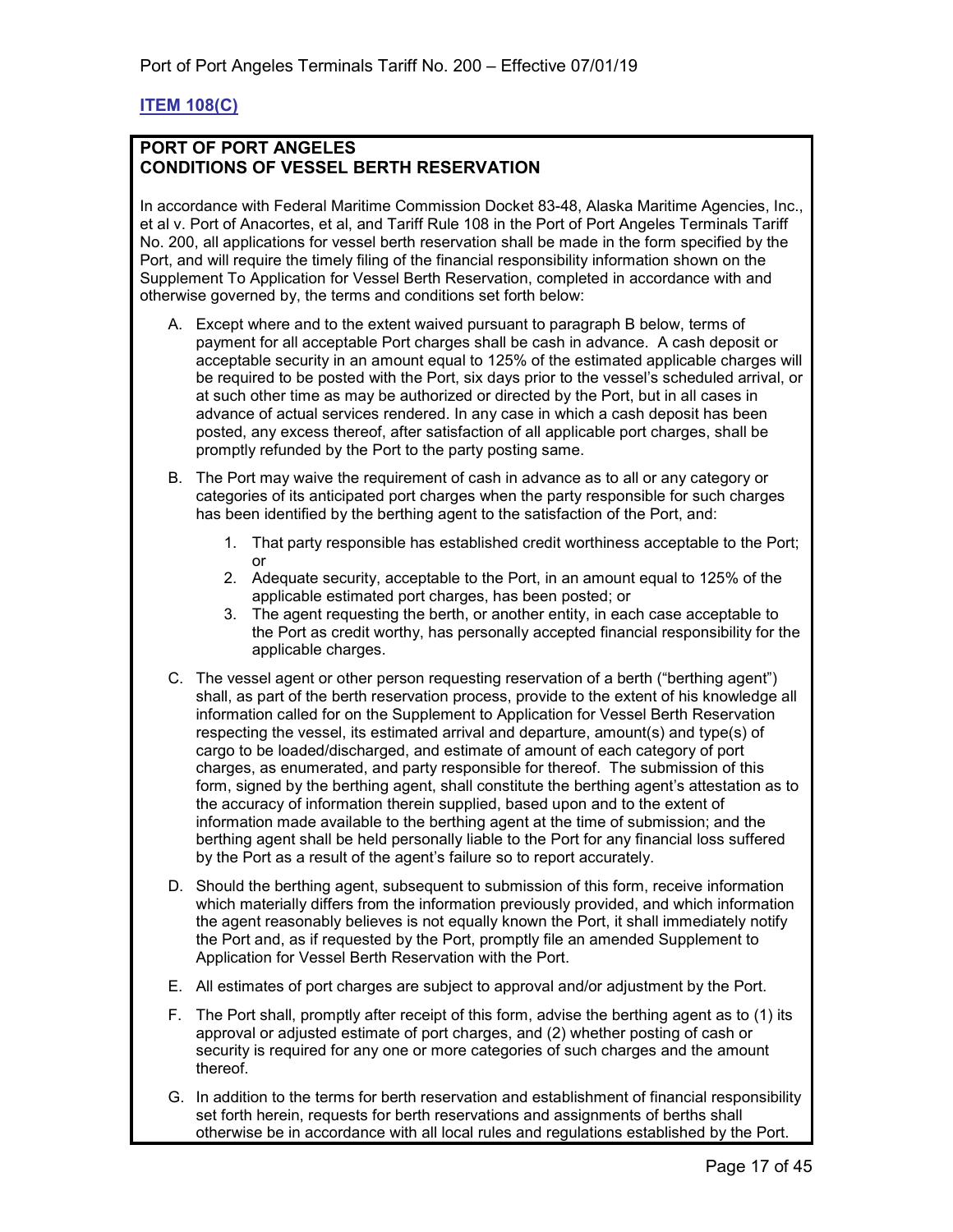# <span id="page-17-1"></span>**ITEM 109**

<span id="page-17-0"></span>**DEMURRAGE, DELAYS AND WAIVER OF CHARGES**

#### <span id="page-17-2"></span>**(A) DEMURRAGE – TRANSPORTS OR VESSELS**

In furnishing the service of ordering, billing out, loading or unloading cars, or of handling to and from vessels, no responsibility for any demurrage whatsoever on either cars or vessels will be assumed by the Port of Port Angeles. (Subject to Item [100](#page-8-2) herein)

#### <span id="page-17-3"></span>**(B) DELAYS, WAIVER OF CHARGES**

Delays in loading, receiving, delivering, or handling freight arising from combinations, riots, or strikes of any persons in the employ of the Port of Port Angeles or in the services of other or arising from any other cause not reasonably within control of the Port of Port Angeles, will not entitle the owners, shippers, consignees, or carriers of the freight to waiver of wharf demurrage or any other terminal charges or expenses that may be incurred.

#### <span id="page-17-5"></span><span id="page-17-4"></span>**ITEM 110 BERTH ASSIGNMENTS**

#### <span id="page-17-6"></span>**(A) VESSELS REQUIRED TO OBTAIN ASSIGNMENTS**

No vessel will be permitted to berth at a facility of the Port of Port Angeles without having first made assignment and without such an assignment having been granted. Applications for berth assignment must specify arrival and departure times and dates and the nature and quantity of the freight to be loaded or discharged.

#### <span id="page-17-7"></span>**(B) BERTH ASSIGNMENT CONDITIONAL**

Berth assignments made by the Port of Port Angeles are subject to alteration and revocation in the following conditions:

- 1. Any vessel assigned a berth for any other purpose than to load or discharge cargo may be ordered to vacate such berth when the Port, at its sole discretion, determines the berth is required for the use of a vessel desiring to load or discharge cargo.
- 2. Any vessel on berth to load or discharge cargo which, for any reason, experiences a delay in such operations may be ordered to vacate the berth when the Port, at its sole discretion, determines congestion or excessive operational cost is threatened by reason of delay and may be reduced or avoided by the use of the berth of another vessel which is capable of cargo loading or discharge at the berth.
- 3. Whenever the Port deems a danger of congestion exists any vessel on berth may be required to work cargo around-the-clock or at overtime expense. Should any vessel refuse to comply the Port may order the vessel to vacate the berth.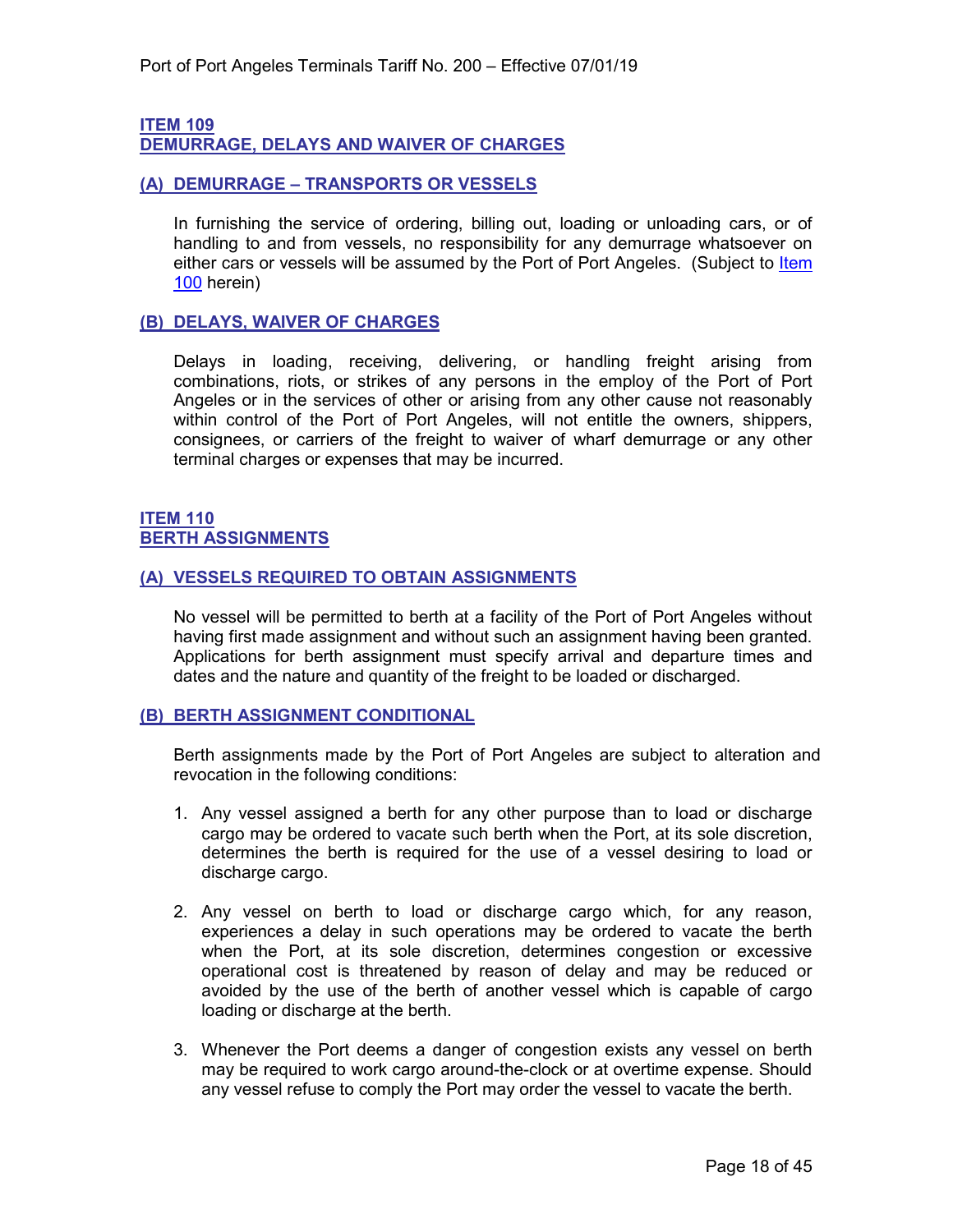Port of Port Angeles Terminals Tariff No. 200 – Effective 07/01/19

4. Whenever any vessel occupies a berth provided with special purpose equipment or facilities which are not required to facilitate the cargo operations of such vessel the Port may, when faced with an urgent need to employ such equipment or facilities in connection with a cargo movement fitted to their use, may require the vessel on berth to work around-the-clock or at overtime expense to clear the berth as soon as possible or order the vessel to vacate the berth.

Any vessel ordered to vacate a berth in such circumstances will be assigned another berth if a satisfactory alternate is available or shall be permitted to return to the original berth immediately after the second vessel has completed cargo operations or has vacated the berth for any other reason, provided the conditions which caused the original issuance of the order to vacate are deemed by the Port to exist not longer.

All costs of extra or overtime labor, pilotage, shifting, tug-hire, linesman or those of any description rising from the requirements of the Port under these rules shall be for the vessels account.

#### <span id="page-18-1"></span><span id="page-18-0"></span>**ITEM 111 VESSELS REQUIRED TO MOVE**

#### <span id="page-18-2"></span>**(A) ORDERS TO VACATE BERTH**

Order to vacate a berth shall provide the vessel with a reasonable period in which to comply. In no case shall such orders require a vessel to vacate in less than 12 hours from the time the order is issued and tendered to the vessel.

#### <span id="page-18-3"></span>**(B) PENALTY FOR REFUSAL TO VACATE BERTH**

Whenever an order to vacate a berth is made by the Port under these rules and said order if refused or not complied with in the time specified, the Port may assess a penalty dockage rate of \$500.00 per hour for each hour the vessel remains on berth after such order has been issued or tendered to the vessel.

At its option the Port may effect the removal of a vessel from berth at the expiration of the time period specified in the Order to Vacate with all risks, liability and expense for the vessel's account. The alternatives permitted the Port under these rules shall be a choice solely to the discretion of the Port.

#### <span id="page-18-5"></span><span id="page-18-4"></span>**ITEM 112 MANIFESTS REQUIRED OF VESSELS**

Masters, owners, agents or operator of vessels are required to furnish the Port of Port Angeles with complete copies of vessel manifests showing names of consignees or consignors and the weights or measurements of all freight loaded or discharged at the facilities of the Port of Port Angeles. Such manifests must also designate the basis of the weight or measurement on which ocean freight was assessed. In lieu of manifests, certified lists of copies of "boat notes" or mates' receipts containing all information as required above may be accepted.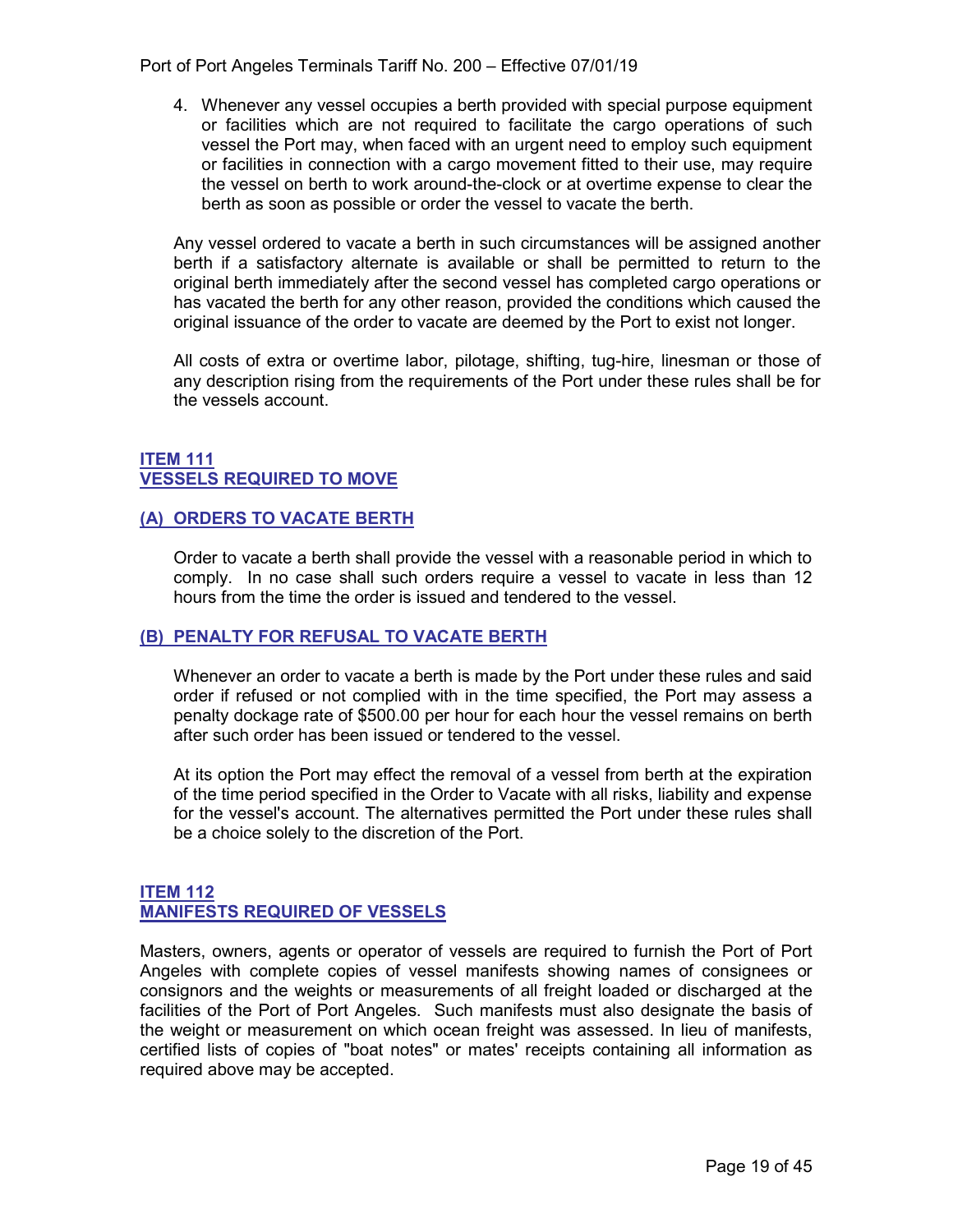#### <span id="page-19-1"></span><span id="page-19-0"></span>**ITEM 113 APPLICATION OF RATES**

#### <span id="page-19-2"></span>**(A) GENERAL APPLICATION OF RATES**

Unless specifically provided for otherwise, rate names in this tariff are in cents per 1,000 Kilograms or per cubic meter or per 1,000 feet board measure, according to vessel manifest or lading covering shipment when not in connection with vessel.

#### <span id="page-19-3"></span>**(B) SPECIFIC COMMODITY RATES PREVAIL**

Unless otherwise excepted, rates provided for specific commodities will prevail over NOS rates or general commodity rates.

#### <span id="page-19-5"></span><span id="page-19-4"></span>**ITEM 114 CLASSIFICATION OF TRAFFIC**

Vessels, the trade routes on which they operate, and the cargo which they handle are classified below for the purpose of applying the provisions of this tariff. Unless otherwise specified, cargo received from a vessel in one trade route and transshipped on a vessel in another trade route shall be subject to the rates, conditions, and exceptions governing the respective trade route classifications whether or not such cargo is moving on through rates and/or through bills of lading:

#### <span id="page-19-6"></span>**(A) ALASKA TRAFFIC**

All cargo between Washington ports and ports in Alaska, including Aleutian Islands, whether direct or via British Columbia ports.

#### <span id="page-19-7"></span>**(B) COASTWISE TRAFFIC**

All cargo between points on the Pacific Coast between the Mexican and Canadian boundaries, including cargo via Canadian ports.

#### <span id="page-19-8"></span>**(C) FOREIGN AND NON-CONTIGUOUS TRAFFIC**

All cargo shipped from or destined to any point not within the limits of the contiguous boundaries of the U.S.A.

#### <span id="page-19-9"></span>**(D) INTERCOASTAL TRAFFIC**

All cargo moving between the Pacific Coast and Atlantic or Gulf Coasts of the U.S.A.

#### <span id="page-19-10"></span>**(E) OFFSHORE TRAFFIC**

All cargo not otherwise specifically defined herein.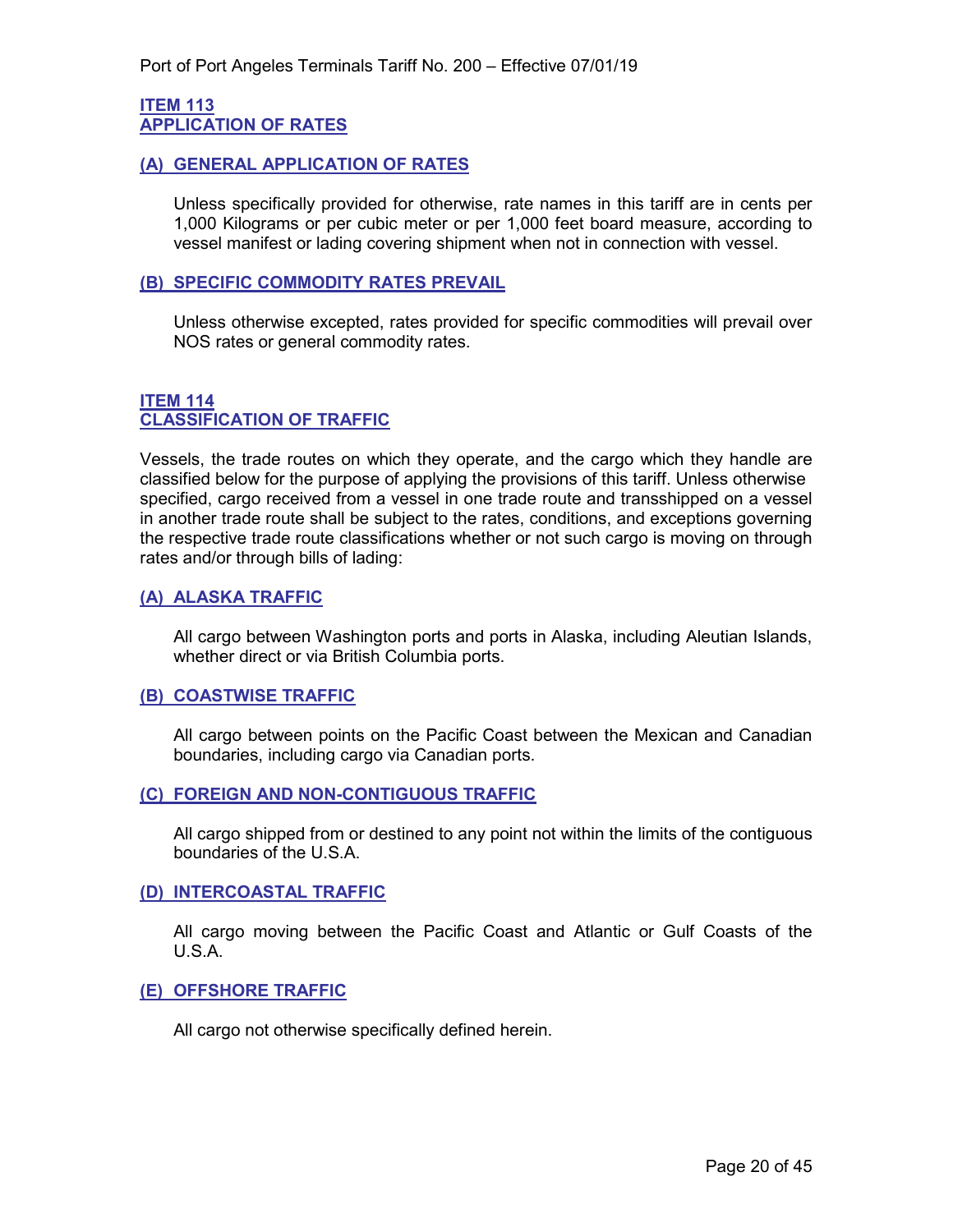#### <span id="page-20-1"></span><span id="page-20-0"></span>**ITEM 115 INSURANCE**

No insurance is included in the rates named in this tariff.

#### <span id="page-20-3"></span><span id="page-20-2"></span>**ITEM 116 STEVEDORE ACCESS TO AND OPERATIONS ON PROPERTY OF THE PORT**

#### <span id="page-20-4"></span>**(A) CARE IN THE PERFORMANCE OF OPERATIONS**

The Stevedore shall exercise care in the performance of its operations in order to prevent injury to or death of any person and damage to or destruction or loss of property, whether of the Port, of the Stevedore, of the vessel being stevedored or any other party.

#### <span id="page-20-5"></span>**(B) COMPLIANCE WITH FIRE AND SAFETY PRECAUTIONS**

The Stevedore shall take all necessary safety and fire precautions, and comply with recognized commercial and marine safety practices, procedures and regulations.

#### <span id="page-20-6"></span>**(C) STEVEDORE AND PORT INDEPENDENT CONTRACTORS**

In any service relationship the Port and the Stevedore shall be independent contractors, each to the other, and shall not be agents or employees, one for the other, for any purpose.

#### <span id="page-20-7"></span>**(D) STEVEDORE SHALL INSURE EFFICIENT AND EXPEDITIOUS VESSEL WORK**

In order to insure efficient and expeditious loading and discharge of vessels, and the maximum utilization of the full capacity of the port, the Stevedore shall:

- 1. Make use of appropriate facilities and equipment furnished by the Port.
- 2. Have at least one qualified supervisor present at all times while a vessel is loading or unloading.
- 3. Have at least one responsible officer or representative with full power to make all operating decisions concerning the stevedoring of vessels at the Port, available for contact by the Port at all times and keep the Port informed at all times of how and where such officer or representative may be contacted by the Port.
- 4. Cooperate fully with the Port in all respects by (I) advising as far in advance as possible the type of vessel, Master's estimate of the quantity of cargo to be loaded or discharged, estimated time to load or discharge, and any special problems that may exist or arise;(II) determining the equipment needed for the operation; and (III) coordinating sequence and timing of operations for the convenience and efficiency of the Port.
- 5. Promptly restore terminal working areas to a clean, safe and orderly condition on completion of stevedoring operations.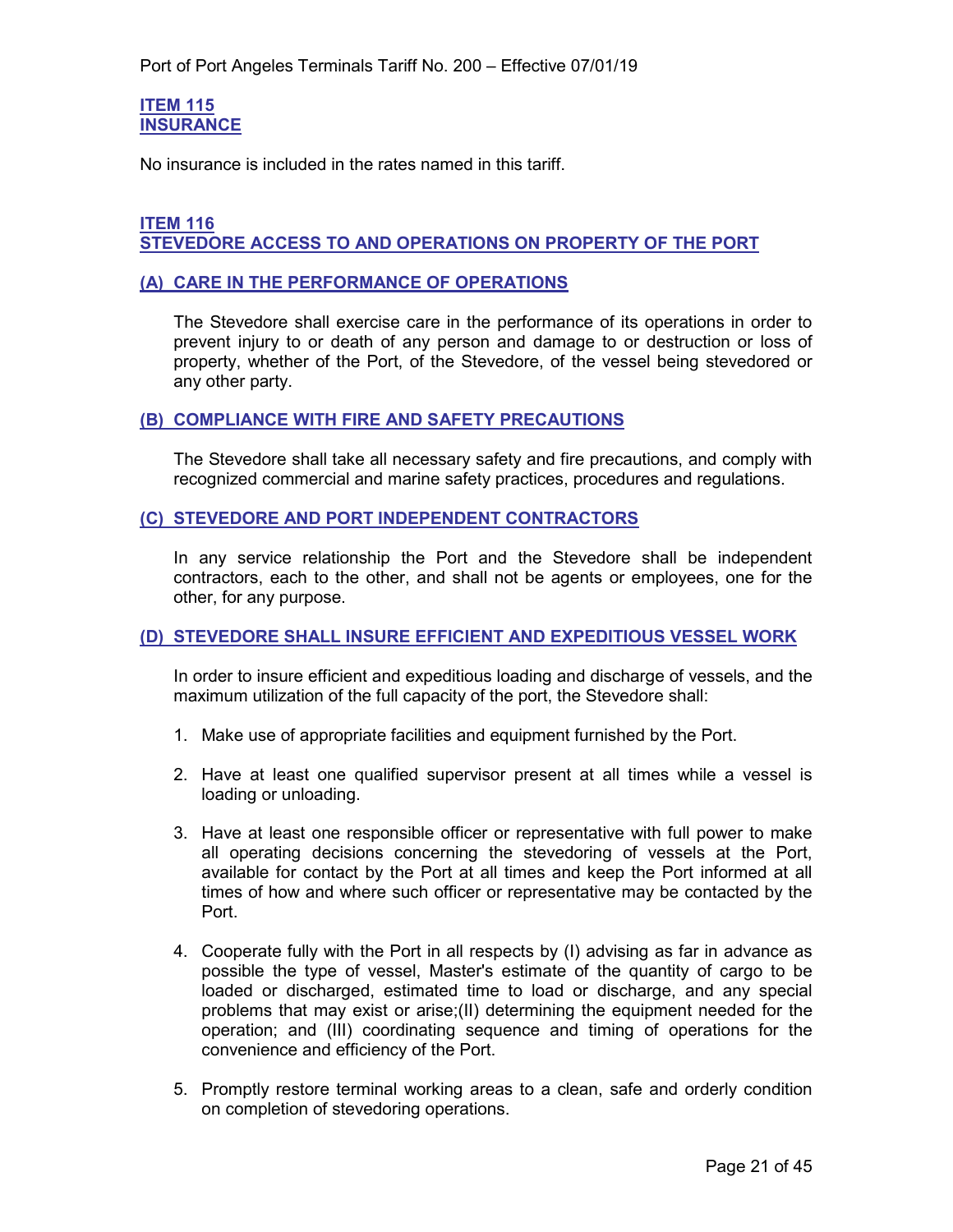#### <span id="page-21-0"></span>**(E) PORT SHALL SUPPLY EQUIPMENT, FACILITIES AND SERVICE** (Subject to [Item 100](#page-8-2) herein.)

- 1. The Port shall furnish, subject to conditions and charges stipulated elsewhere in this tariff, the following:
	- a. Access, for Stevedore employees, to Port property at the places and in the manner as may be approved by the Port.
	- b. Emergency office and telephone usage.
	- c. Port equipment to the extent it is available, required, and dedicated to stevedore use.
- 2. All Port equipment utilized by the stevedores in performing its work is expressly understood to be under the direction and control of the stevedore and the stevedore is responsible for the operation thereof and assumes all risk for injuries or damages which may arise or grow out of the use or operation of such equipment. It is incumbent upon the stevedore to make a thorough inspection and satisfy himself as to the physical condition and capacity of the equipment, as well as the competency of the operator, there being no representation or warranty by the Port with respect to such matters.
- 3. All such equipment will be properly used by the stevedore and not subjected to abuse or more than normal wear and tear. If there is any such abuse or more than normal wear and tear, the stevedore shall pay for the damage to such equipment.
- 4. Upon termination of the period of use, all such equipment shall be returned to the Port in the same condition as received, normal wear and tear excepted.
- 5. It shall be incumbent on the stevedore to make a reasonable inspection of all accesses permitted to and from a work area and the work areas themselves to satisfy himself that these are safe places for the access and the work to be performed. There is no representation or warranty by the Port with respect to such matters.

#### <span id="page-21-1"></span>**(F) STEVEDORE WARRANTY**

As a condition to the right to conduct business or operate on Port property the stevedore shall warrant that all its stevedoring operations shall be conducted at all times with all necessary labor and equipment under competent supervision, with all proper dispatch and in good workmanlike manner, and the conduct of such business or operations on Port property shall be deemed to be an offer of such warranty by the stevedore and its acceptance by the Port.

If any breach of these warranties causes or subjects the Port to any losses, suits, claims, damages or liabilities, the stevedore shall defend, indemnify and save harmless, and reimburse the Port for all such losses, suits, claims, damages, or liabilities to the extent of the stevedore's liability therefore. (Subject to [Item 100](#page-8-2) herein.)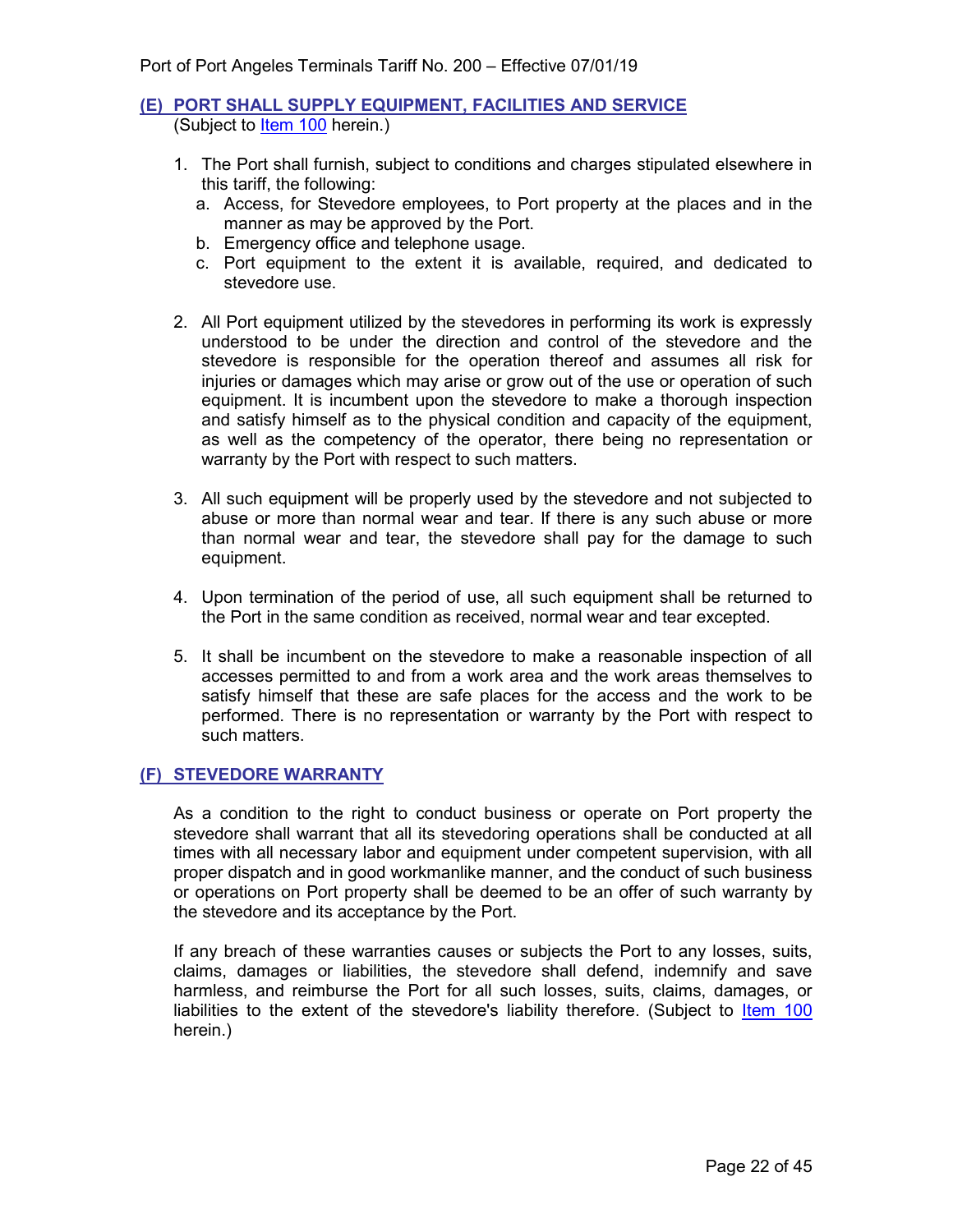#### <span id="page-22-0"></span>**(G) INDEMNITY**

(Subject to *Item 100* herein.) The stevedore shall indemnify and hold harmless the Port, its employees and agents from and against any claims, damages, losses or expenses (including attorney's fees) for the injury to or death of any of the stevedore's employees, agents or invitees, or for damage to or destruction of stevedore's property. The stevedore shall also indemnify and hold harmless the Port, its employees, agents and invitees from and against any claims, damages, losses and expenses (including attorney's fees) for injury to or death of any persons (including employees of the Port),and for damage to or destruction of property (including property of the Port),which is caused in whole or in part by any negligent act or omission or breach of these rules by the stevedore, its employees, agents or anyone else for whose acts the stevedore is or may be liable.

- 1. The indemnification, hold harmless, and non-liability provisions of (G) do not apply to losses, damages, or injuries to the extent such losses, damage, or injuries are occasioned by any acts or omissions of the Port, its employees or agents.
- 2. The stevedore shall execute and deliver to the Port an indemnity agreement substantially in accord with the terms of this tariff.

#### <span id="page-22-1"></span>**(H) INSURANCE**

(Subject to [Item 100](#page-8-2) herein.) The stevedore shall obtain, and shall maintain, the following insurance coverage.

- 1. Workman's Compensation Insurance (including Longshoremen and Harbor Workers Act Coverage) under all applicable Federal and State statutes and municipal ordinances for all the stevedore's employees performing its work, and Employer's Liability Insurance (including liability under the Jones Act) in the amount of not less than \$1,000,000.
- 2. Comprehensive General Liability (including coverage for automobile liability and property in the insured's care, custody and control) against claims for bodily injury, death or property damage occurring on, in or about the vessels being loaded by the stevedore, or the premises of the Port, and the adjoining areas, with limits to bodily injury or death and property damage of not less than \$5,000,000 for each occurrence.
- 3. The stevedore shall submit to the Port certificates of insurance evidencing the foregoing coverage, and said certificates shall provide that the Port is to be given 15 days prior notice of any alteration or cancellation.

#### <span id="page-22-2"></span>**(I) STEVEDORE RESPONSIBILITY**

It shall be the responsibility of the stevedore, its employees, agents or others for whose acts the stevedore is or may be liable to conduct operations on property of the Port in compliance with Port, Federal, State and Municipal Rules and Regulations. Such rules and regulations shall include but not be limited to speed limits, fire regulations, vehicle access and parking.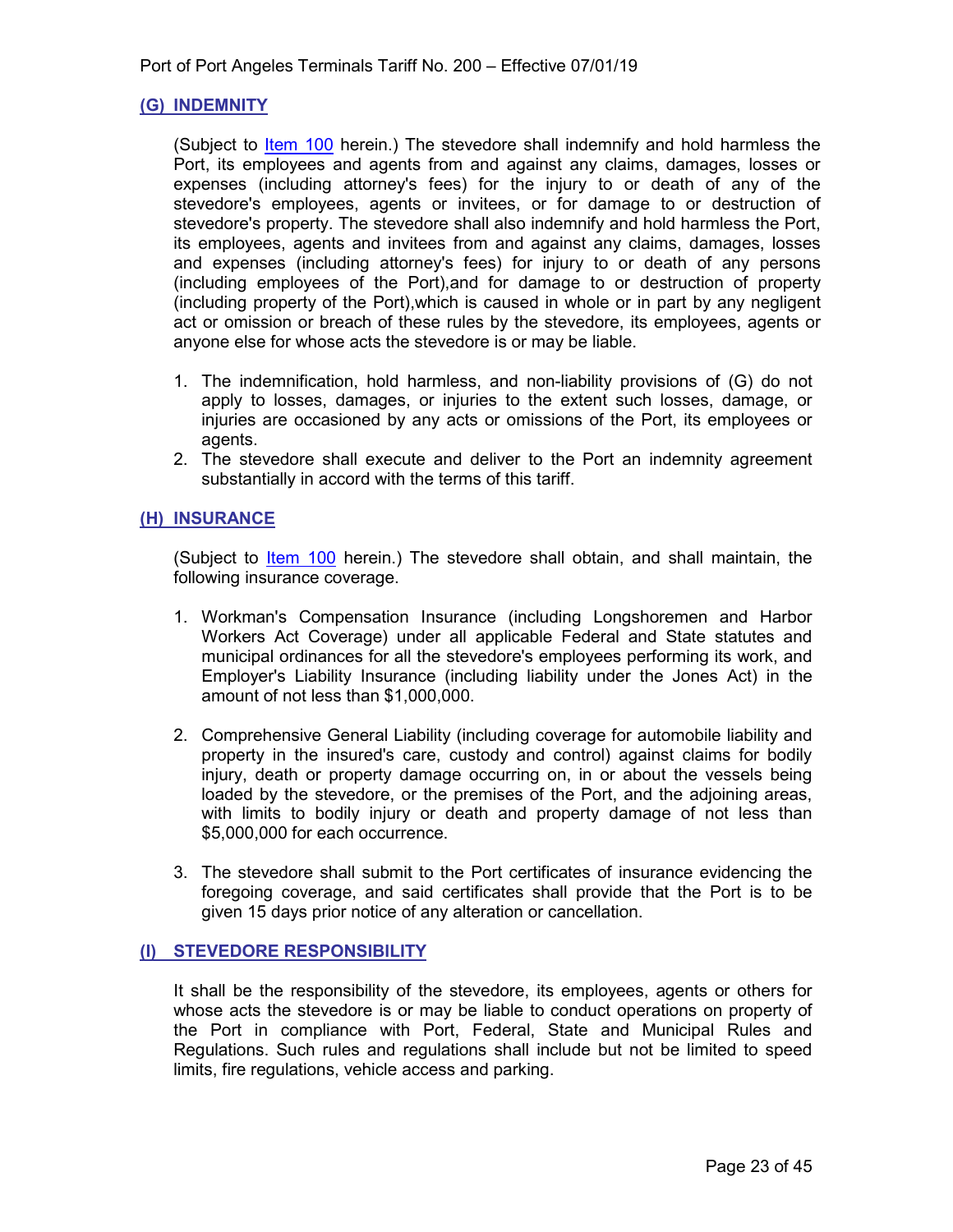#### <span id="page-23-1"></span><span id="page-23-0"></span>**ITEM 120 EQUIPMENT RENTED FROM THE PORT**

Equipment specifically listed in [Item 305,](#page-38-1) when available, will be rented at the convenience of the Port.

All equipment supplied under these provisions is expressly understood to be under the direction and control of the Port's customer and the Port's customer is responsible for the operation thereof and assumes all risk for injuries or damages which may arise or grow out of the use or operation of such equipment. It is incumbent upon the Port's customer to make a thorough inspection and satisfy himself as to the physical condition and capacity of the equipment, as well as the competency of the operator, there being no representation or warranty by the Port with respect to such matters.

All equipment supplied under these provisions will be properly used by the Port's customers and not subjected to abuse or more than normal wear and tear. If there is any such abuse or more than normal wear and tear the Port's customer shall pay for the damage to such equipment.

Upon termination of the period of use, all such equipment shall be returned to the Port in the same condition as when received, normal wear and tear excepted.

#### <span id="page-23-3"></span><span id="page-23-2"></span>**ITEM 125 VESSEL OILY WASTE OR GARBAGE DISPOSAL**

Vessels which find it necessary to discharge oily waste or garbage at the Port of Port Angeles shall contact the Port for the name of oily waste or garbage haulers and/or reception facilities in the area which provide equipment to receive, haul and dispose of oily waste or garbage. The vessel shall arrange directly with the oily waste or garbage hauler and/or reception facility for such services and equipment. Payment of charges for the services and equipment provided by the oily waste or garbage hauler and/or reception facility will be made directly to the oily waste or garbage hauler and/or reception facility by the vessel, its agent, owner, charterer, or any other party responsible for such payment of charges by the vessel.

The oily waste or garbage hauler and/or reception facility is not an agent or employee of the Port of Port Angeles, nor shall the Port of Port Angeles be liable for any act, omission or negligence of any such oily waste or garbage hauler and/or reception facility. Rates and charges assessed vessels by the Port of Port Angeles for use of its facilities or services do not include this service nor insurance coverage for any potential liability of any oily waste or garbage hauler and/or reception facility permitted by the Port of Port Angeles. The discharge by a vessel of oily waste or garbage at any terminal at the Port of Port Angeles shall only be in accordance with the terms of this tariff item and applicable federal, state and local laws and regulations.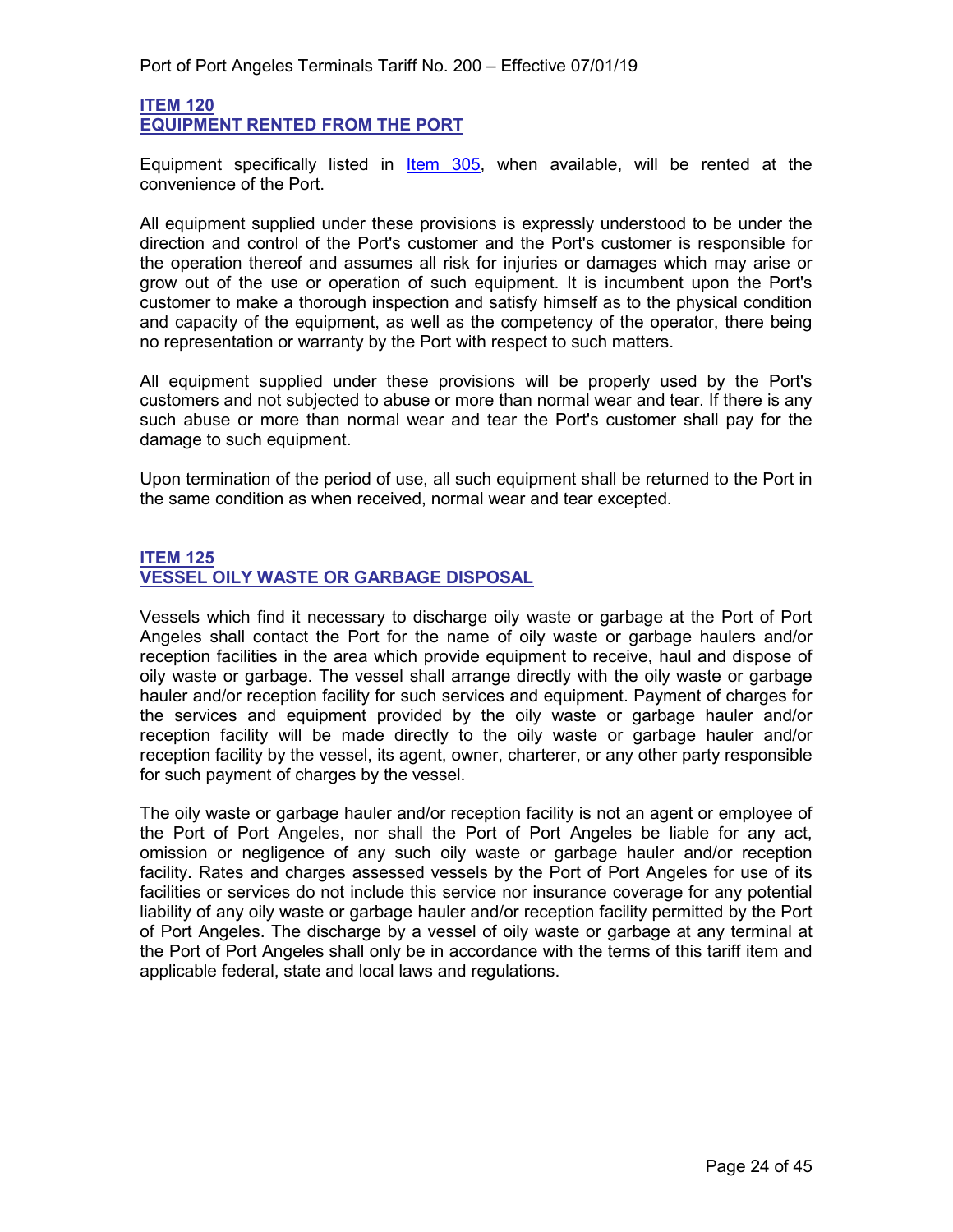#### <span id="page-24-1"></span><span id="page-24-0"></span>**ITEM 126 STORAGE, STAGING AND ASSEMBLING OF NON-CARGO EQUIPMENT AND MATERIALS**

The Port of Port Angeles, at its sole discretion, shall determine what constitutes cargo and what constitutes non-cargo equipment, materials and stores.

Staging, storage and assembling of non-cargo equipment, materials and stores on Port terminal facilities will be subject to adherence to directives of the Port's Executive Director or designee. Storage, staging and assembling of materials and equipment as required for vessel repair or alterations, ships stores and other materials not deemed as cargo, will be allotted "Free Time" period of no more than 72 hours prior to the arrival of the vessel and of not more than 72 hours after the departure of the vessel. In recognition of emergency encountered, congestion of facilities, labor disruptions, or other similar factors, free time may be reduced, eliminated or extended at the discretion and directive of the Port's Executive Director or designee.

Free Time is defined as a specified number of days or hours during which materials and equipment may remain on wharf or terminal premises without incurring Port charges (See [Item 206A\)](#page-29-3).

Explosives and hazardous inflammable materials may only be handled over, stored on or received on, the facilities of the Port of Port Angeles by special arrangement with, and at the option of the Port of Port Angeles and subject to Federal, State and City rules and regulations.

The Port retains the right to enter into agreements with consignees and their agents concerning rates and services relating to the staging, storage and assembling of equipment materials and stores at the Port's Marine Terminals.

End of section, return to [General Index.](#page-3-0)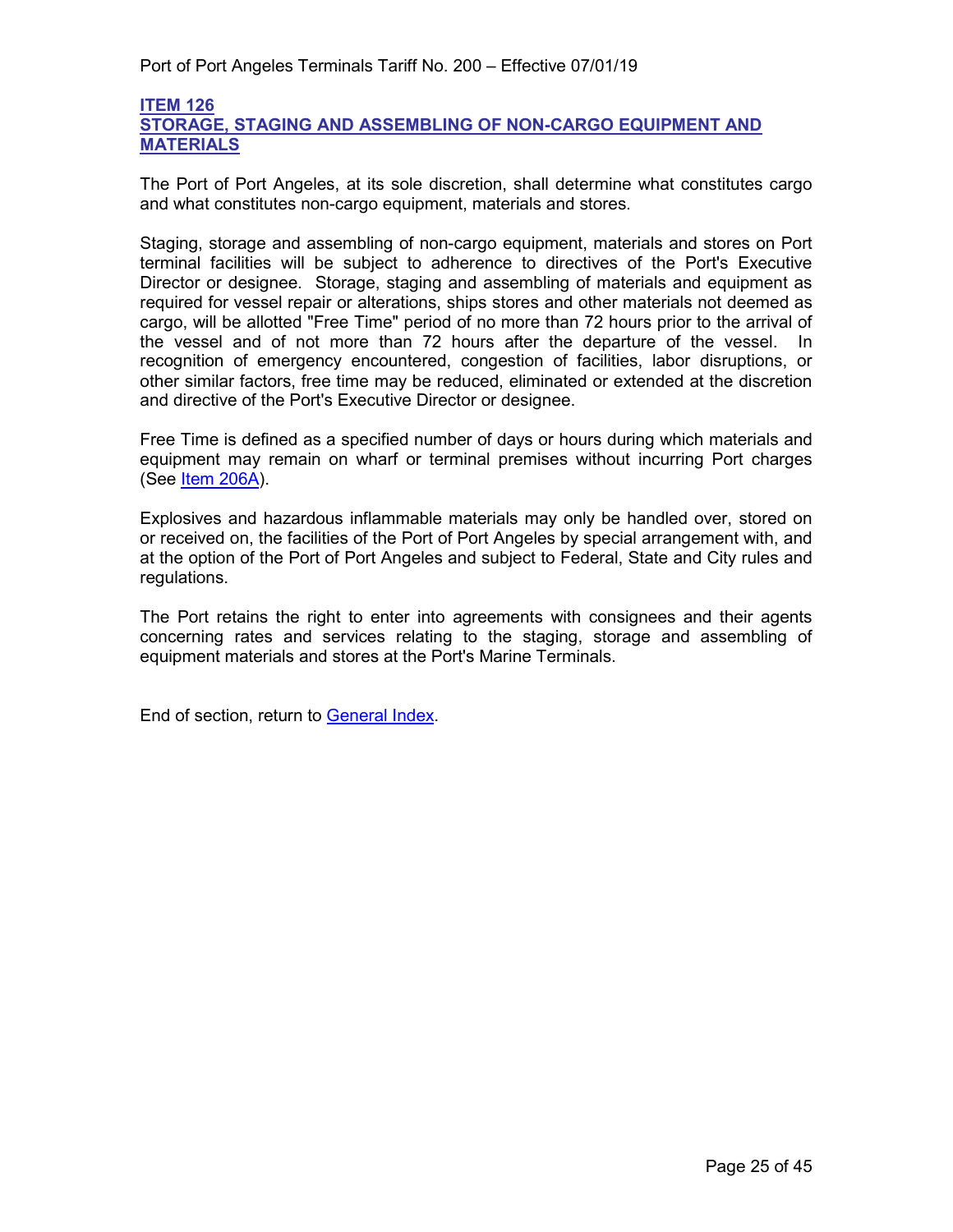#### <span id="page-25-0"></span>**SECTION TWO – COMMODITY RULES, EXPLANATIONS AND RATES**

#### <span id="page-25-2"></span><span id="page-25-1"></span>**ITEM 201 WHARFAGE**

┿

#### <span id="page-25-3"></span>**(A) WHARFAGE DEFINED**

Wharfage is the charge for the use of the wharf that is assessed on all freight passing or conveyed over, under, through or onto wharf premises or loaded or discharged overside vessels berthed at wharf or moored in wharf slip. No services are covered by this charge. Unless otherwise provided, wharfage shall be considered earned and will be assessed whether or not freight received on wharf or wharf premises from cargo, trucks, drays or water carriers is eventually loaded on vessel.

Note: This wharfage definition takes precedence over, and is a departure from the Federal Maritime Commission definition prescribed in 46 Code of Federal Regulations, Part 525, Marine Terminal Operator Schedules, reading as follows: "Wharfage means a charge assessed against the cargo or vessel on all cargo passing or conveyed over, onto, or under wharves or between vessels (to or from barge, lighter, or water), when berthed at wharf or when moored in slip adjacent to a wharf. Wharfage is solely the charge for use of a wharf and does not include charges for any other service.

#### <span id="page-25-4"></span>**(B) WHARFAGE ON DIRECT TRANSFER FREIGHT**

Unless otherwise specifically excepted, all freight handled direct between transports and vessels will be subject to full wharfage at the regular rates due according to ship's manifest and the respective traffic and commodity classifications of the freight.

#### <span id="page-25-5"></span>**(C) WHARFAGE ON OVERSIDE VESSEL FREIGHT**

Except as otherwise provided under individual items naming specific "overside" rates, all freight discharged or loaded overside from or to a vessel directly to or from another vessel, bare, lighter or raft or to or from the water while vessel is berthed at wharf or moored in wharf slip, will be assessed one-half the regular rates due according to ships manifest and the respective traffic and commodity classification of the freight.

#### <span id="page-25-6"></span>**(D) EXCEPTIONS**

Ship's stores, fuel handled overside vessel and repair materials and supplies, all when intended for vessels' own use, consumption of repairs, will be exempt from assessment of wharfage unless wharf employees are required to receipt for such supplies or stores as may be received or unloaded on wharf.

Note: Ballast (ballast must be handled overside direct between vessel and barges or scows), dunnage lumber or materials ostensibly not for use in storage of freight loaded at the wharves of the Port of Port Angeles, lining lumber (specifically for use in lining vessels for grain or other bulk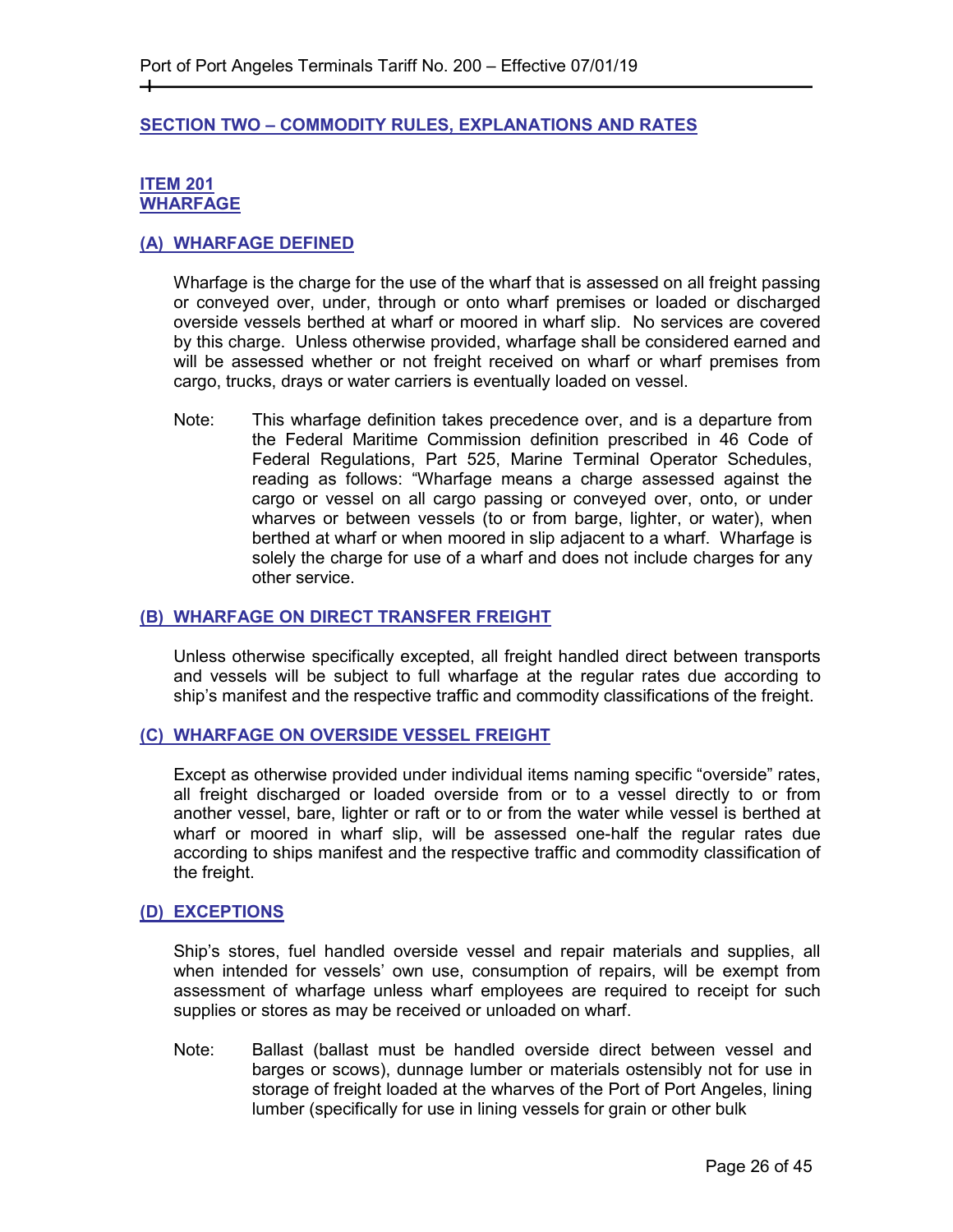Port of Port Angeles Terminals Tariff No. 200 – Effective 07/01/19

commodities as distinguished from dunnage lumber for use in ordinary stowage) and fuel.

#### <span id="page-26-0"></span>**(E) MINIMUM WHARFAGE**

Minimum wharfage charge on any single shipment will be 1142 cents.

#### <span id="page-26-2"></span><span id="page-26-1"></span>**ITEM 202 LOADING AND UNLOADING**

#### <span id="page-26-3"></span>**(A) LOADING AND UNLOADING DEFINED**

Loading and Unloading are the respective charges for services performed in loading freight from wharf premises on or into transports or trucks, and unloading freight from transports or trucks onto wharf or premises. The services include ordinary breaking down, sorting and stacking. Loading and unloading charges are assessed against the freight, except in cases where carriers absorb such charge (Subject to Note).

Note: For the purpose of continuing in effect the historic practice of terminals performing the service, this loading and unloading definition takes precedence over, and is a departure from the Federal Maritime Commission definition prescribed in 46 Code of Federal Regulations, Part 525, Marine Terminal Operator Schedules, reading as follows: "The service of loading or unloading cargo between any place on the terminal and railroad cars, trucks, lighters or barges or any other means of conveyance to or from the terminal facility.

#### <span id="page-26-4"></span>**(B) BLOCKING, UNBLOCKING, CLEANING TRANSPORTS**

In addition to loading and unloading, a charge based on actual cost of wages and material plus 40% will be assessed for all stakes, dunnage materials and labor furnished in cleaning, blocking and/or unblocking, preparing for loading or unloading and in blocking and unblocking freight.

#### <span id="page-26-5"></span>**(C) RATES PREDICATED ON STRAIGHT TIME LABOR**

Loading and unloading rates are predicated upon the payment of labor of basic straight time wages and the performance of such services on days or during the hours when the basic straight time scale prevails. In addition to these rates, when it is required to perform services on days or during hours when, under the working rules governing labor, the payment of penalty time, overtime, or penalty overtime wage is necessitated, all wage costs of labor incurred in excess of wage costs at basic straight time scale of pay for the number of hours such labor is engaged will be assessed in accordance with Man-Hour Schedule [\(See Item 402\)](#page-43-2).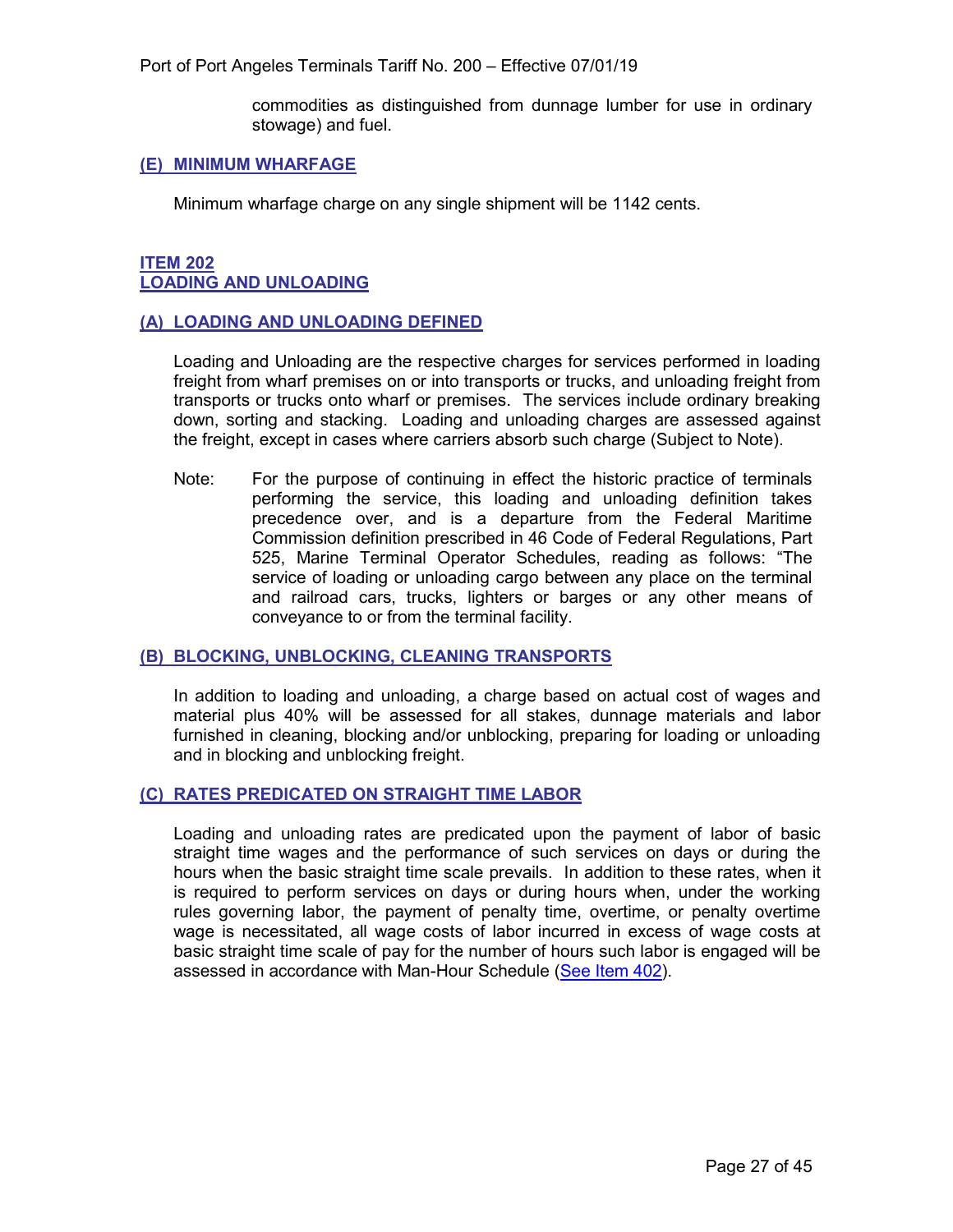#### <span id="page-27-0"></span>**(D) EXCEPTION-APPLICATION OF MAN-HOUR RATES ON LOADING AND UNLOADING**

When the service of loading and unloading of freight in containers or units of such unusual bulk, size, shape, or weight as to preclude performing services at specified or NOS rates named, or when such services are delayed because of sorting, special checking, tallying, inspection, weighing, conditions of freight or other conditions or causes not ordinarily incidental to the services, the Port of Port Angeles reserves the right to apply Man-Hour rates as named in this tariff on such services after notice has been made to shipper, consignee and/or carrier involved.

#### <span id="page-27-1"></span>**(E) MINIMUM CHARGE FOR LOADING AND UNLOADING**

Minimum charge for loading and unloading will be 1142 cents.

#### <span id="page-27-3"></span><span id="page-27-2"></span>**ITEM 203 HANDLING**

#### <span id="page-27-4"></span>**(A) HANDLING DEFINED (Subject to Note)**

Handling is the charge assessed for moving freight from the end of ship's tackle on the wharf to first place of rest on the wharf, or from first place of rest on the wharf to within reach of ship's tackle on the wharf. It includes ordinary sorting, breaking down, and stacking on wharf. Unless otherwise excepted, the Port of Port Angeles will perform the service of handling.

Note: For the purpose of continuing in effect the historic practice of terminals performing the service, this handling definition takes precedence over, and is a departure from the Federal Maritime Commission definition prescribed in 46 Code of Federal Regulations, Part 525, Marine Terminal Operator Schedules, reading as follows: "The service of physically moving cargo between point of rest and any place on the terminal facility, other than the end of ship's tackle.

#### <span id="page-27-5"></span>**(B) RATES PREDICATED ON STRAIGHT TIME LABOR**

Handling rates are predicated upon the payment to labor of basic straight time wages and the performance of such services on days during hours when the basic straight time scale prevails. In addition to these rates, when it is required to perform services on days or during hours when, under the working rules governing labor, the payment of penalty time, overtime, or penalty overtime wage is necessitated, all wage costs of labor incurred in excess of wage costs at basic straight time scale of pay for the number of hours such labor is engaged will be assessed against the vessel, its owner, agent or operator, in accordance with applicable rate shown in Man-Hour Schedule, [Item 402](#page-43-2) of this tariff.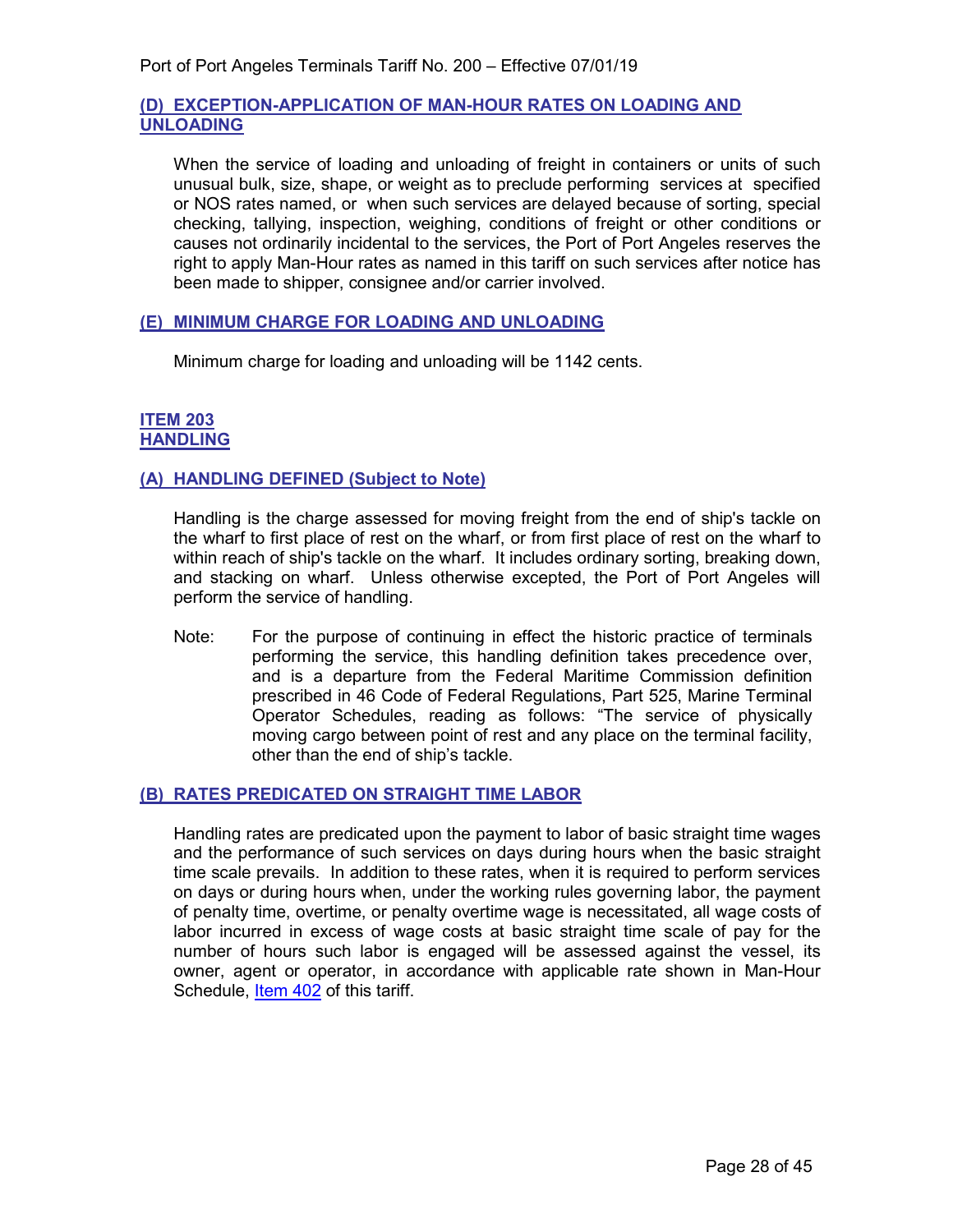#### <span id="page-28-0"></span>**(C) DIRECT TRANSFER – BETWEEN TRANSPORTS AND VESSELS**

By Direct Transfer is meant the handling, loading or unloading of freight direct between transports, rafts, barges, trucks and vessel by ship's gear or by mechanical equipment. Unless otherwise specified, freight so handled shall not be subject to assessment of handling, loading or unloading, but (except for such charges as may be requested in checking, cleaning, dunnaging or blocking) shall be subject to assessments of wharfage only. The Port of Port Angeles will not be responsible for overloading or improper loading nor for the freight condition on outturn of freight when loaded by direct transfer.

#### <span id="page-28-1"></span>**(D) EXCEPTION-APPLICATION OF MAN-HOUR RATES ON HANDLING**

When the services of handling of freight in containers or units of such unusual bulk, size or weight as to preclude performing services at a specified or N.O.S. rates named, or when such services are delayed on account of sorting, special checking, tallying, inspection, weighing, condition of freight or other conditions or causes not ordinarily incidental to the services the Port of Port Angeles reserves the right to apply applicable Man-Hour rates, as named in this tariff, on such services.

#### <span id="page-28-2"></span>**(E) MINIMUM CHARGE FOR HANDLING**

Minimum charge for handling will be 1142 cents.

#### <span id="page-28-4"></span><span id="page-28-3"></span>**ITEM 204 WHARF DEMURRAGE**

#### <span id="page-28-5"></span>**(A) WHARF DEMURRAGE DEFINED**

Wharf Demurrage means a charge assessed against cargo remaining in or on terminal facilities after the expiration of free time, unless arrangements have been made for storage. Free time is defined in [Item 206.](#page-29-2)

#### <span id="page-28-6"></span>**(B) COMPUTING WHARF DEMURRAGE**

In computing either wharf demurrage or storage on freight delivered to a vessel, the day or days vessel is loading will not be considered demurrage for storage days. On freight delivered to transports, trucks or drays, the day freight is loaded or delivered will be considered a Demurrage or storage day.

#### <span id="page-28-7"></span>**(C) MINIMUM WHARF DEMURRAGE**

<span id="page-28-8"></span>Minimum wharf demurrage charge will be 1238 cents.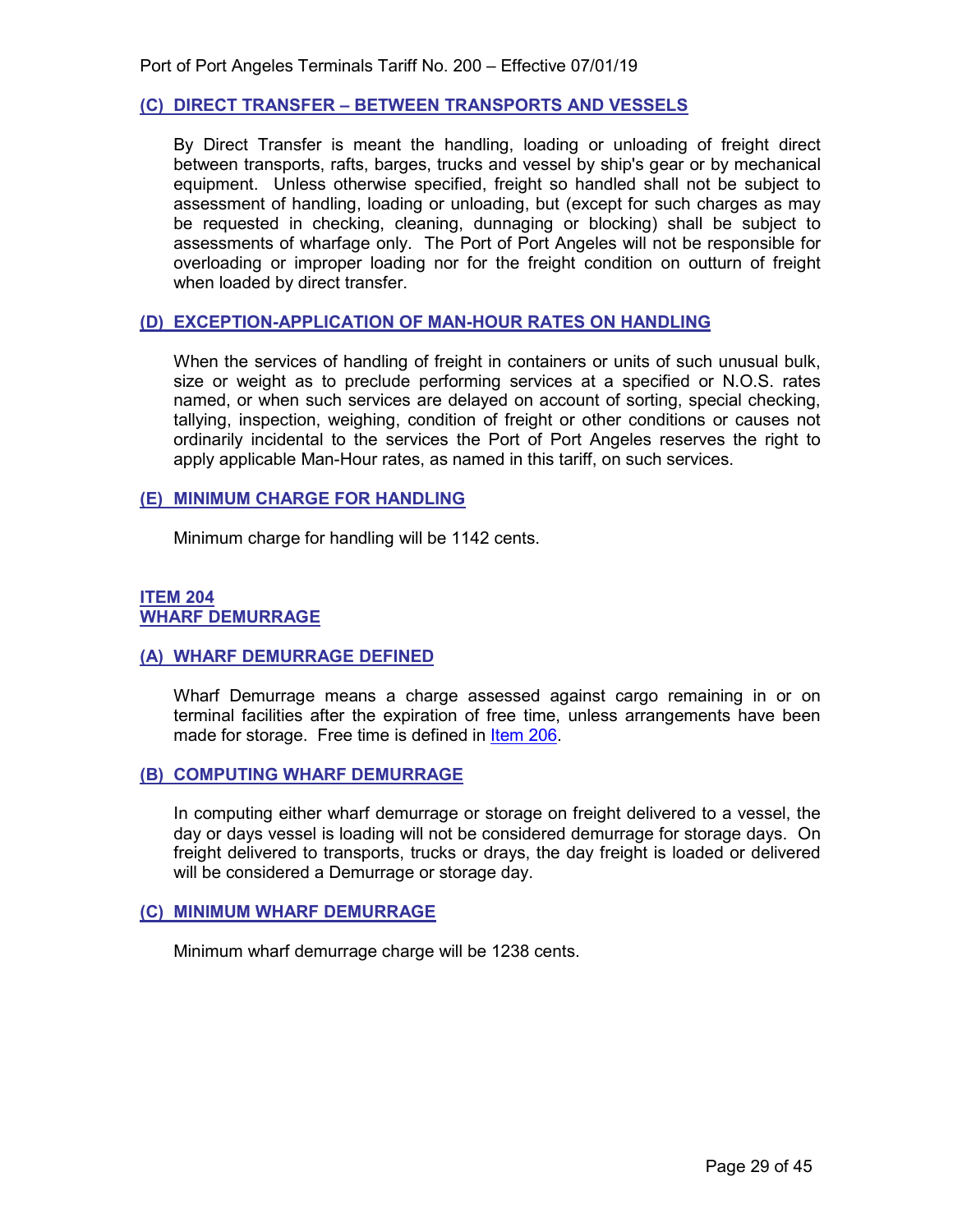#### <span id="page-29-0"></span>**ITEM 205 WHARF DEMURRAGE RATES**

Except as otherwise provided (see notes below), after expiration of Free Time, as defined in [Item 206,](#page-29-2) Wharf Demurrage will be assessed at the following rates:

Per Day – per 1000 Kilograms or per cubic meter as freighted on manifest (see Note 1)

|                            | First 5 Days | After 5 Days |
|----------------------------|--------------|--------------|
| All Freight NOS - Inbound  | 12 cents     | 18 cents     |
| All Freight NOS - Outbound | 12 cents     | 18 cents     |

- Note 1: Weight of Measure Used in Computing Wharf Demurrage When a manifest lists freight both by weight and measure, Wharf Demurrage will be assessed on whichever produces the greater revenue.
- Note 2: Wharf Demurrage on Lumber and Logs NOS Free time will be allowed but not to exceed 20 days when received or unloaded in or on open area and free time of not to exceed 10 days in covered areas. Wharf Demurrage after the expiration of respective stated free times will be assessed at the rate of 2 cents per M. Ft. B.M. per day in or on open areas and at the rate of 4 cents per M. Ft. B.M. in covered areas.
- Note 3: Wharf Demurrage on Vehicles An exception to the general provisions of **Item 206**, (Free Time) all vehicles in Local, Coastwise and Intercoastal Traffic are allowed but 72 hours free time. Wharf Demurrage after expiration of said Free Time will be assessed at the following rates:

| <b>Boxed or Crated</b> | 62 cents per day, each  |
|------------------------|-------------------------|
| Not Boxed or Crated    | 124 cents per day, each |

#### <span id="page-29-2"></span><span id="page-29-1"></span>**ITEM 206 FREE TIME**

#### <span id="page-29-3"></span>**(A) FREE TIME DEFINED**

Free time means the period specified in the terminal schedule during which cargo may occupy space assigned to it on terminal property, including off-dock facilities, free of wharf demurrage or terminal storage charges immediately prior to the loading or subsequent to the discharge of such cargo on or off the vessel.

#### <span id="page-29-4"></span>**(B) COMPUTING FREE TIME EXCLUSIONS**

Except where limited under individual items not to exceed a specified number of days, free time is exclusive of Saturdays, Sundays and legal holidays and, unless otherwise specified, is computed from the first 7 a.m. occurring after freight is received or unloaded on wharf or wharf premises or, in case of freight from vessel, from the first 7 a.m. occurring after a vessel completes discharge.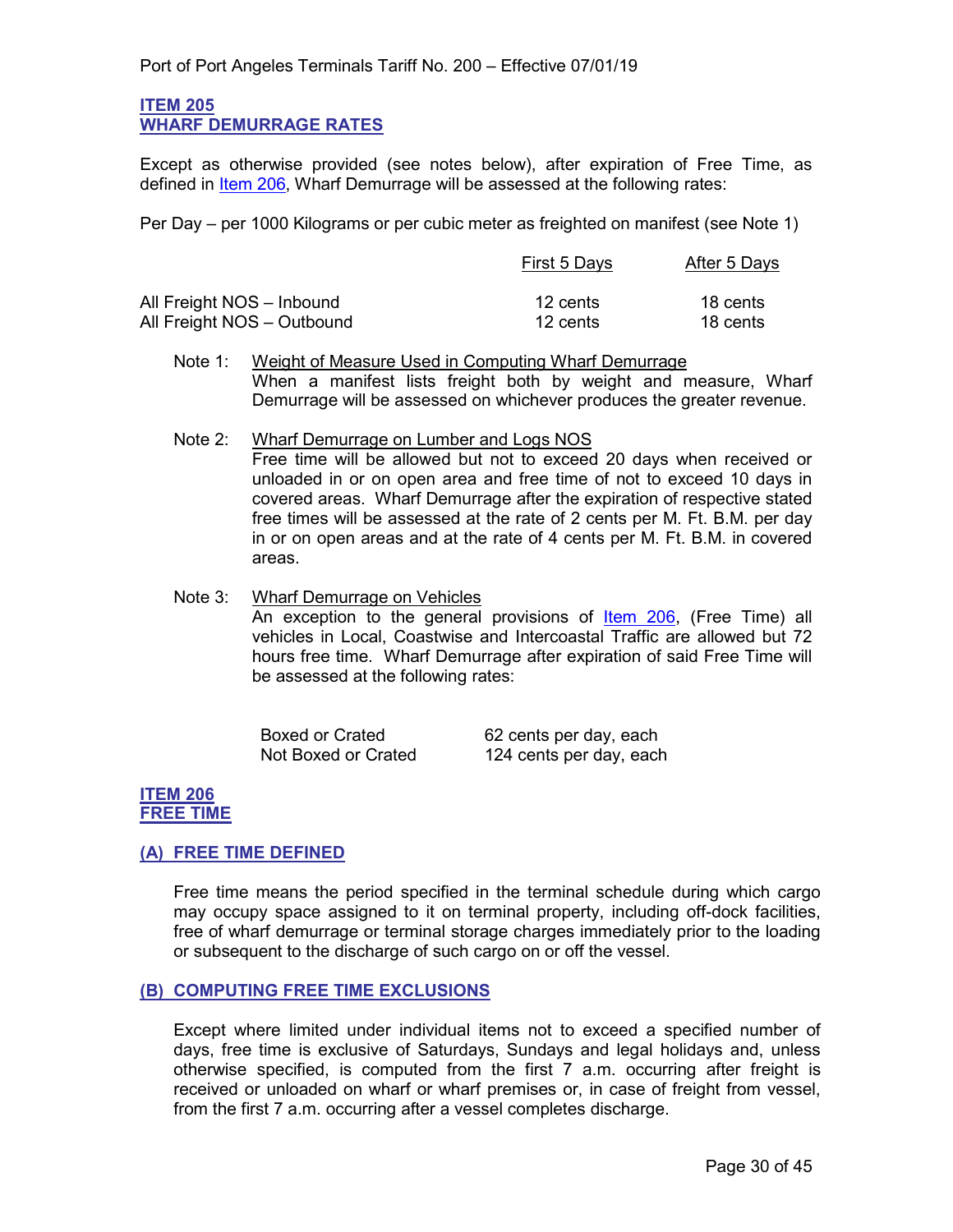#### <span id="page-30-0"></span>**(C) EXTENT OF FREE TIME BY TRAFFIC CLASSIFICATIONS**

Unless otherwise provided under individual items, Free Time will be allowed freight according to traffic classifications, as follows:

| (As defined in Item 114)                                                                                 | <b>Free Time Allowed</b>                                                          |
|----------------------------------------------------------------------------------------------------------|-----------------------------------------------------------------------------------|
|                                                                                                          |                                                                                   |
| Alaskan<br>Coastwise<br>Foreign and Non-Contiguous<br>Intercoastal, Eastbound<br>Intercoastal, Westbound | Ten (10) days<br>Ten (10) days<br>Ten (10) days<br>Ten (10) days<br>Ten (10) days |
| Offshore                                                                                                 | Ten (10) days                                                                     |

#### <span id="page-30-1"></span>**(D) COMMODITIES ALLOWED NO FREE TIME**

(1)Explosives, Inflammables, Hazardous Commodities (2)Salvaged Freight, Offensive Freight, when either are so designated

#### <span id="page-30-2"></span>**(E) ASSEMBLING TIME**

At option of Port of Port Angeles, assembling time up to 10 days beyond the regular Free Time allowance may be granted shippers for assembling lots of 200 Metric Tons or more for a particular vessel or shipment.

#### <span id="page-30-4"></span><span id="page-30-3"></span>**ITEM 209 WHARFAGE AND HANDLING RATES**

Rates in this section apply on traffic moving in Alaskan, Coastwise, Foreign, Intercoastal and Offshore Trade Routes, (see  $ltem 114$ ). Rates in this section also apply on traffic</u> moving to or from the State of Alaska for account of the U. S. Government when unloaded from or loaded to transports at Port of Port Angeles.

Except as otherwise provided, rates apply to 1,000 Kilograms or per cubic meters as manifested by vessel for revenue purposes. When no specific commodity rate is named in this tariff, freight manifested by vessel on a per package basis will be assessed applicable NOS rate of 1,000 Kilograms or cubic meter whichever creates greater revenue. Subject to the following limitations:

- Note 1: Wharfage charge not to exceed four times the rate named per 1,000 Kilograms.
- Note 2: When charges for truck loading or unloading and handling are assessed per cubic meter, the charge will not exceed double the rate per 1,000 Kilograms.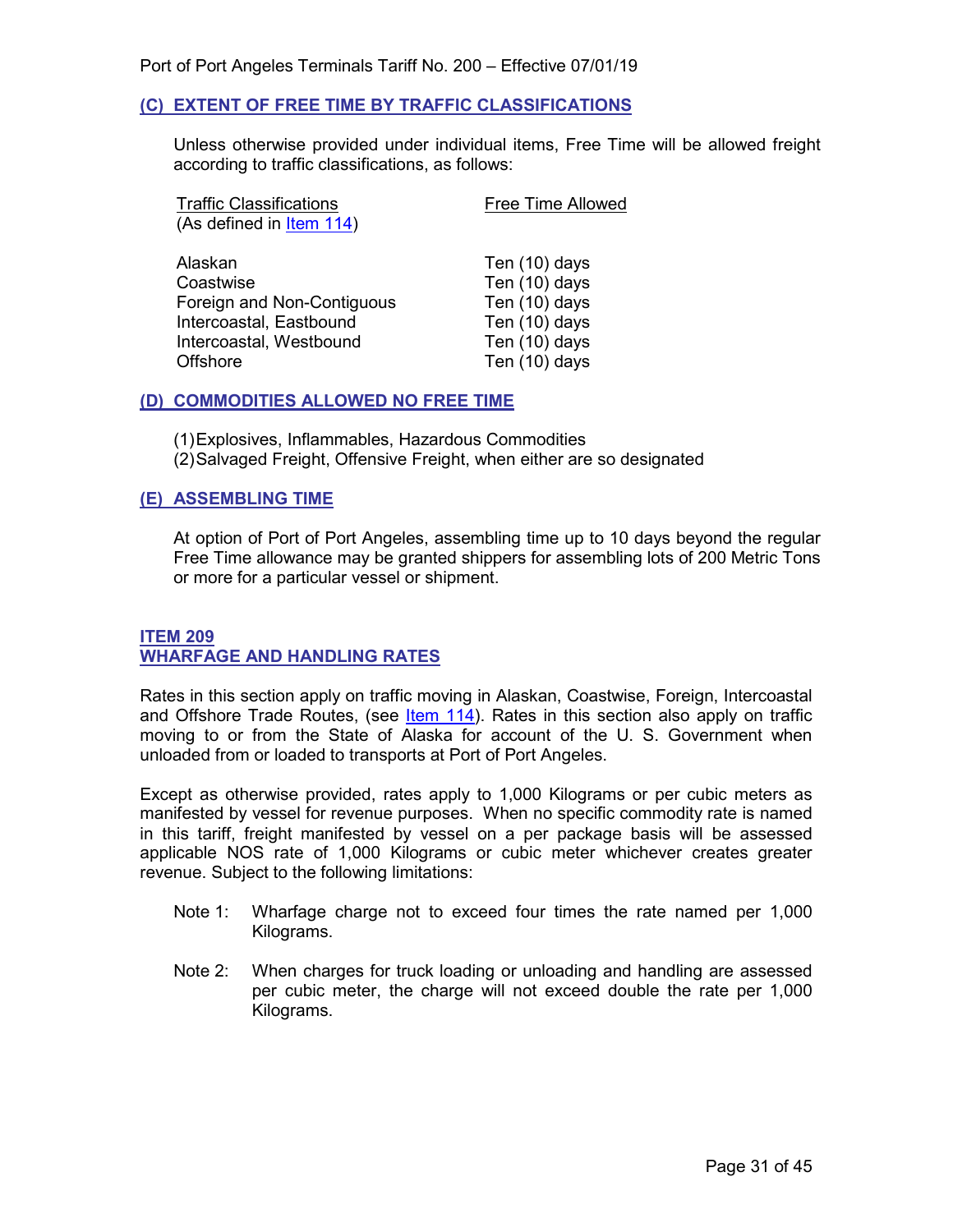<span id="page-31-14"></span><span id="page-31-13"></span><span id="page-31-12"></span><span id="page-31-11"></span><span id="page-31-10"></span><span id="page-31-9"></span><span id="page-31-8"></span><span id="page-31-7"></span><span id="page-31-6"></span><span id="page-31-5"></span><span id="page-31-4"></span><span id="page-31-3"></span><span id="page-31-2"></span><span id="page-31-1"></span><span id="page-31-0"></span>

|                 | <b>COMMODITY</b>                                                                                                                                                   | WHARFAGE                 | <b>HANDLING</b>             |
|-----------------|--------------------------------------------------------------------------------------------------------------------------------------------------------------------|--------------------------|-----------------------------|
|                 | Except as otherwise provided, rates<br>are in cents per 1,000 Kilogram or per<br>cubic meter as manifested by vessel<br>for revenue purposes.                      |                          |                             |
|                 | <b>ITEM 210 ALL FREIGHT, NOS</b>                                                                                                                                   |                          |                             |
|                 |                                                                                                                                                                    | 1136<br>901              | 4434                        |
|                 | <b>ITEM 216 BARK, VIZ:</b><br>Cascara or Cassia, Cassia Quilla,<br>Cinnamon or Chinchome in bags or<br>bales, per 1000 Kilograms                                   | 1639                     | 8796                        |
| <b>ITEM 230</b> | <b>EXPLOSIVE, INFLAMMABLES, VIZ:</b><br>In containers, Benzine, Distillate,<br>Gasoline, Napths, Turpentine, Thinner,<br>Solvents, Lighter Fluid, Liquid Petroleum | 1420                     | 4434                        |
|                 | ITEM 235 FISH AND SEAFOODS, VIZ:<br>Crabs - Fresh per dozen                                                                                                        | 44<br>1692               | Apply <b>Item 402</b>       |
|                 | <b>ITEM 240 LOGS, BOLTS, CANTS, PEELERS,</b><br><b>SOFTWOOD</b><br>Per 1,000 Ft. BM Scribner                                                                       | 1142                     | Apply <b>Item 402</b>       |
| <b>ITEM 242</b> | <b>WOOD CHIPS, SAWDUST AND WOOD</b><br><b>BIOMASS (GREEN)</b>                                                                                                      | 112                      | Apply Item 402              |
| <b>ITEM 245</b> | <b>LUMBER, SOFTWOOD, ROUGH OR</b><br><b>SURFACED NOS</b><br>Per 1,000 Ft. BM Scribner<br>Lath in Bundles per 1,000                                                 | 542<br>101               | Apply <b>Item 402</b>       |
| <b>ITEM 250</b> | <b>METAL, SCRAPS, NOS</b><br>Scrap Heavy Iron or Steel Plates, in<br>Scrap Rails, Car Wheels or Axles, in                                                          | 724<br>724<br>724<br>724 | 3998<br>786<br>3199<br>3199 |
| <b>ITEM 255</b> | <b>OIL, IN CONTAINERS, VIZ:</b><br>Fuel Oil, Stove Oil, Diesel Oil, Kerosene.                                                                                      | 1002                     | 4434                        |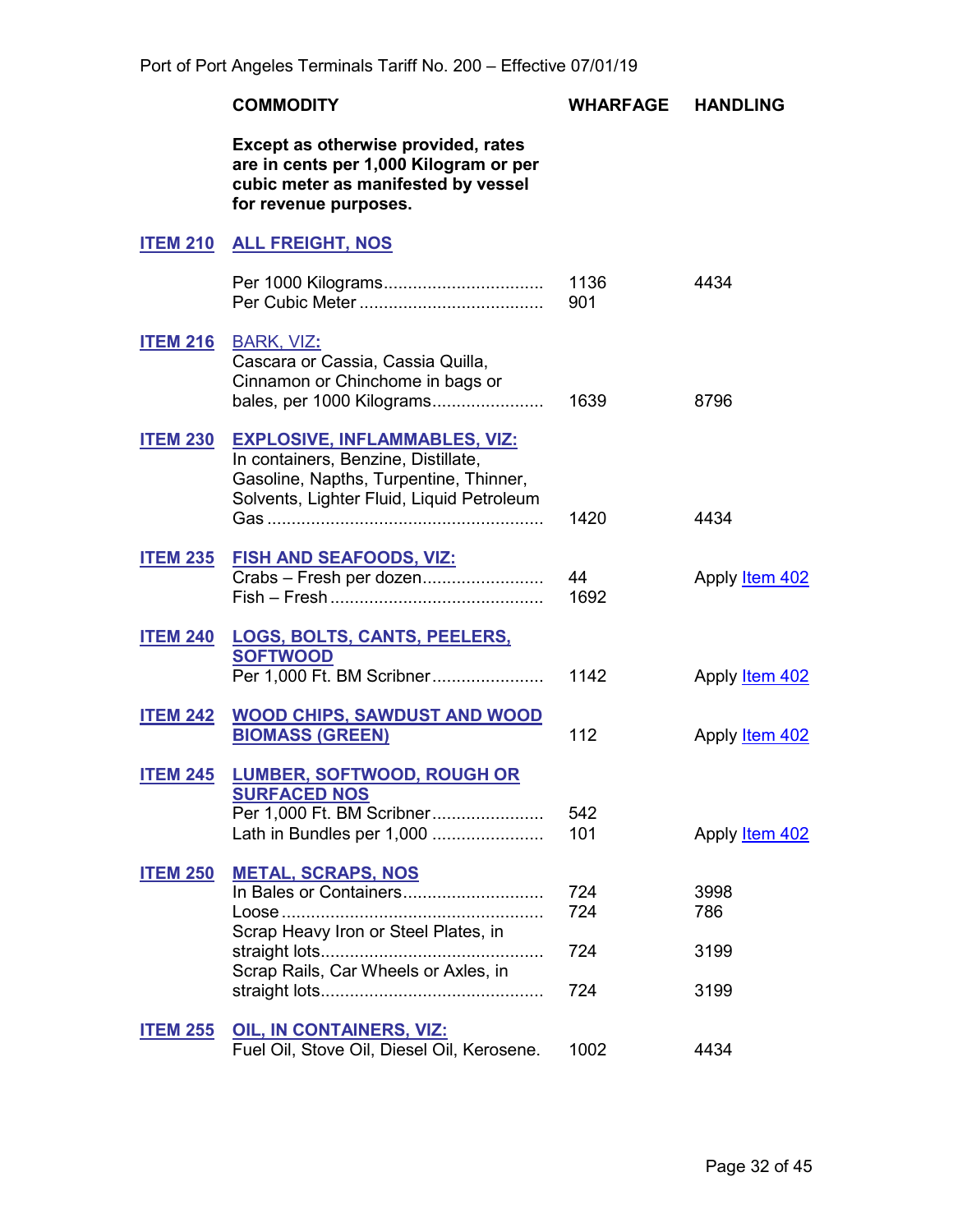#### **COMMODITY WHARFAGE HANDLING**

**Except as otherwise provided, rates are in cents per 1,000 Kilogram or per cubic meter as manifested by vessel for revenue purposes.**

#### <span id="page-32-1"></span><span id="page-32-0"></span>**ITEM 266 LIGHTWEIGHT PAPER PRODUCTS OR ARTICLES OR LIGHTWEIGHT PAPER, PAPERBOARD, OR CELLULOSE, VIZ:**

<span id="page-32-3"></span><span id="page-32-2"></span>

|                 | Bottles, Boxes, Cans, Cartons, Buckets,                                                                                                                    | 1644                 | 4955                  |
|-----------------|------------------------------------------------------------------------------------------------------------------------------------------------------------|----------------------|-----------------------|
|                 | Paperboard, Boxboard, Kraftboard,<br>Cardboard, Strawboard, Chipboard,<br>Fibreboard, Wastepaperboard,<br>Woodpulpboard<br>In bundles, packages, or rolls, | 1565                 | 5226                  |
|                 | Paperboard and Paper Products or<br>Articles, Viz:<br>Paperboard, Fibreboard, viz:                                                                         | 821                  | 3806                  |
|                 | Boxes or Cartons, K.D. Flat or folded flat                                                                                                                 | 1089<br>1089<br>1089 | 3806<br>3806<br>3574  |
| <b>ITEM 270</b> | PILING, POLES, POSTS<br>Per 1,000 BM Ft. Brereton                                                                                                          | 910                  | Apply <b>Item 402</b> |
| <b>ITEM 275</b> | <b>PLYWOOD</b><br>Veneered and Wood Hardboard<br>Applies only when service can be<br>performed with mechanical equipment.                                  | 954<br>954           | 3123<br>2582          |
| <b>ITEM 280</b> | <b>PULP, PAPER OR WOOD</b><br>Except wet laps, tailings or screenings                                                                                      | 415                  | 1857                  |
| <b>ITEM 285</b> | <b>SHINGLES, WOOD,</b><br>Not exceeding 18' in length and Shakes,<br>in bundles - per bundle<br>Over 18' in length and Shakes, in bundles                  | 31                   | 82                    |
|                 |                                                                                                                                                            | 33                   | 121                   |

<span id="page-32-9"></span><span id="page-32-8"></span><span id="page-32-7"></span><span id="page-32-6"></span><span id="page-32-5"></span><span id="page-32-4"></span>End of section, return to [General Index.](#page-3-0)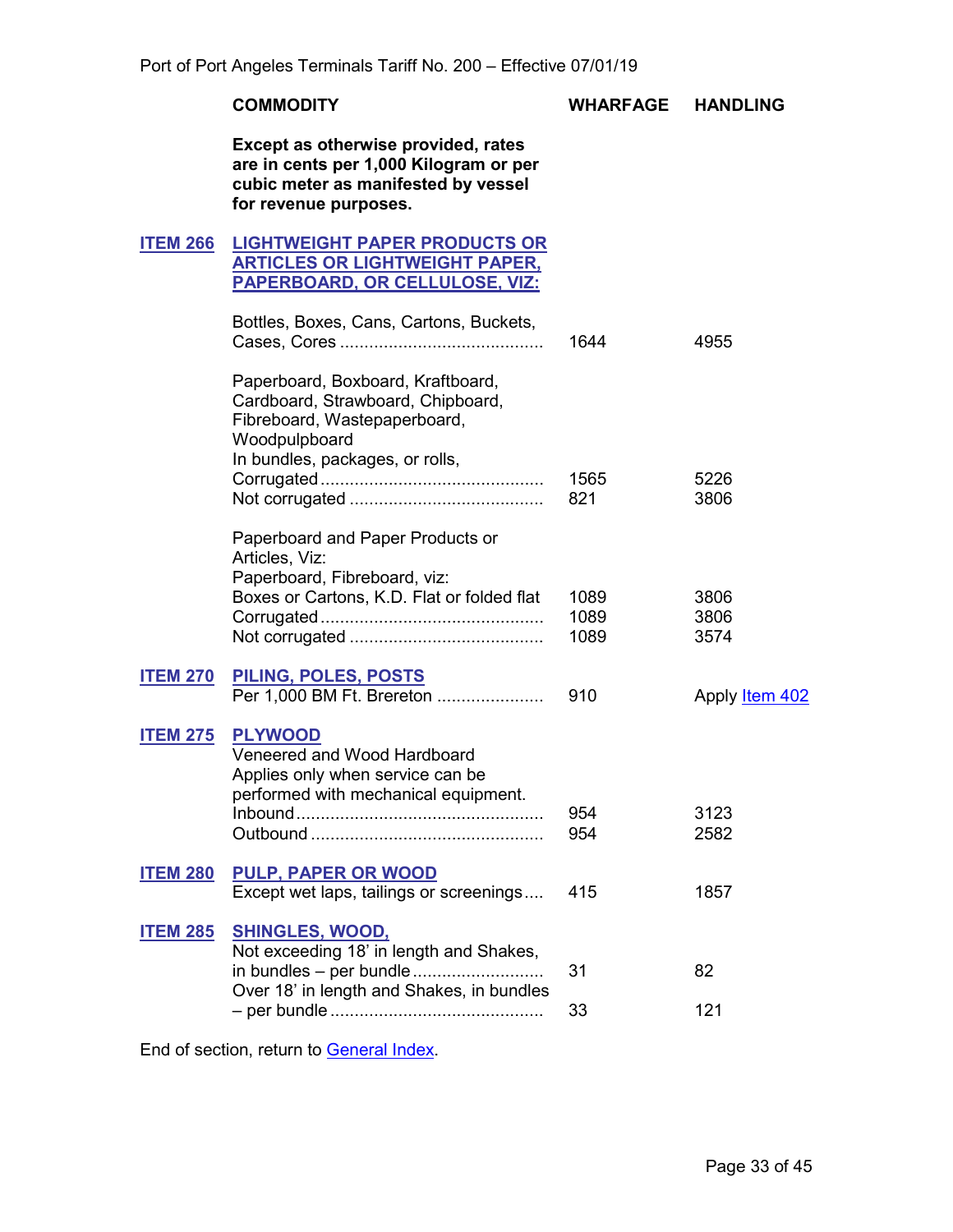#### <span id="page-33-0"></span>**SECTION THREE – MISCELLANEOUS CHARGES**

#### <span id="page-33-2"></span><span id="page-33-1"></span>**ITEM 301 DOCKAGE RULES**

 $+$ 

#### <span id="page-33-3"></span>**(A) DOCKAGE DEFINED**

Dockage means the charge assessed against a vessel for berthing at a wharf, pier bulkhead structure, or bank or for mooring to a vessel so berthed.

#### <span id="page-33-4"></span>**(B) DOCKAGE PERIOD - HOW CALCULATED**

The period of time which dockage will be assessed shall commence when the vessel is made fast to a wharf, or when a vessel is made fast to a vessel so berthed, or when a vessel comes within or moors within a slip; and shall continue until such vessel is completely free from and has vacated such berth or slip.

#### <span id="page-33-5"></span>**(C) BASIS FOR COMPUTING CHARGES**

Dockage charges will be based upon the overall length of the vessel as published in the most current edition of Lloyd's Register of Shipping at the time the vessel is berthed. Should length figures not be available from the sources, the Port may accept information from the vessel's official papers or measure the vessel.

#### <span id="page-33-6"></span>**(D) CONTROL OF VESSELS NOT LOADING OR DISCHARGING**

Vessels not engaged in loading or unloading cargo will be docked at a wharf, pier, or seawall structure, or moored to a vessel so docked, or permitted within a slip at the discretion of the Port of Port Angeles and then only with the expressed understanding that vessels shall move their position from such a place at the discretion of the Port of Port Angeles when the wharf, pier or seawall structure, or slip is required for a vessel to load or discharge cargo. Any vessel upon notice to move which refuses or fails to move may be shifted by tug or otherwise by wharf agent and any expenses, damages to vessel or other vessels, or wharf, pier or seawall structure during such removal shall be charged to the vessel so moved.

#### <span id="page-33-7"></span>**(E) VESSELS ON LAY STATUS**

At the Port of Port Angeles' discretion, vessels may be placed on lay status, which may include vessels waiting to discharge and/or load cargo. These vessels may be permitted to moor at a vacant berth, when such berth is available. Charges for vessels on lay status shall be 25% of the applicable dockage rates published in this tariff per 24 hour period or portion thereof.

At the Port of Port Angeles's discretion, vessels not actively working, not undergoing repairs, alterations or cleaning, requesting extended lay status of (10) ten consecutive days or more may be granted a special lay status at an idle berth when such berths are available. Such vessels will be charged at a rate of \$1.89 per foot in length overall (LOA) per 24 hour period or portion thereof.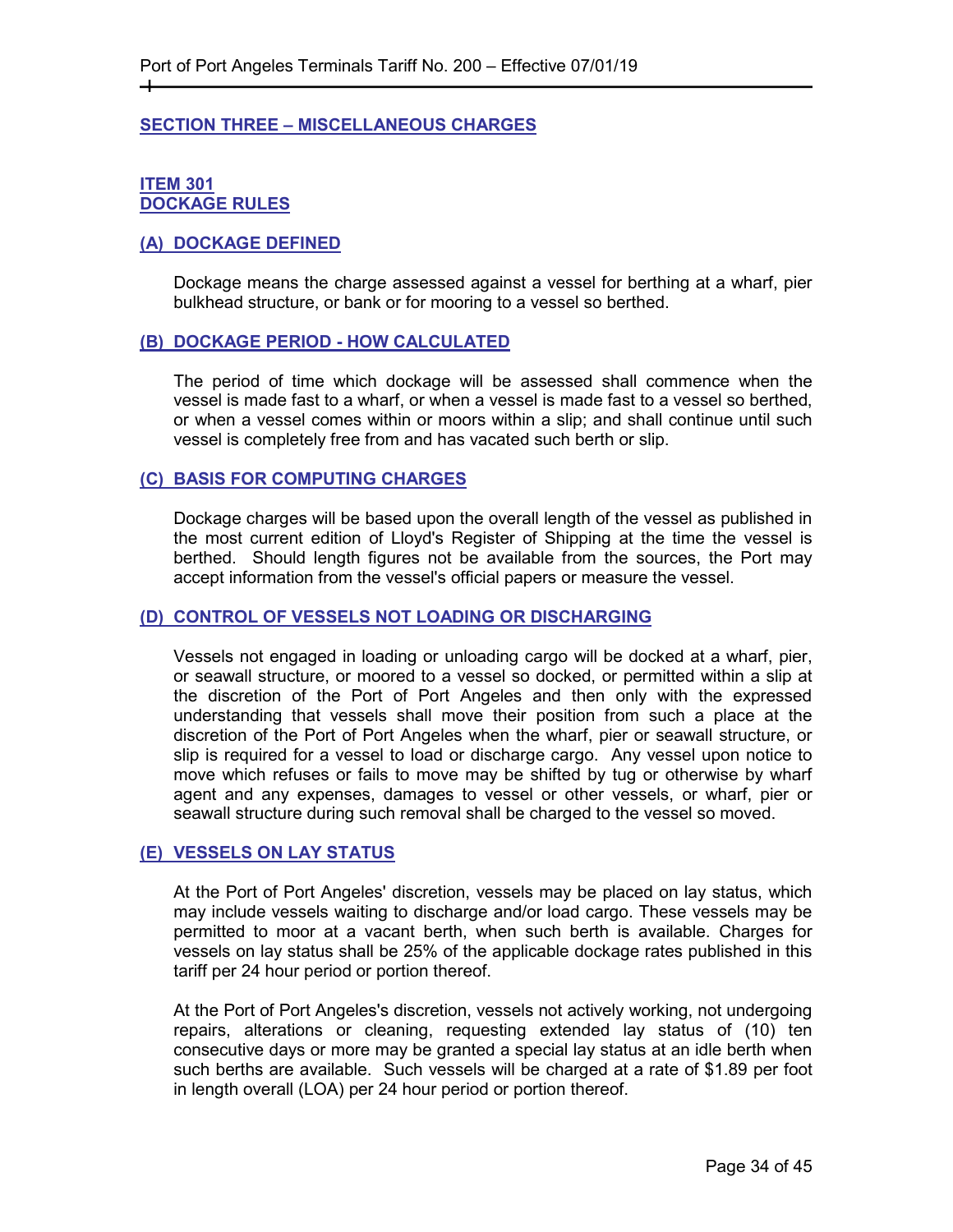#### <span id="page-34-0"></span>**(F) VESSELS MAKING REPAIR OR ALTERATIONS**

Vessels at berth over 375 feet in length overall (LOA), making alterations or repairs, shall pay dockage of \$4.00 per foot in length overall (LOA) per day. After the first  $24$ hours at berth, vessels will be charged at one-half  $(1/2)$  the applicable rate per 12 hour period or portion thereof.

Vessels and barges at berth 375 feet in length overall (LOA) or less, making alterations or repairs, shall pay dockage of a minimum of \$196.00 per day or \$2.00 per foot in length overall (LOA) per day, whichever is greater.

#### <span id="page-34-1"></span>**(G) FREE DOCKAGE**

<span id="page-34-2"></span>Dockage charges will not be assessed against the following vessels not actively working, not undergoing repairs, alterations, or cleaning: Combat, combat auxiliary or training vessels of the United States of America.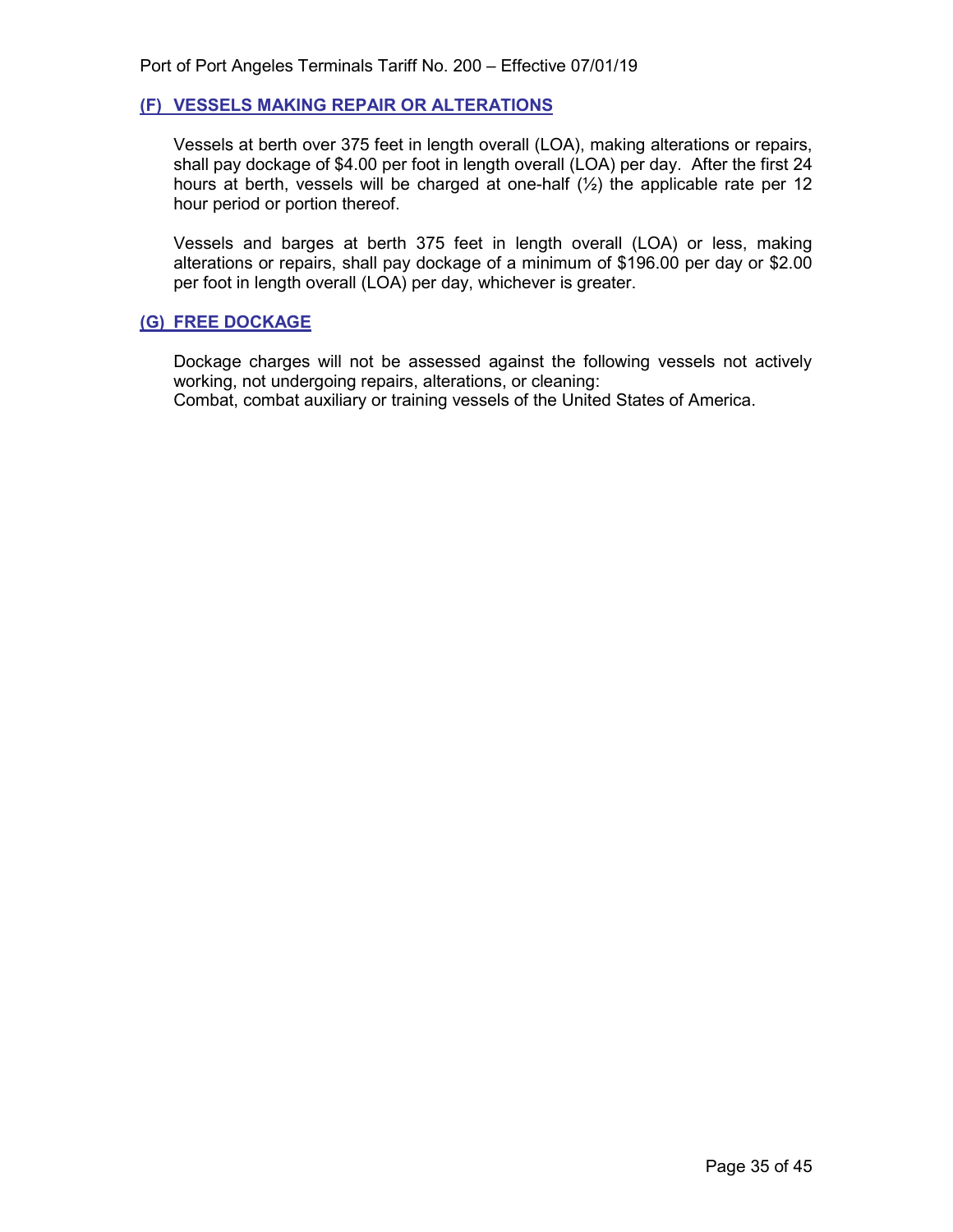#### <span id="page-35-0"></span>**ITEM 302 DOCKAGE AND BARGE MOORING RATES**

#### <span id="page-35-1"></span>**(A) DOCKAGE RATES**

Dockage charges will be assessed on the length-over-all of the vessel. Length-overall shall be construed to mean the linear distance, expressed in feet (meters), from the most forward point on the stem of the vessel to the after-most part of the stern of the vessel, measured parallel to the baseline of the vessel.

For dockage billing purposes, length-over-all of the vessel as published in "Lloyd's Register of Shipping" will be used. If no such figure appears in "Lloyd's Register", the Port reserves the right to: (a) obtain the length-over-all from the vessels register, or (b) measure the vessel.

Dockage rates will be assessed as follows unless otherwise specified in this tariff. Rates in dollars per 24-hour period or portion thereof.

|          | Length-over-all | Length-over-all |              | Charge per 24-hour Day |
|----------|-----------------|-----------------|--------------|------------------------|
|          | In Feet         | In Meters       |              | Or Fraction Thereof    |
| Over     | But not over    | Over            | But not over |                        |
| $\Omega$ | 100             | $\mathbf{0}$    | 30.48        | \$266                  |
| 100      | 150             | 30.48           | 45.72        | \$370                  |
| 150      | 200             | 45.72           | 60.96        | \$500                  |
| 200      | 300             | 60.96           | 91.44        | \$1,194                |
| 300      | 350             | 91.44           | 106.68       | \$1,708                |
| 350      | 375             | 106.68          | 114.30       | \$2,120                |
| 375      | 400             | 114.30          | 121.92       | \$2,337                |
| 400      | 425             | 121.92          | 129.54       | \$2,592                |
| 425      | 450             | 129.54          | 137.16       | \$2,870                |
| 450      | 475             | 137.16          | 144.78       | \$3096                 |
| 475      | 500             | 144.78          | 152.40       | \$3,397                |
| 500      | 525             | 152.40          | 160.02       | \$3,858                |
| 525      | 550             | 160.02          | 167.64       | \$4,147                |
| 550      | 575             | 167.64          | 175.26       | \$4,500                |
| 575      | 600             | 175.26          | 182.88       | \$5,001                |
| 600      | 625             | 182.88          | 190.50       | \$5,699                |
| 625      | 650             | 190.50          | 198.12       | \$6,628                |
| 650      | 675             | 198.12          | 205.74       | \$7,543                |
| 675      | 700             | 205.74          | 213.36       | \$8,511                |
| 700      | 725             | 213.36          | 220.98       | \$10,250               |
| 725      | 750             | 220.98          | 228.60       | \$11,283               |
| 750      | 775             | 228.60          | 236.22       | \$12,802               |
| 775      | 800             | 236.22          | 243.84       | \$14,374               |
| 800      | 850             | 243.84          | 259.08       | \$16,507               |
| 850      | 900             | 259.08          | 274.32       | \$18,785               |
| 900      |                 | 274.32          |              | (1)                    |

(1) Dockage charges for vessels over 900 ft. (274.32 Meters) in overall length shall be \$25.39 per day for each foot of overall length (or fraction thereof) in excess of 900 feet (274.32 Meters), in addition to the above rate of \$18,785. Dockage rates are charged per 24 hour period.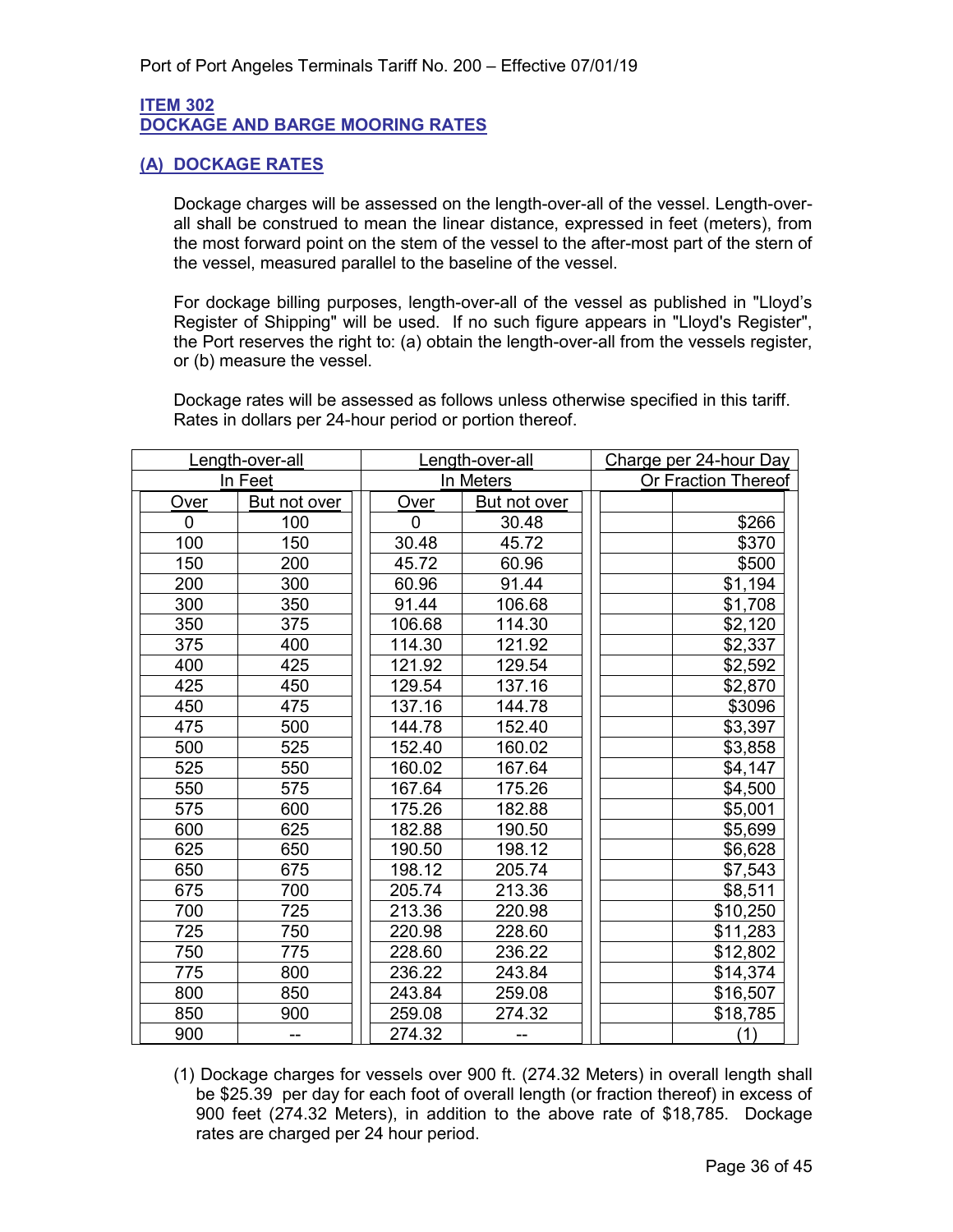#### <span id="page-36-0"></span>**(B) BARGE MOORING RATES**

Dockage charges will be assessed all barges on overall length at the same rate as published for vessel dockage except when actually tied along side a vessel and engaged in loading operations.

#### <span id="page-36-2"></span><span id="page-36-1"></span>**ITEM 303 SERVICE AND FACILITIES CHARGE DEFINED**

Service and Facilities Charge is the charge assessed against ocean vessels, their owners, agents or operators (See *[Item](#page-12-5) 107)*, which load or discharge cargo at the terminals for the use of terminal working area in the receipt and delivery of cargo to and from vessel and for the services in connection with the receipt, delivery, checking, care, custody, and control of cargo required in the transfer of cargo (Subject to Note 1):

- A. From vessel to consignees, their agents or connecting carrier, or;
- B. From shippers, their agents or connecting carriers, to vessels.

The foregoing does not include any services or facilities the charge for which is included in wharfage, dockage, wharf demurrage, wharf storage or other individual charges. No person other than the terminal shall be permitted to perform the services covered by this definition.

Note 1: Service and Facilities charge does not include any cargo handling, loading nor unloading operations, nor any labor other than that which is essential to performing the services.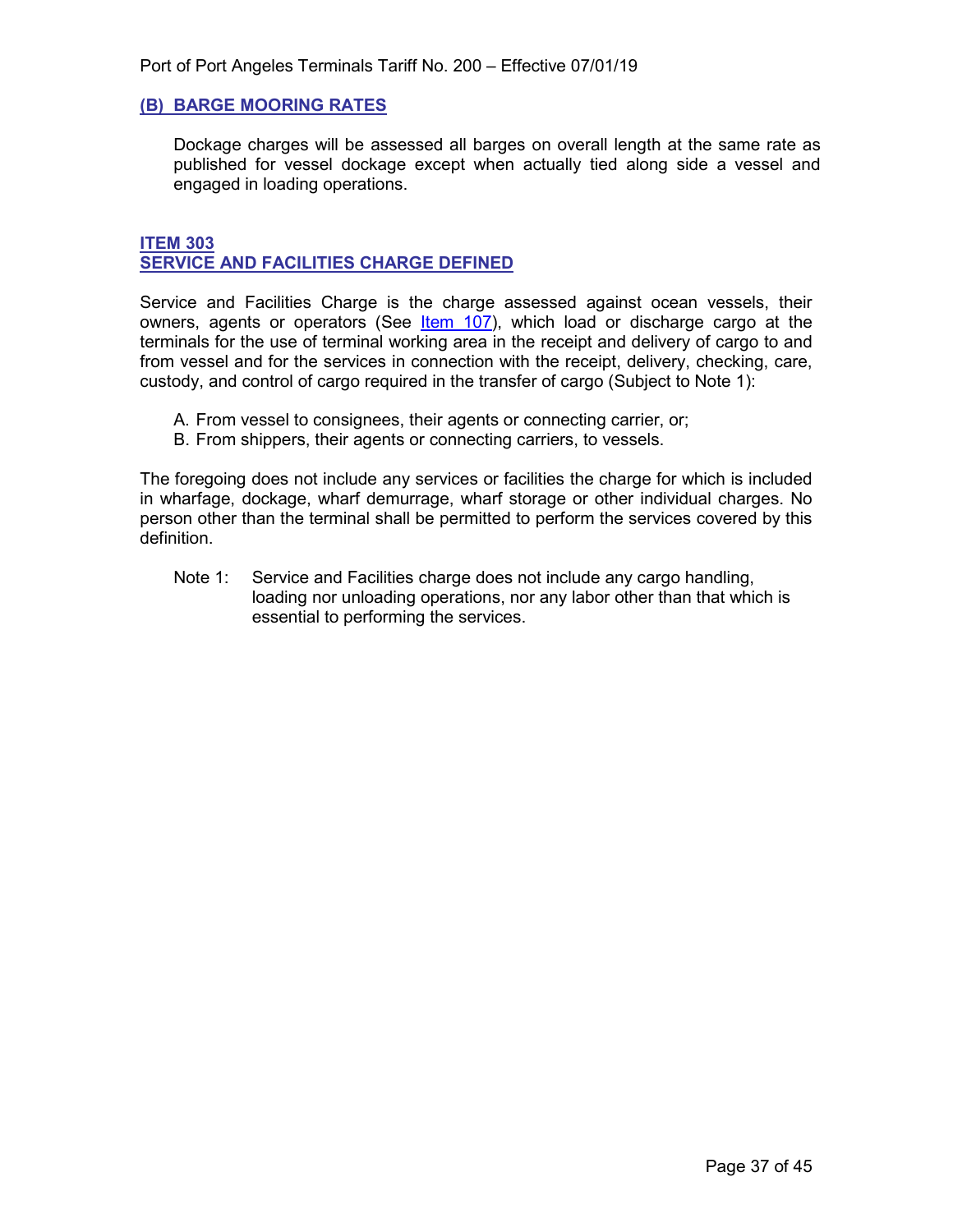# <span id="page-37-1"></span>**ITEM 304 SERVICE AND FACILITIES CHARGE**

<span id="page-37-5"></span><span id="page-37-4"></span><span id="page-37-3"></span><span id="page-37-0"></span>

| <b>COMMODITY</b>                                                                                                                                                                                                                                                                               | <b>INBOUND</b>     | <b>OUTBOUND</b>    |
|------------------------------------------------------------------------------------------------------------------------------------------------------------------------------------------------------------------------------------------------------------------------------------------------|--------------------|--------------------|
| <b>Service and Facilities Charge rates as</b><br>shown herein beside classification of<br>freight moving trade routes specified<br>will be assessed in cents per each<br>1,000 Kilograms or 1,000 Ft. B.M.                                                                                     |                    |                    |
| <b>ALL FREIGHT, NOS</b><br><b>All Trade Routes</b><br>Rates are in cents per 1,000 Kilograms or 2118                                                                                                                                                                                           |                    | 1299               |
| <b>PULP</b>                                                                                                                                                                                                                                                                                    | 823                | 698                |
| <b>LUMBER AND LUMBER PRODUCTS</b><br>Including plywood veneers, shake and<br>shingles (except Coastwise and                                                                                                                                                                                    | 1045<br>307<br>163 | 578<br>307<br>163  |
| <b>SOFTWOOD LOGS, PILING AND</b><br><b>POLES</b>                                                                                                                                                                                                                                               | 1993<br>646<br>412 | 1031<br>630<br>413 |
| <b>ENVIROMENTAL STORMWATER</b><br><b>FACILITY CHARGE</b><br>A charge for the collection and treatment<br>of stormwater impacted by in transit<br>cargoes (including debris collection and<br>disposal) assessed against all bulk and<br>break bulk cargoes, the following rates<br>will apply: |                    |                    |
| A. Logs: 66 cents/MBF<br>B. Bulk & Break-Bulk: 10 cents/1000<br>Kilograms                                                                                                                                                                                                                      |                    |                    |
| <b>MINIMUM SERVICE AND FACILITIES</b><br><b>CHARGE</b><br>Minimum Service and Facilities Charge<br>will be 1451 cents.                                                                                                                                                                         |                    |                    |

<span id="page-37-2"></span>**WOODCHIPS, SAWDUST AND WOOD**  RIOMASS (GREEN) 63 63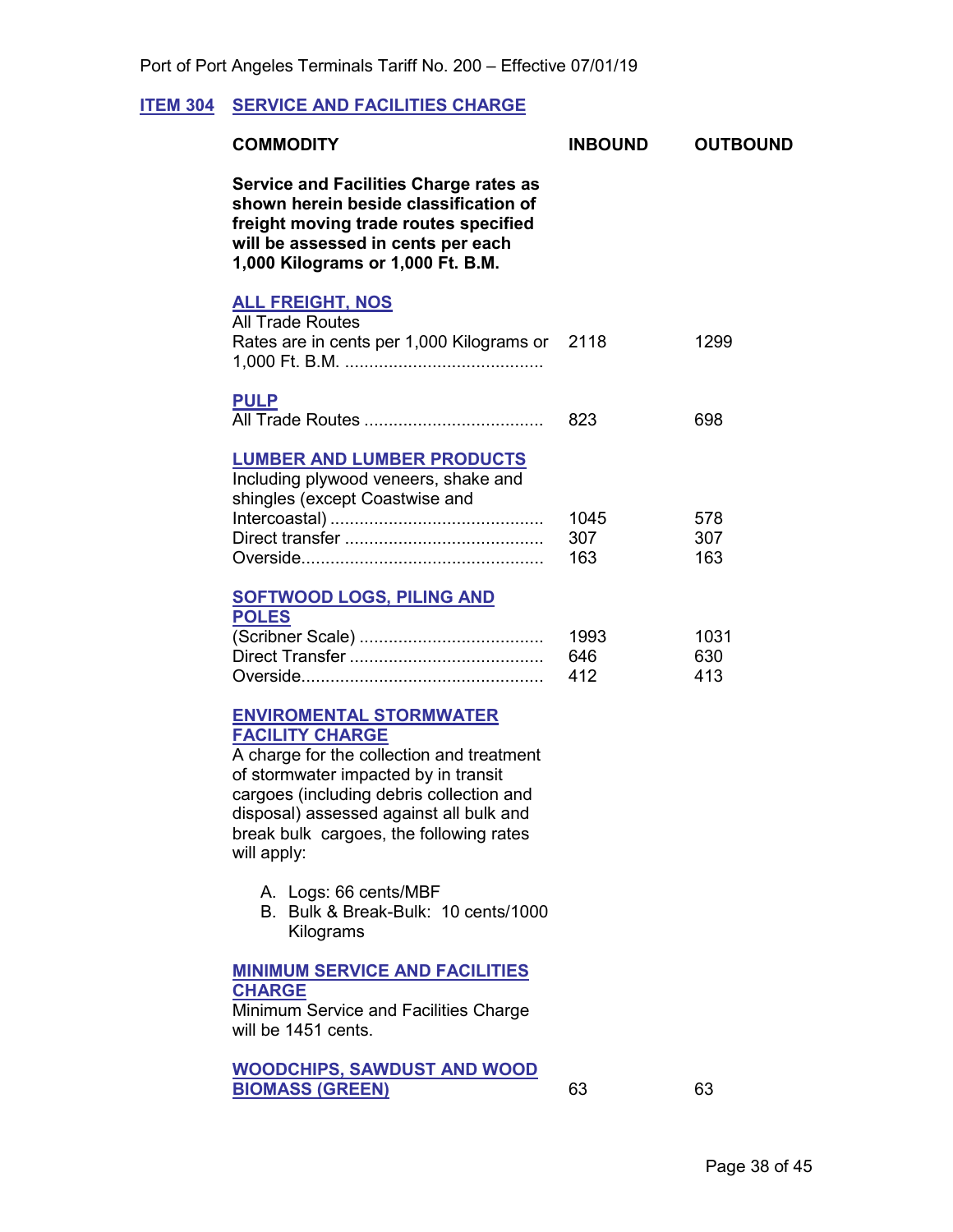#### <span id="page-38-1"></span><span id="page-38-0"></span>**ITEM 305 EQUIPMENT RENTAL**

#### Rental of Equipment Conditional

Equipment listed below, when available, will be rented at the convenience of the Port of Port Angeles. The renter of such equipment shall be responsible for loss or damage to equipment and for personnel injuries in the operation thereof.

Except as otherwise provided, rates are in cents each and apply per hour or fraction thereof unless otherwise shown and do not include operators for mechanical equipment.

At the option of the Port of Port Angeles, operators and other labor required will be furnished at the applicable man-hour rate shown in [Item 402.](#page-43-2)

When equipment is furnished without operator, liability for loss or damage to property or persons shall rest with the renter as indicated in [Item 103](#page-10-1) of this tariff.

|                   | 3588 |
|-------------------|------|
|                   | 3588 |
|                   |      |
| (Operators extra) |      |

#### <span id="page-38-3"></span><span id="page-38-2"></span>**ITEM 308 FRESH WATER FOR VESSELS**

|                                                                                                                            | \$109.00 |
|----------------------------------------------------------------------------------------------------------------------------|----------|
| Each additional 100 Cubic Feet (per 100 Cu. Ft.)                                                                           | \$2.30   |
| (Compute 7 1/2 gallons per Cu. Ft., or 36 Cu. Ft. per long<br>ton. Compute $8\frac{1}{2}$ lbs. per gallon or 52.4 Cu. Ft.) |          |

#### <span id="page-38-5"></span><span id="page-38-4"></span>**ITEM 309 ELECTRICAL POWER**

Unless otherwise specified, electrical power will be furnished at the rate of ten (10) cents per kilowatt hour. In addition, such labor and materials as may be required for installation, connection or disconnection of service will be assessed on basis of actual cost of such item plus 40%.

Minimum Charge will be 1123 cents.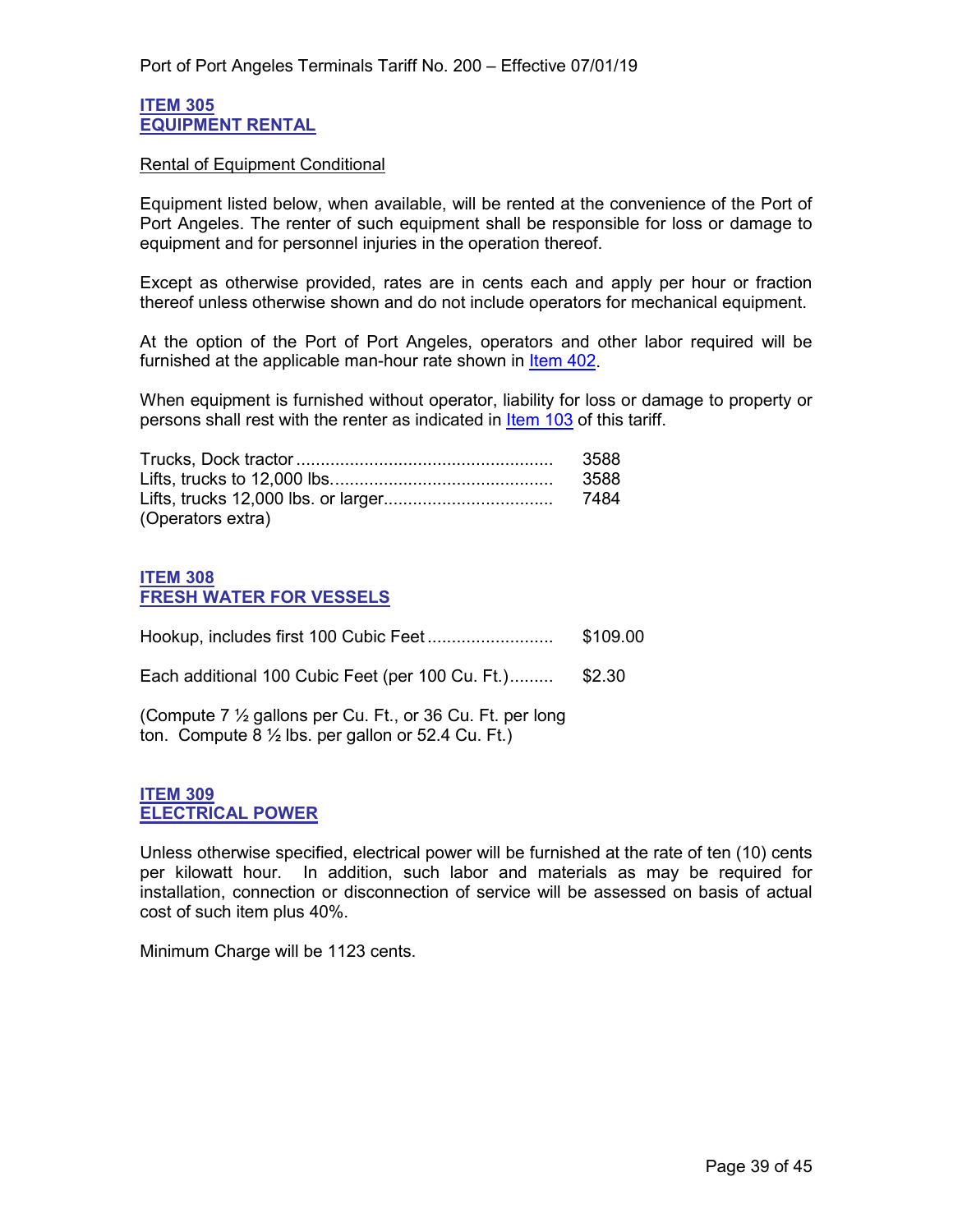#### <span id="page-39-1"></span><span id="page-39-0"></span>**ITEM 310 SEGREGATION CHARGES**

- A. When no request is made for segregation by commodities, submarks, kinds, sizes, brands, grades, other identification or unit, delivery will be made only as one lot or in accordance with one general mark. Consignee, however, is not required to take delivery of an entire shipment in whole or part as one lot or by one general mark.
- B. Upon request, segregation by commodities, submarks, kinds, sizes, brands, grades, other identification or unit, will be made and delivery to consignee will be made in one lot or in part lots in accordance with written instruction.
- C. Charges, in addition to applicable terminal charges, for segregation as provided in paragraph (B) will be as follows:

When request for segregation is received before close of business of last business day before arrival of vessel – 34 cents per 100 lbs. on total weight of entire shipment.

When request for segregation before close of business day before vessel arrives -58 cents per 100 lbs. on total weight of entire shipment.

#### <span id="page-39-3"></span><span id="page-39-2"></span>**ITEM 311 STRAPPERS AND RECONDITIONERS**

Strappers and reconditioners using terminal space must comply with the following rules and regulations:

- A. No strapping or reconditioning privileges will be granted without a written permit from the Port of Port Angeles.
- B. Permit for strapping and reconditioning goods is subject to summary revocation on written notice by the Port of Port Angeles.
- C. Electricity furnished for machines at rates shown in [Item 309.](#page-38-5)
- D. Box shooks, cartons, labels, strapping, and other materials used solely for the reconditioning, labeling, or strapping of packaged goods stored on Port of Port Angeles property, shall not be assessed a space or storage charge but shall be assessed the regular terminal charges if and when such merchandise is handled by the Port of Port Angeles.
- E. All litter, dunnage, and refuse of all kinds must be cleaned up and disposed of by strappers or reconditioners at the end of each day and freight must be repiled as found, otherwise the work will be performed by the terminal operator and the cost of labor charged against the reconditioners.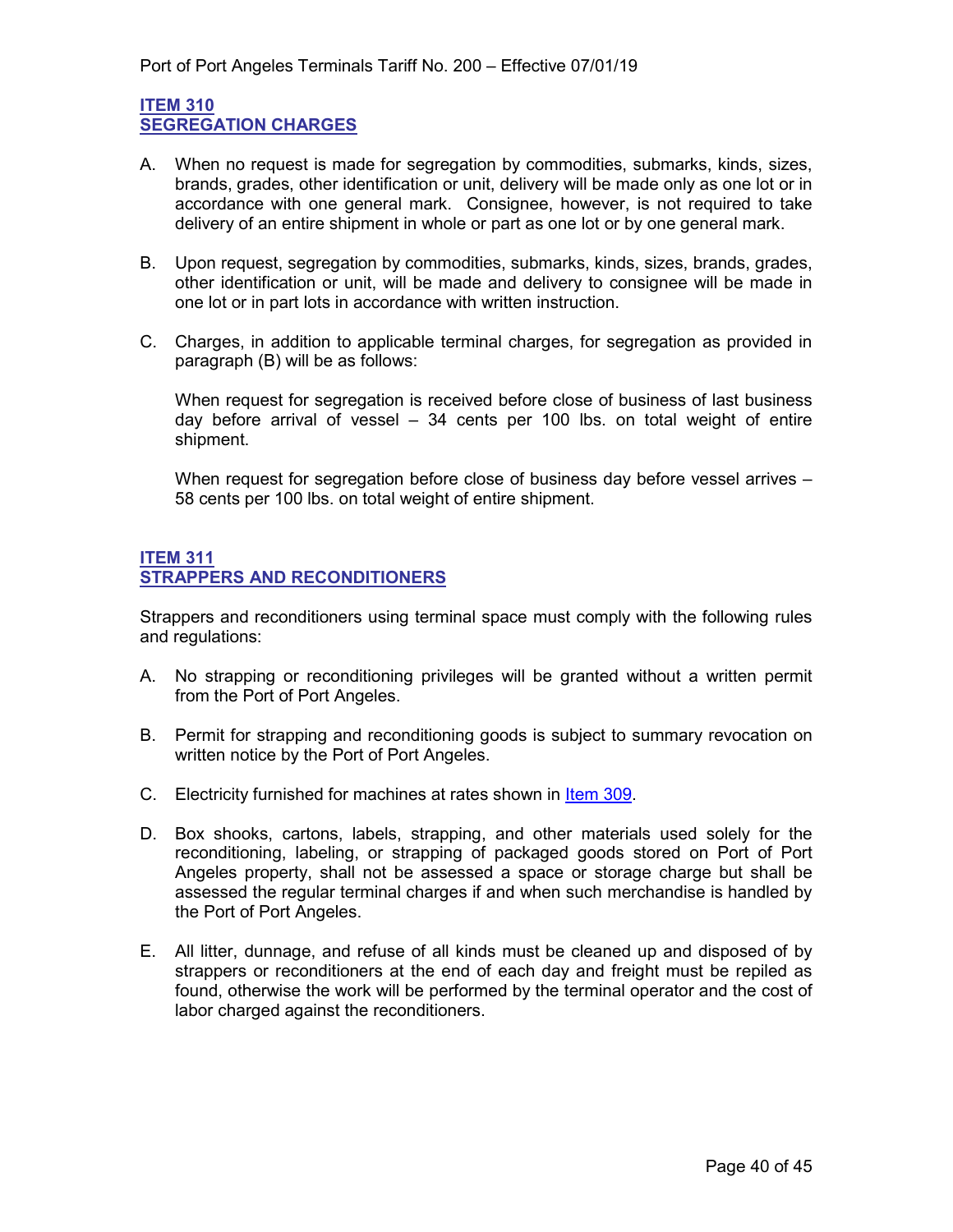#### <span id="page-40-1"></span><span id="page-40-0"></span>**ITEM 313 TELEPHONE SERVICE**

Upon request the Port of Port Angeles will provide a temporary telephone. The party requesting the telephone will be held responsible for all long distance charges incurred during the time the telephone is connected.

#### <span id="page-40-3"></span><span id="page-40-2"></span>**ITEM 317 REPAIRS OF DAMAGES AND ALTERATIONS**

The Port of Port Angeles will make repairs to its properties of damages caused by companies or persons using its facilities or make repairs or alterations to leased facilities at the request of lessee, subject to the following schedule:

Damage repairs or alterations:

| Up to \$500.00      | <b>Actual Cost Plus 15%</b> |
|---------------------|-----------------------------|
| \$501.00 to \$5,000 | <b>Actual Cost Plus 10%</b> |
| Exceeding \$5,000   | <b>Actual Cost Plus 5%</b>  |

Such repairs or alterations will be performed by the Port of Port Angeles, or its agents, except that when necessary repairs or desired alterations are extensive, private contractors may be employed subject to the provision that work performed by private contractors must be accomplished in a manner acceptable to the Port of Port Angeles. (Subject to [Item 100](#page-8-2) herein.)

#### <span id="page-40-5"></span><span id="page-40-4"></span>**ITEM 320 PASSENGER TRAFFIC FEE**

In addition to other tariff provisions, the terms and conditions of this item apply and charges are assessed to passenger vessels and cruise ships.

Port of call/Repositioning call – each vessel

| In transit per passenger fee:      | \$9.34 each |
|------------------------------------|-------------|
| Embarking and/or disembarking fee: | \$9.34 each |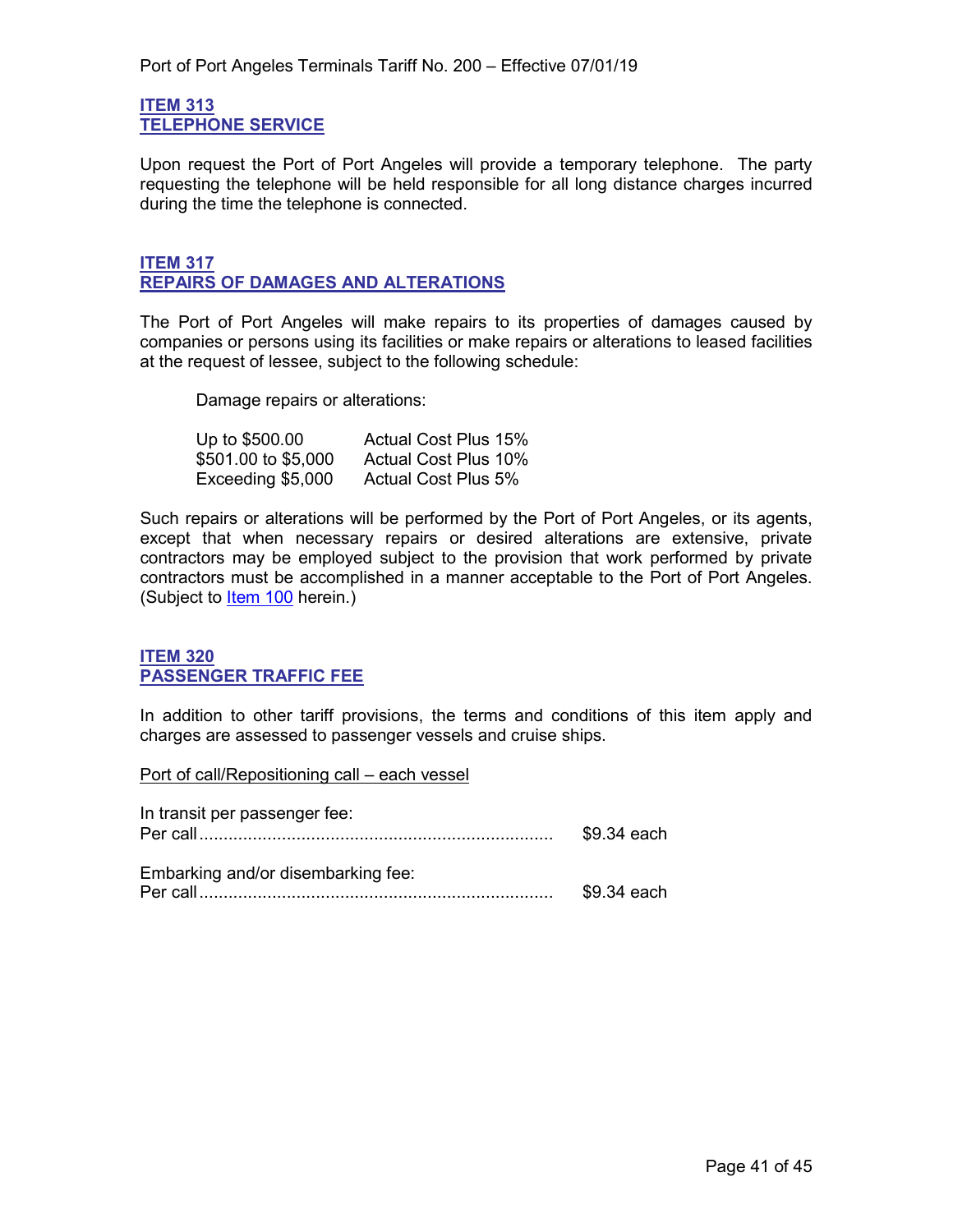#### <span id="page-41-1"></span><span id="page-41-0"></span>**ITEM 325 SECURITY FEE**

In order to fulfill the responsibility for security, including but not limited to responsibilities mandated under Maritime Transportation Safety Act of 2002 and the US Coast Guard regulation 33CFR105, the Port of Port Angeles will assess against and collect from ocean going vessels subject to SOLAS and US Coast Guard regulation 33CFR104, their owners, or operators for the terminal working area a Port Security Fee. Such fee, in the amounts set forth in the tariff, shall be in addition to all other fees and charges due under the tariff.

#### SECURITY FEE:

\$267.00 per vessel, per 8 hour period or portion thereof.

At the Port's sole discretion, charges may be assessed to cargo and/or vessels for additional Security costs associated with an increase in MARSEC Level mandated by the US Department of Homeland Security.

End of section, return to [General Index.](#page-3-0)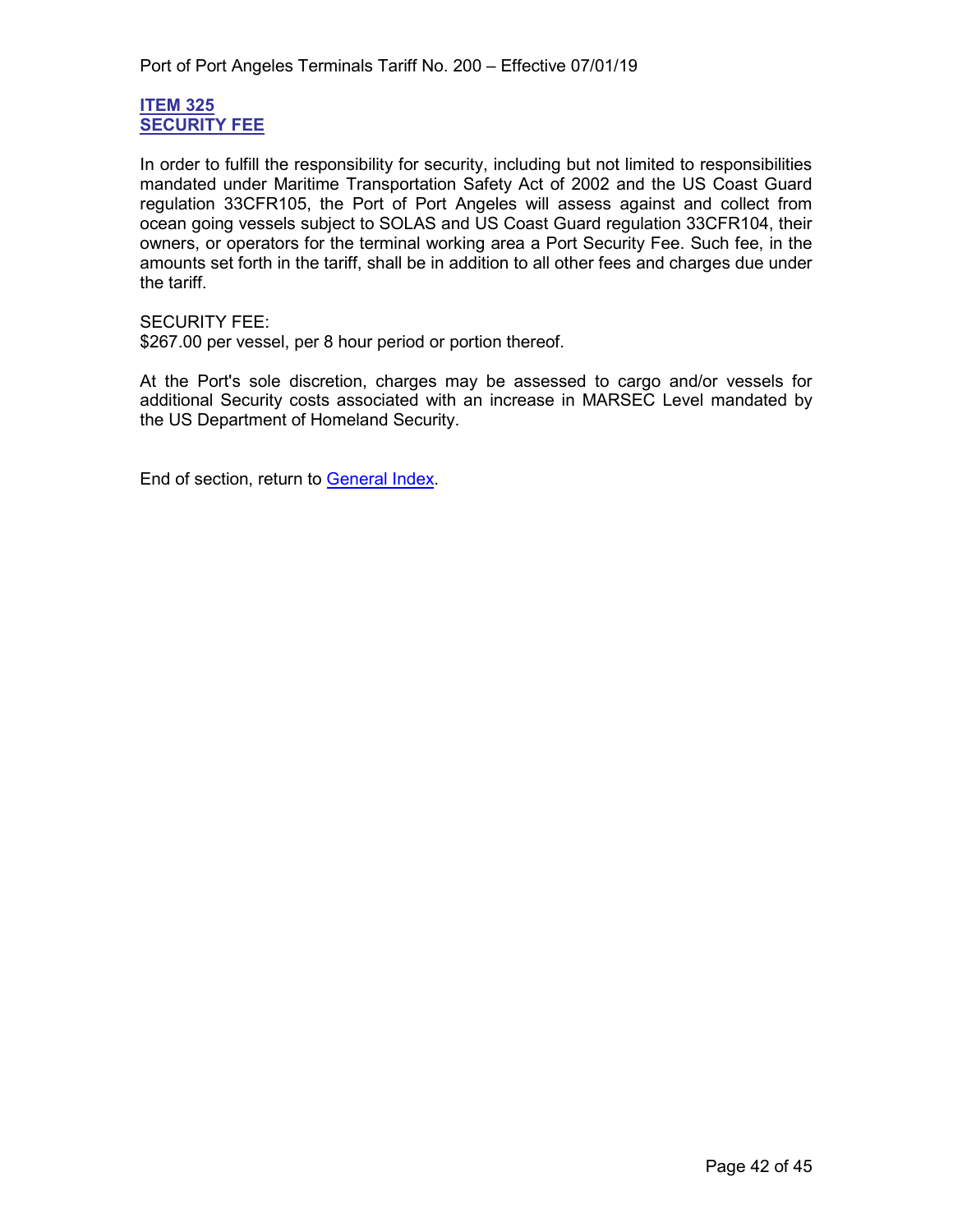#### <span id="page-42-0"></span>**SECTION FOUR – MAN-HOUR SCHEDULE, RULES AND RATES**

#### <span id="page-42-2"></span><span id="page-42-1"></span>**ITEM 401 MAN-HOUR RULES**

┿

#### <span id="page-42-3"></span>**(A) COMPUTATION OF WAGE DIFFERENTIALS**

To obtain an overtime wage differential or penalty wage differential use the Schedule of Man-Hour as shown in [Item 402](#page-43-2) by determining the difference between applicable columns.

#### <span id="page-42-4"></span>**(B) STANDBY OR WAITING TIME**

When labor is for a specified time and is on the job ready for work, or having started work is delayed for period exceeding 15 consecutive minutes at any time during that work, such delays being caused through no inability or fault of the terminals operators, standby or waiting time for men will be charged at actual wages paid labor, plus 65% against the party causing such delay.

#### <span id="page-42-5"></span>**(C) SERVICES REQUIRING LABOR FOR A MINIMUM NUMBER OF HOURS**

When terminal is required to furnish labor for a specific service, and such service is completed before the expiration of the minimum time allowed under the labor's working agreements and awards, the parties authorizing such work shall be assessed for the time of such labor which accrues after the specific service is completed and until the end of the minimum time allowed, at actual wages paid labor plus 65%.

#### <span id="page-42-6"></span>**(D) WHEN MAN-HOUR RATES APPLY**

Unless otherwise provided, man-hour rates, plus charges for equipment rental (Item [305\)](#page-38-1) will be charged for:

- 1. All services not specifically described in the tariff.
- 2. Services of loading, unloading, handling or transferring freight for which no specific commodity rates are provided and which cannot be performed at the rates named under NOS.
- 3. Services of loading, unloading, handling or transferring freight in packages or units of such unusual bulk, size, shape or weight as to preclude performing such services at rates named under individual items of the tariff.
- 4. Service of loading, unloading or handing freight for which specific commodity rates are named in the tariff but which because of unusual conditions of shipping or requirements of shippers not normally incidental to such services preclude the performance of such services at rates named.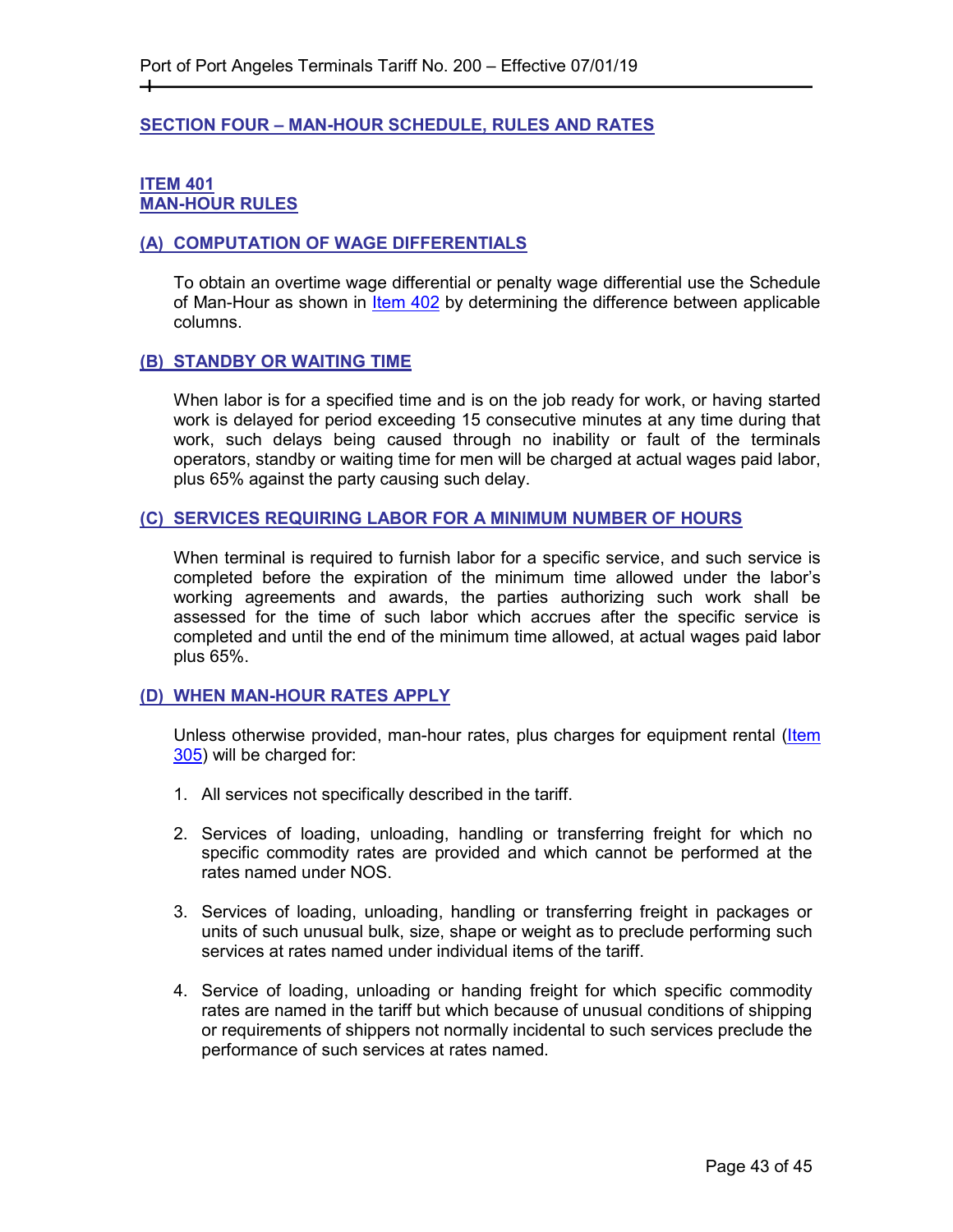Port of Port Angeles Terminals Tariff No. 200 – Effective 07/01/19

- 5. Services of extra sorting, special checking, inspection, or for any operation delayed on account thereof.
- 6. Services of cleaning or preparing care of loading.
- 7. Services of installing or moving special equipment at the request of or for the use or convenience of parties other than the terminal operator.
- 8. Recoupering or reconditioning freight.
- 9. Except as otherwise provided in individual items, labor and equipment to load or unload trucks will be furnished by the Port of Port Angeles at its option and upon request. Charges for such services will be made against the party or parties requesting the service.

#### <span id="page-43-0"></span>**(E) EXCEPT AS OTHERWISE PROVIDED**

Except as otherwise provided in individual items, charges for materials furnished in connection with said services will be assessed at actual cost, plus 10%.

#### <span id="page-43-2"></span><span id="page-43-1"></span>**ITEM 402 SCHEDULE OF MAN-HOUR RATES**

Note: When base scale of wage is a fraction of a cent over those shown, use the rate next highest to the fraction.

|             |         | 1st Shift |          | 2nd Shift |          | 3rd Shift |          |
|-------------|---------|-----------|----------|-----------|----------|-----------|----------|
|             | When    |           |          |           |          |           |          |
| Occupation  | Base    | $S.T.*$   | $O.T.**$ | $S.T.*$   | $0.7.*$  | $S.T.*$   | $0.7.*$  |
| Code        | Wage is | (1.0)     | (1.5)    | (1.3333)  | (1.5)    | (1.6)     | (1.8)    |
| 005         | \$43.49 | \$117.08  | \$150.22 | \$139.17  | \$150.22 | \$156.83  | \$170.07 |
| 029         | \$45.89 | \$120.74  | \$155.69 | \$144.05  | \$155.69 | \$162.68  | \$176.67 |
| 036         | \$45.89 | \$120.74  | \$155.69 | \$144.05  | \$155.69 | \$162.68  | \$176.67 |
| 092         | \$48.16 | \$124.19  | \$160.87 | \$148.65  | \$160.87 | \$168.22  | \$182.90 |
| 101 Checker | \$43.49 | \$117.08  | \$150.22 | \$139.17  | \$150.22 | \$156.83  | \$170.07 |
| 129Foreman  | \$61.49 | \$146.69  | \$193.52 | \$177.91  | \$193.52 | \$202.87  | \$221.62 |

\*S.T. = Straight Time Rate of Pay

\*\*O.T. = Overtime Rate of Pay

Rates named in this man-hour schedule are based on labor performed at straight time hours and overtime. If service are performed when payment of penalty overtime or third shift differential is necessary, the difference between straight time and wages paid labor, plus 40% will be assessed against the party or parties requesting the services.